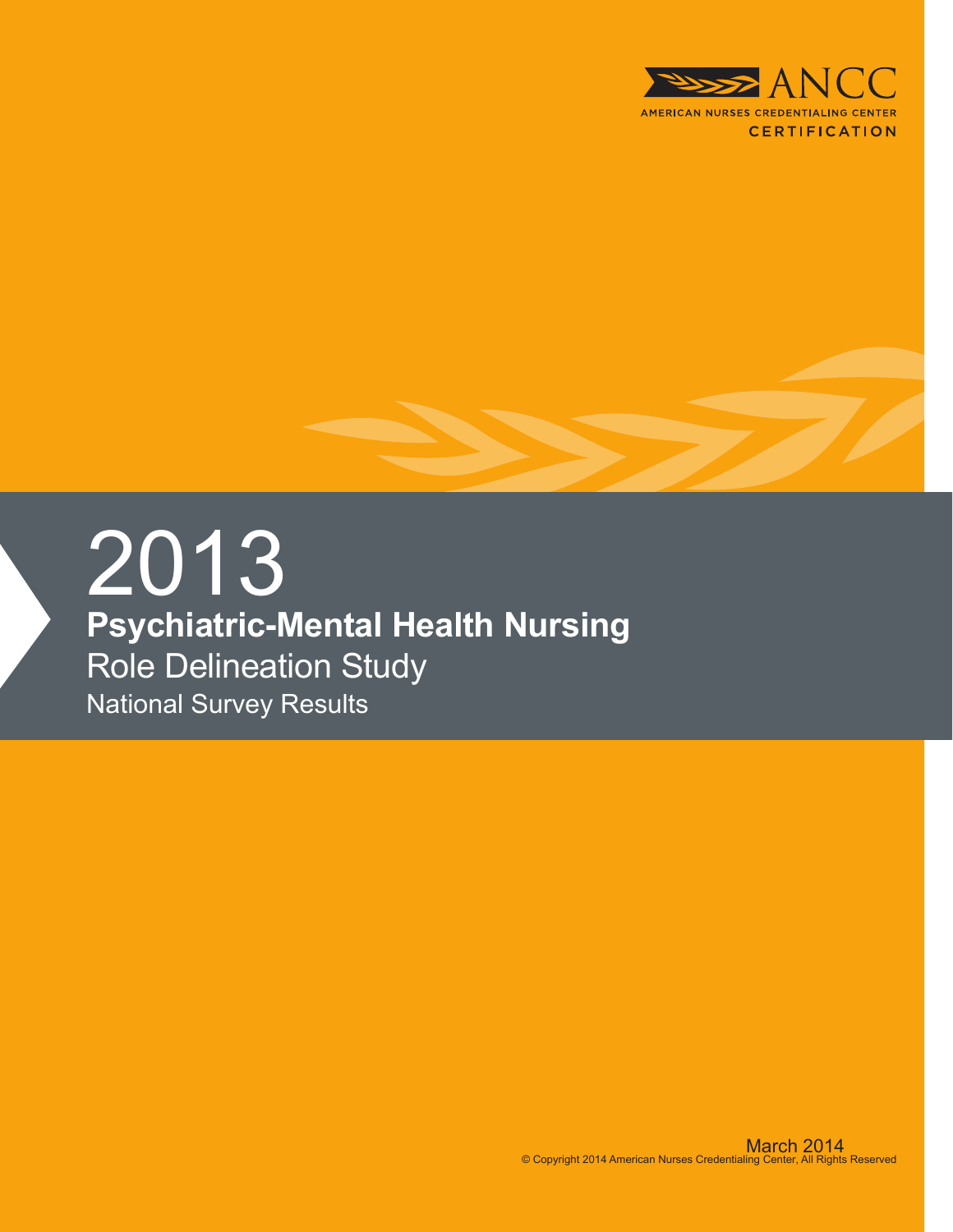## **About this Report**

This report pertaining to the practice of Psychiatric-Mental Health nursing was based on the results of a 2013 national study of psychiatric-mental health, medical-surgical, pediatric, gerontological, and cardiac-vascular nursing practice.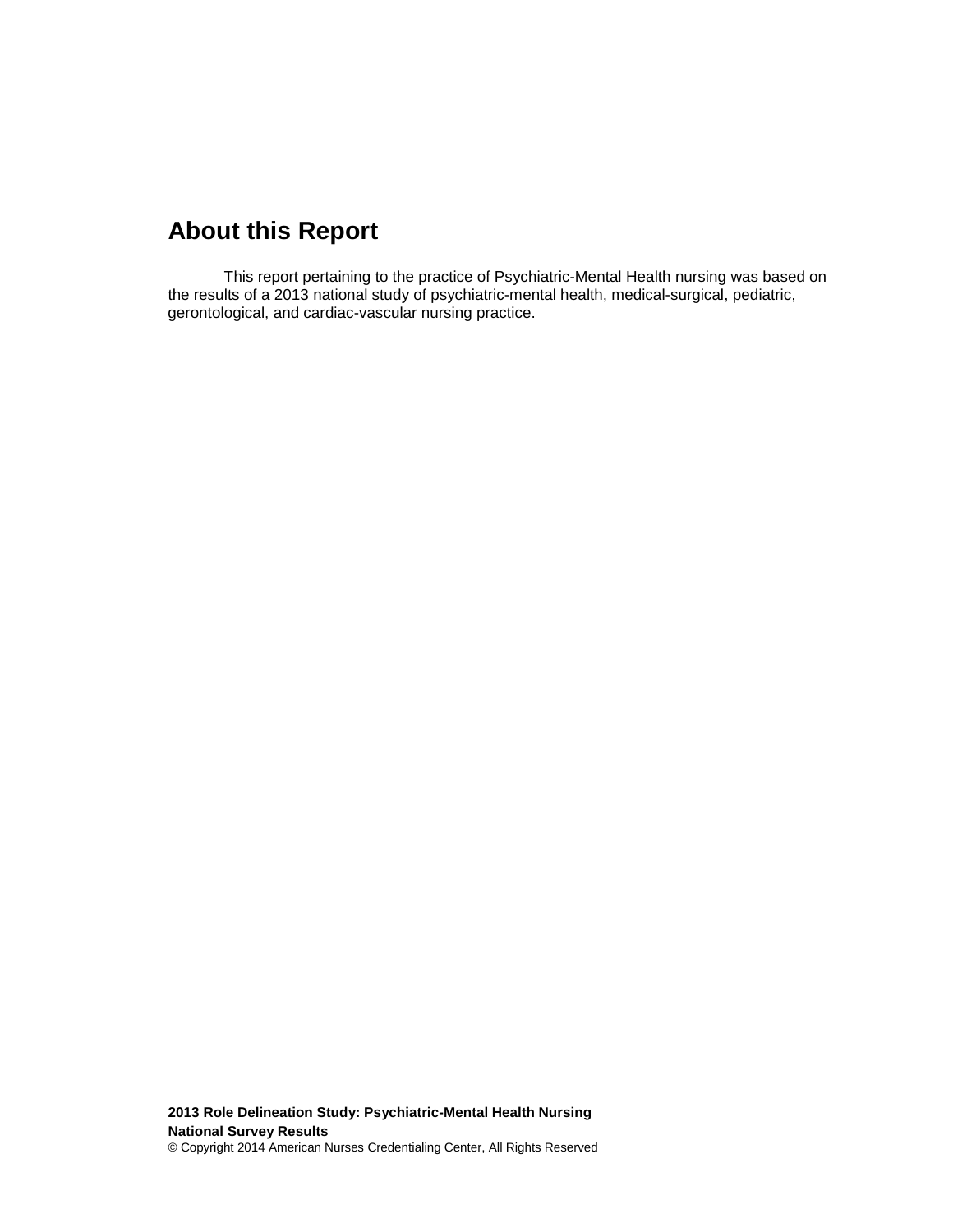## **Table of Contents**

#### **APPENDICIES**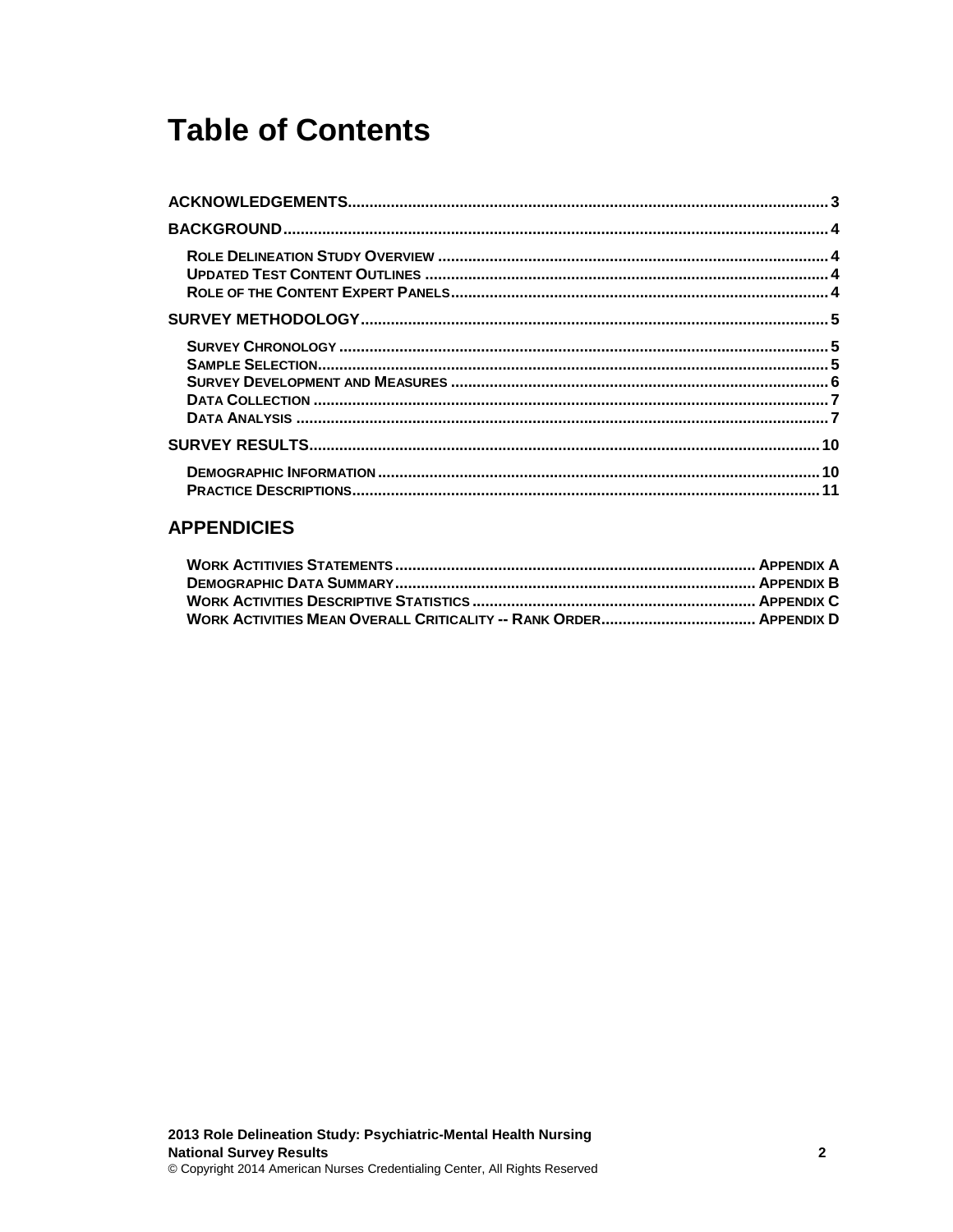## <span id="page-3-0"></span>**Acknowledgements**

 The American Nurses Credentialing Center (ANCC) wishes to thank a number of content experts who served on the 2013 Psychiatric-Mental Health Nursing Role Delineation Study panel for sustaining this effort and producing a role delineation study of such high caliber. Without their numerous hours of input and feedback, the study would not be possible.

We also would like to thank the ANCC staff who also spent numerous hours working to make this study possible:

- Christine DePascale, MS (Project Manager)
- David Paulson, PhD, CAE
- Chie Ohba, PhD
- Gossie Nworu

Finally, we would like to thank the ANCC-certified psychiatric-mental health nurses who supported this study by completing the survey questionnaire.

The contributions that all of these people made to the study were essential to its success.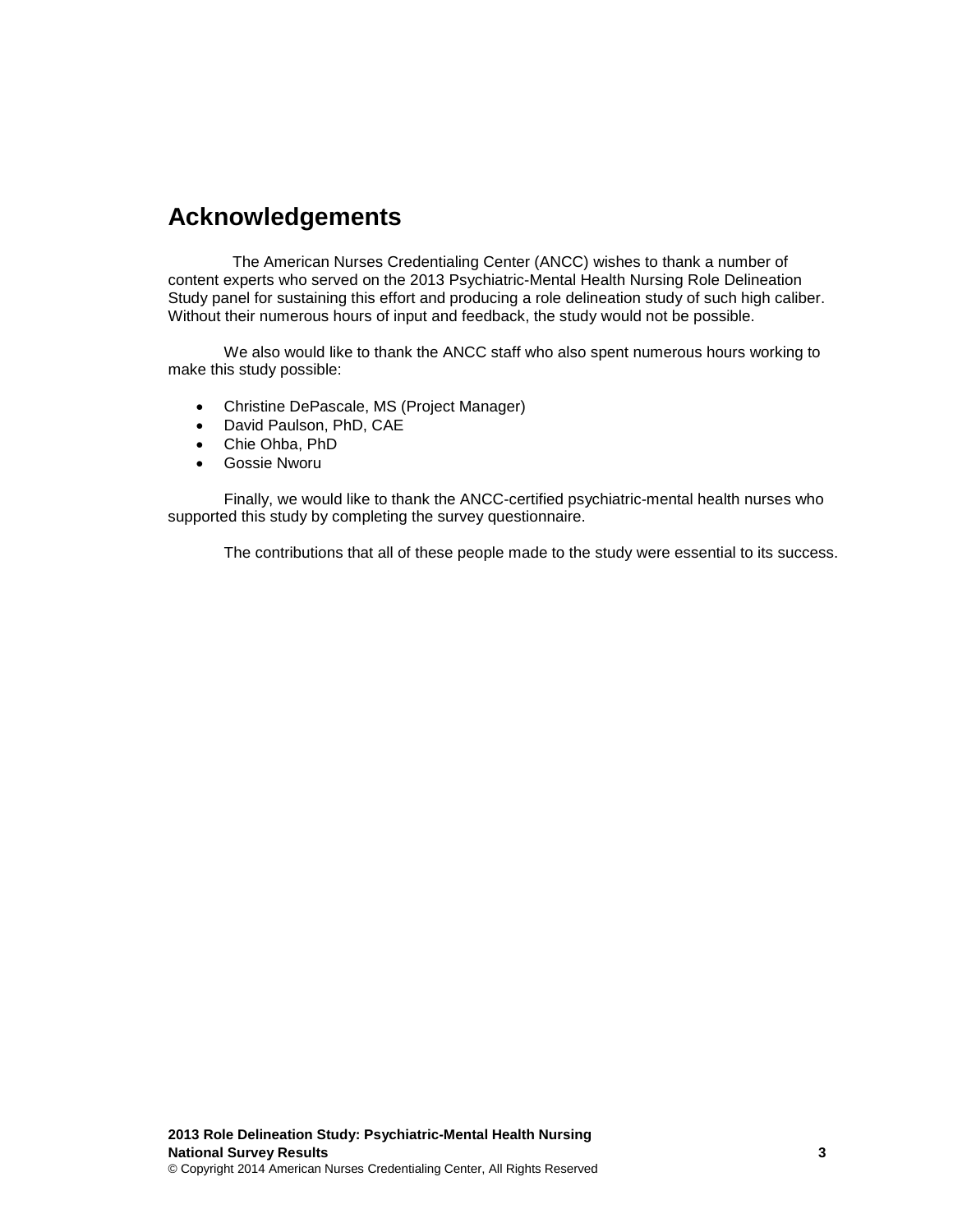## <span id="page-4-0"></span>**Background**

The American Nurses Credentialing Center (ANCC), which was incorporated in 1991 as a subsidiary of the American Nurses Association, is the largest nursing credentialing organization in the United States. Its vision is to drive nursing excellence, quality care and improved outcomes. Currently, ANCC offers 25 examinations at various levels including diploma and associate degree, baccalaureate, and advanced practice for nurse practitioners, clinical nurse specialists, and other disciplines. More than 19,000 candidates took an ANCC certification examination in 2013. In addition to certification, ANCC provides services such as the Magnet and Pathways to Excellence recognition programs for hospitals and other facilities that demonstrate excellence in nursing services, accreditation of continuing education programs, education and consultation services, and outreach to nursing organizations around the globe.

#### <span id="page-4-1"></span>**Role Delineation Study Overview**

Role delineation or job analysis studies are typically carried out at the national level with the goal of describing current practice expectations, performance requirements, and environments. ANCC has a current goal of conducting a study of each specialty approximately every three years in order to capture changes in work activities and the knowledge and skill areas required to perform those activities. The findings are used to update the content of its respective certification examinations.

The 2013 Role Delineation Study for Psychiatric-Mental Health, Medical-Surgical, Pediatric, Gerontological, and Cardiac-Vascular Nursing involved two sets of processes or activities that ran more or less concurrently: a national web-based survey and a linking activity. The national survey was designed to collect information on the work activities nurses actually perform in practice, while the linking activity identifies the major knowledge and skill areas required to perform the work activities listed in the survey. The results of both of these processes were used in the updating of the test content outlines for each examination contained within the study.

#### <span id="page-4-2"></span>**Updated Test Content Outlines**

The results of this role delineation study were used for updating the test content outline for the ANCC Psychiatric-Mental Health Nursing Board Certification Examination. Examination forms produced based on the Psychiatric-Mental Health Nursing Test Content Outline developed through this study are scheduled to go into effect October 25, 2014. A copy of the test content outline is available on the American Nurses Credentialing Center website.

#### <span id="page-4-3"></span>**Role of the Content Expert Panels**

Throughout the study, ANCC invited professionals in practice and educators who teach courses relevant to the nursing specialties included in this study to serve on specialty specific content expert panel. They developed the work activities and demographic items for the survey, linked knowledge and skill areas to the work activities list, and finalized the test content outlines for the certification examinations. All of the content experts serving on the panels were certified by ANCC in the nursing specialty they represented and were invited to serve on the panel based upon their expertise in the specialty.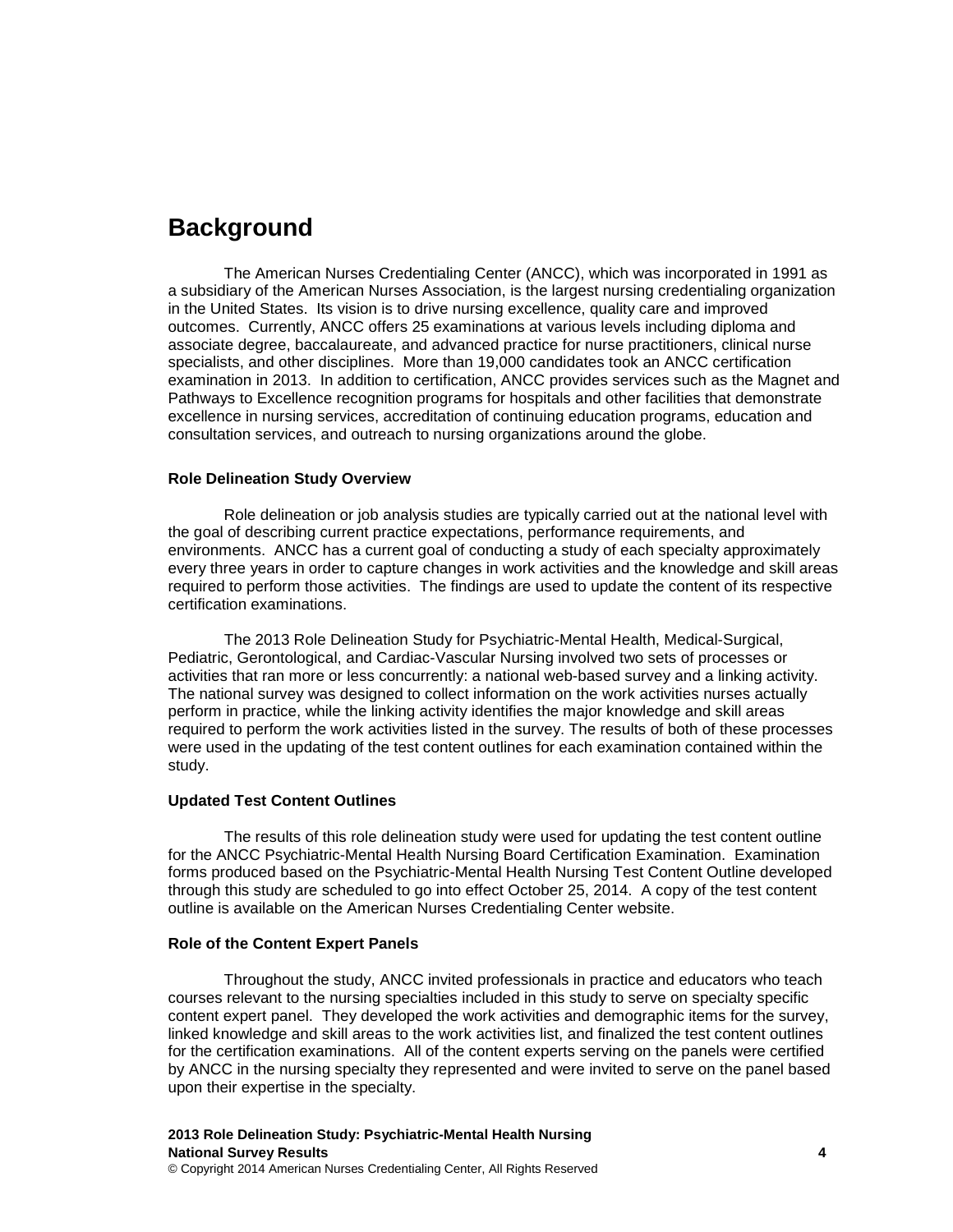## <span id="page-5-0"></span>**Survey Methodology**

The purpose of the development and administration of the national survey was to collect information on the work activities nurses within the specified specialties perform in practice. The role delineation study panel met for three days beginning February 11, 2013 to draft a pilot version of the survey and to construct the initial map of knowledge and skill areas relevant to the work activities included in the survey.

#### <span id="page-5-1"></span>**Survey Chronology**

The survey development and administration timeline was as follows:

#### February – April 2013

- The role delineation study panel along with staff from ANCC drafted the survey.
- The survey was pilot tested and revised.

May – June 2013

• The final survey was administered on the web.

August – September 2013

- The survey activity results were analyzed, and activity weights were determined.
- Each panel met to review the survey results and activity weights.

#### <span id="page-5-2"></span>**Sample Selection**

In February, there were a total of 8,585 actively ANCC-certified Psychiatric-Mental Health Nurses. A random sample of 1,500 nurses ANCC board certified in Psychiatric-Mental Health Nursing, stratified by region, was selected from the ANCC certification database to participate in the national survey. An additional 25 were randomly selected to participate in the pilot survey. Table 1 presents the ANCC-certified Psychiatric-Mental Health nurses selected to participate in the national survey from each region.

**Table 1. Number of ANCC-certified Psychiatric-Mental Health Nurses Selected per Geographic Region**

<span id="page-5-3"></span>

| Geographic Region                                                          | Number of Selected ANCC-<br>certified | Percent |
|----------------------------------------------------------------------------|---------------------------------------|---------|
| Northeast – NY, CT, MA, NJ, ME, PA, NH, VT, RI                             | 464                                   | 31      |
| South – TN, MS, TX, FL, LA, AL, GA, AR, OK, VA, MD, SC, DC, NC, WV, DE, KY | 477                                   | 32      |
| Midwest – IA, NE, KS, OH, MO, MN, SD, ND, MI, IL, IN, WI                   | 326                                   | 22      |
| West - WA, AZ, CA, OR, CO, AK, ID, NM, UT, HI, NV, WY, MT                  | 232                                   | 15      |
| Other – AE, AP, APO                                                        | 1                                     | 0       |
| Total                                                                      | 1,500                                 | 100     |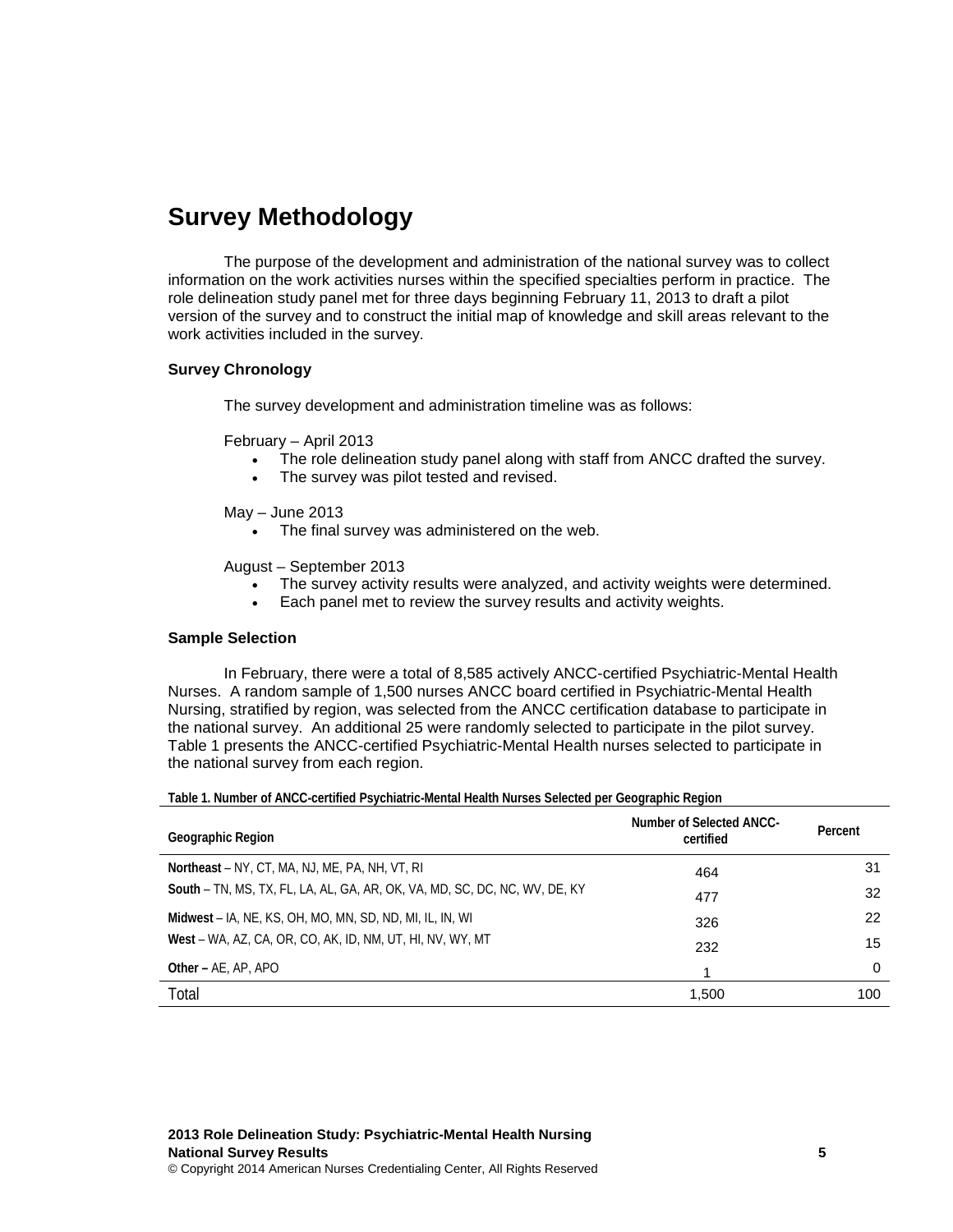#### **Survey Development and Measures**

Starting on February 11, 2013 the role delineation study panel met in Silver Spring, MD to draft the national 2013 Role Delineation Study for Psychiatric-Mental Health, Medical-Surgical, Pediatric, Gerontological, and Cardiac-Vascular Nursing survey. The panel members reviewed and discussed the work activities which had been used in the ANCC's 2010 *Role Delineation Survey of Five Nursing Specialties – Cardiac-Vascular, Medical-Surgical, Gerontological, Pediatric, and Psychiatric-Mental Health Nursing* as well as the following American Nurses Association (ANA) scopes and standards:

- *Nursing: Scope and Standards of Practice: Nursing* (2010)
- *Psychiatric-Mental Health Nursing: Scope and Standards of Practice* (2013 draft)
- *Pediatric Nursing: Scope and Standards of Practice* (2008)
- *Gerontological Nursing: Scope and Standards of Practice* (2010)
- *Cardiovascular Nursing: Scope and Standards of Practice* (2008)

They updated the work activity list to reflect current practice of nursing within the five specialties. As a result of this meeting, the panel reached consensus on a list of 65 work activities to be used in the 2013 survey. These work activities were divided into 8 domains: Assessment and Diagnosis; Planning and Outcomes Identification; Implementation; Evaluation; Nurse-Patient Relationship; Patient Education; Leadership; and Population Health. The complete text of the work activities list is presented in **Appendix A**. The workgroup also identified and finalized a set of 15 demographic questions. (See **Appendix B**.)

During the same meeting, the workgroup reviewed and approved three scales that respondents would use to rate the work activities listed in the survey — Frequency (the frequency with which a work activity is performed), Performance Expectation (how soon on the job the performance of a work activity is expected), and Consequence (the consequence of performing a work activity incorrectly). The performance expectation scale was specifically designed to distinguish entry-level skills. These three questions and the instructions for answering them are presented in Table 2.

#### **Table 2. Survey Questions for Rating Work Activity Statements**

Performance Expectation: When is a newly certified <<specialty>> nurse first expected to perform this activity?

- -- Within the first 6 months of certification within the specialty.
- -- After the first 6 months of certification within the specialty.
- -- Never expected to perform this activity within the specialty.

Frequency: How often does a newly certified <<specialty>> nurse perform this activity (consider within a one year period)?

- -- Always
- -- Frequently
- -- Occasionally
- -- Seldom
- -- Never

Consequences: Does incorrect performance of this activity cause:

- -- No negative consequences.
- -- Mild negative consequences.
- -- Moderate negative consequences.
- -- Severe negative consequences

The study design included combining each respondent's responses to each of the three rating scales in a hierarchical manner into one overall ranking of criticality. To select a procedure for combining the three scales, importance of each scale to the performance of the work activity was considered. Performance expectation scale was determined to be regarded as more critical than the other two scales for representing entry-level practice. The consequence scale was then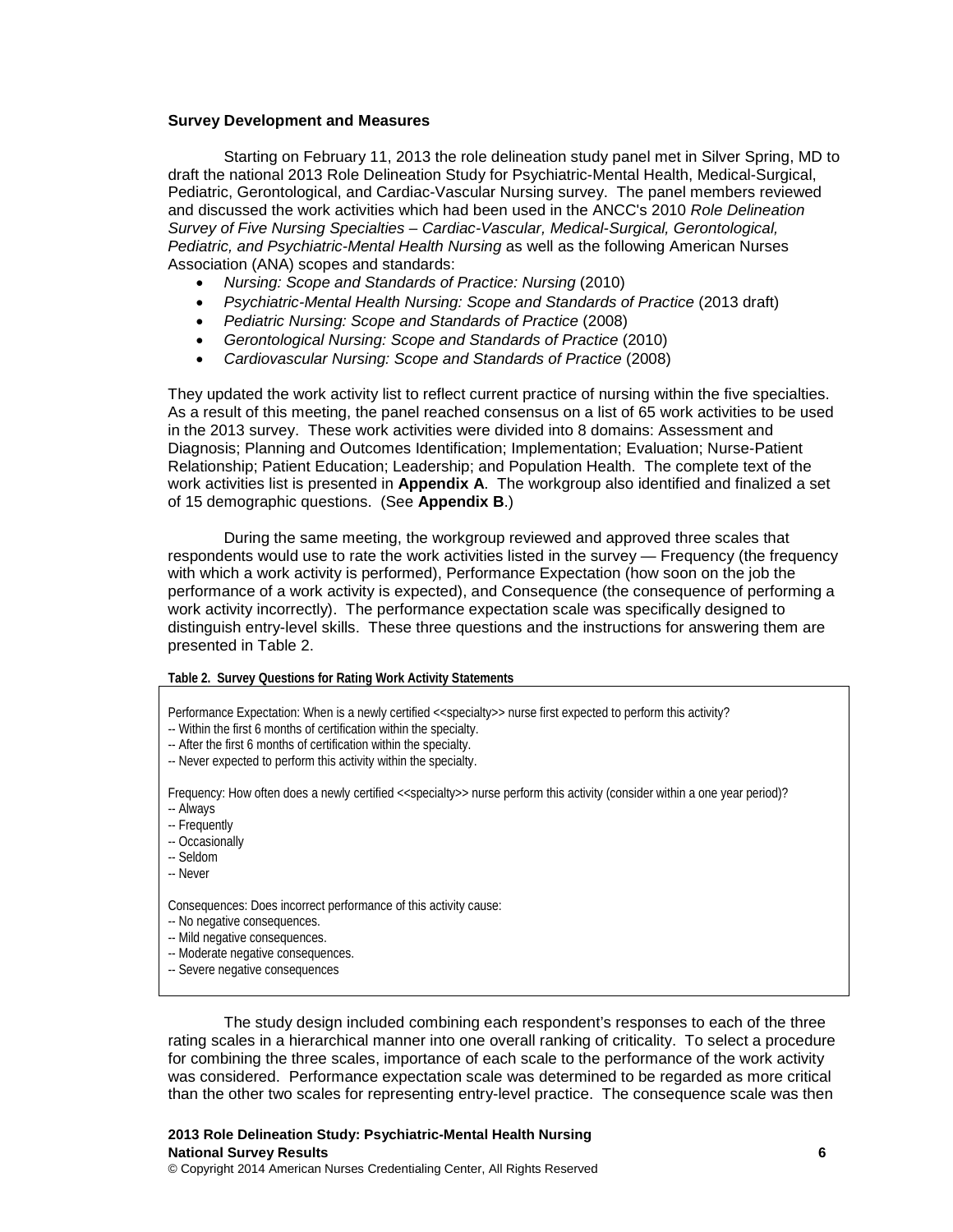regarded as more critical than the frequency scale. Therefore, the scales were combined so that a particular value on the performance expectation scale would outweigh or outrank all values on the consequence and frequency scales. This hierarchical scheme emphasized the work activities that are required of newly certified specialists and have the greatest impact on public health or safety. Thus this scheme was selected as the organizing mechanism for combining the responses from the three survey scales into an overall measure of criticality.

#### <span id="page-7-0"></span>**Data Collection**

*Pilot Testing*. Using the same procedures intended for administering the national data collection, the survey was piloted in March and April 2013. Twenty-five ANCC-certified Psychiatric-Mental Health nurses were included in the selection of 125 ANCC-certified nurses randomly selected from across the nation to take the pilot survey. Overall, 42 (34 percent) of the nurses invited to take the pilot survey responded (7 psychiatric-mental health nurses).

*National Survey*. In May and June 2013, the 1,500 ANCC-certified Psychiatric-Mental Health nurses selected to take the national web-based survey were sent three notifications via the United States Postal Service: an alert letter, and two follow-up reminders. The alert letter explained the purpose and importance of the study, the eligibility criteria of the study, and stated how to access the survey via the internet. The letter indicated that the participant's responses would be kept confidential.

The letter also notified that respondents completing the survey receive a 5 hour reduction of their continuing education requirement for their ANCC recertification.

The first follow-up reminder letter was sent approximately two-weeks after the alert letter. It thanked recipients if they had already submitted their completed survey and encouraged them to do so if they had not already.

The final follow-up reminder letter was sent out only to those who had not yet responded to the survey and was sent out approximately two-weeks prior to the end of the survey.

#### <span id="page-7-1"></span>**Data Analysis**

The three rating scales were combined into a single measure of overall criticality using a hierarchical method. As agreed by the initial study workgroup, the three rating scales were combined into a single measure in such a manner that a particular value on the performance expectation scale would outweigh or outrank all values on the consequence and frequency scales, and that a particular value on the consequence scale would outweigh or outrank all values on the frequency scale.

Table 3 displays how the values of the overall criticality rating were constructed according to all the possible survey response patterns that might be given to rate an individual work activity by its frequency, performance expectation, and consequence. For example, if a respondent indicated that a particular work activity was expected to be performed within the first six months of within the specialty, could cause severe negative consequences if it was performed incorrectly, and is performed occasionally, the overall criticality rating for that response pattern would be 39. A score of 32 suggests that a work activity is generally expected to be performed within the first six months of certification within the specialty and have moderate negative consequences if incorrectly performed. Therefore, work activities with scores of 32 or higher on the overall criticality variable may be considered as highly critical. When a work activity was rated as *never expected* on the performance expectation scale, it would receive an overall criticality score of 1 as the bottom row in Table 3 indicates.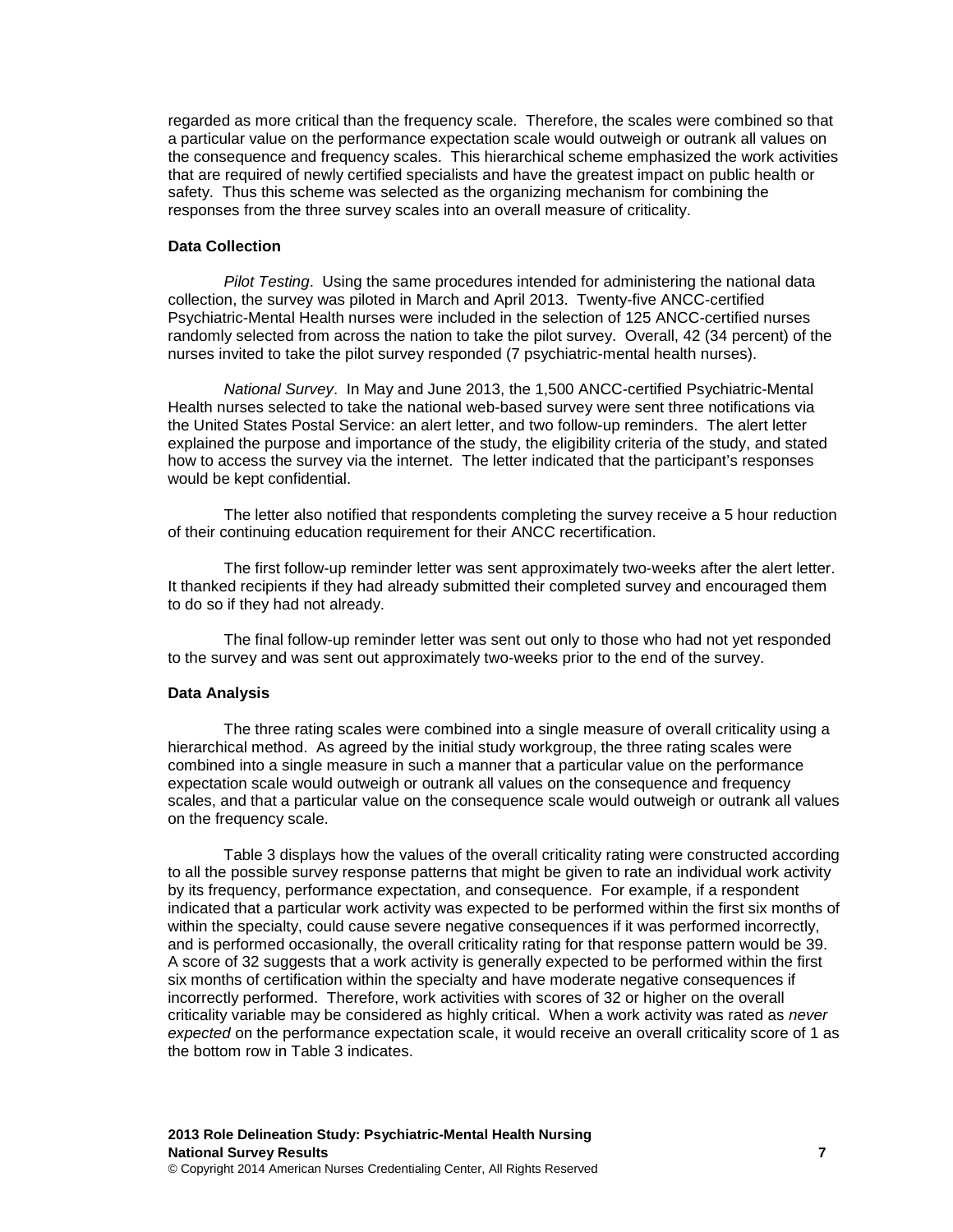| Frequency<br><b>Performance Expectations</b><br>Consequences<br>Ranking<br>Within the first 6 months of<br>41<br>Always<br>certification within the specialty<br>Frequently<br>40<br>Severe negative<br>Occasionally<br>39<br>consequences<br>Seldom<br>38<br>Never<br>37<br>36<br>Always<br>Frequently<br>35<br>Moderate negative<br>34<br>Occasionally<br>consequences<br>Seldom<br>33<br><b>Never</b><br>32<br>31<br>Always<br>Frequently<br>30<br>Mild negative<br>Occasionally<br>29<br>consequences<br>Seldom<br>28<br>Never<br>27<br>26<br>Always<br>Frequently<br>25<br>No negative<br>Occasionally<br>24<br>consequences<br>Seldom<br>23<br>Never<br>22<br>After the first 6 months of certification<br>21<br>Always<br>within the specialty<br>Frequently<br>20<br>Severe negative<br>19<br>Occasionally<br>consequences<br>Seldom<br>18<br>Never<br>17<br>16<br>Always<br>Frequently<br>15<br>Moderate negative<br>Occasionally<br>14<br>consequences<br>Seldom<br>13<br>12<br>Never<br>11<br>Always<br>Frequently<br>10<br>Mild negative<br>9<br>Occasionally<br>consequences<br>Seldom<br>8<br>Never<br>$\overline{7}$ | <b>Survey Response Options</b> | Overall |             |
|-------------------------------------------------------------------------------------------------------------------------------------------------------------------------------------------------------------------------------------------------------------------------------------------------------------------------------------------------------------------------------------------------------------------------------------------------------------------------------------------------------------------------------------------------------------------------------------------------------------------------------------------------------------------------------------------------------------------------------------------------------------------------------------------------------------------------------------------------------------------------------------------------------------------------------------------------------------------------------------------------------------------------------------------------------------------------------------------------------------------------------------|--------------------------------|---------|-------------|
|                                                                                                                                                                                                                                                                                                                                                                                                                                                                                                                                                                                                                                                                                                                                                                                                                                                                                                                                                                                                                                                                                                                                     |                                |         | Criticality |
|                                                                                                                                                                                                                                                                                                                                                                                                                                                                                                                                                                                                                                                                                                                                                                                                                                                                                                                                                                                                                                                                                                                                     |                                |         |             |
|                                                                                                                                                                                                                                                                                                                                                                                                                                                                                                                                                                                                                                                                                                                                                                                                                                                                                                                                                                                                                                                                                                                                     |                                |         |             |
|                                                                                                                                                                                                                                                                                                                                                                                                                                                                                                                                                                                                                                                                                                                                                                                                                                                                                                                                                                                                                                                                                                                                     |                                |         |             |
|                                                                                                                                                                                                                                                                                                                                                                                                                                                                                                                                                                                                                                                                                                                                                                                                                                                                                                                                                                                                                                                                                                                                     |                                |         |             |
|                                                                                                                                                                                                                                                                                                                                                                                                                                                                                                                                                                                                                                                                                                                                                                                                                                                                                                                                                                                                                                                                                                                                     |                                |         |             |
|                                                                                                                                                                                                                                                                                                                                                                                                                                                                                                                                                                                                                                                                                                                                                                                                                                                                                                                                                                                                                                                                                                                                     |                                |         |             |
|                                                                                                                                                                                                                                                                                                                                                                                                                                                                                                                                                                                                                                                                                                                                                                                                                                                                                                                                                                                                                                                                                                                                     |                                |         |             |
|                                                                                                                                                                                                                                                                                                                                                                                                                                                                                                                                                                                                                                                                                                                                                                                                                                                                                                                                                                                                                                                                                                                                     |                                |         |             |
|                                                                                                                                                                                                                                                                                                                                                                                                                                                                                                                                                                                                                                                                                                                                                                                                                                                                                                                                                                                                                                                                                                                                     |                                |         |             |
|                                                                                                                                                                                                                                                                                                                                                                                                                                                                                                                                                                                                                                                                                                                                                                                                                                                                                                                                                                                                                                                                                                                                     |                                |         |             |
|                                                                                                                                                                                                                                                                                                                                                                                                                                                                                                                                                                                                                                                                                                                                                                                                                                                                                                                                                                                                                                                                                                                                     |                                |         |             |
|                                                                                                                                                                                                                                                                                                                                                                                                                                                                                                                                                                                                                                                                                                                                                                                                                                                                                                                                                                                                                                                                                                                                     |                                |         |             |
|                                                                                                                                                                                                                                                                                                                                                                                                                                                                                                                                                                                                                                                                                                                                                                                                                                                                                                                                                                                                                                                                                                                                     |                                |         |             |
|                                                                                                                                                                                                                                                                                                                                                                                                                                                                                                                                                                                                                                                                                                                                                                                                                                                                                                                                                                                                                                                                                                                                     |                                |         |             |
|                                                                                                                                                                                                                                                                                                                                                                                                                                                                                                                                                                                                                                                                                                                                                                                                                                                                                                                                                                                                                                                                                                                                     |                                |         |             |
|                                                                                                                                                                                                                                                                                                                                                                                                                                                                                                                                                                                                                                                                                                                                                                                                                                                                                                                                                                                                                                                                                                                                     |                                |         |             |
|                                                                                                                                                                                                                                                                                                                                                                                                                                                                                                                                                                                                                                                                                                                                                                                                                                                                                                                                                                                                                                                                                                                                     |                                |         |             |
|                                                                                                                                                                                                                                                                                                                                                                                                                                                                                                                                                                                                                                                                                                                                                                                                                                                                                                                                                                                                                                                                                                                                     |                                |         |             |
|                                                                                                                                                                                                                                                                                                                                                                                                                                                                                                                                                                                                                                                                                                                                                                                                                                                                                                                                                                                                                                                                                                                                     |                                |         |             |
|                                                                                                                                                                                                                                                                                                                                                                                                                                                                                                                                                                                                                                                                                                                                                                                                                                                                                                                                                                                                                                                                                                                                     |                                |         |             |
|                                                                                                                                                                                                                                                                                                                                                                                                                                                                                                                                                                                                                                                                                                                                                                                                                                                                                                                                                                                                                                                                                                                                     |                                |         |             |
|                                                                                                                                                                                                                                                                                                                                                                                                                                                                                                                                                                                                                                                                                                                                                                                                                                                                                                                                                                                                                                                                                                                                     |                                |         |             |
|                                                                                                                                                                                                                                                                                                                                                                                                                                                                                                                                                                                                                                                                                                                                                                                                                                                                                                                                                                                                                                                                                                                                     |                                |         |             |
|                                                                                                                                                                                                                                                                                                                                                                                                                                                                                                                                                                                                                                                                                                                                                                                                                                                                                                                                                                                                                                                                                                                                     |                                |         |             |
|                                                                                                                                                                                                                                                                                                                                                                                                                                                                                                                                                                                                                                                                                                                                                                                                                                                                                                                                                                                                                                                                                                                                     |                                |         |             |
|                                                                                                                                                                                                                                                                                                                                                                                                                                                                                                                                                                                                                                                                                                                                                                                                                                                                                                                                                                                                                                                                                                                                     |                                |         |             |
|                                                                                                                                                                                                                                                                                                                                                                                                                                                                                                                                                                                                                                                                                                                                                                                                                                                                                                                                                                                                                                                                                                                                     |                                |         |             |
|                                                                                                                                                                                                                                                                                                                                                                                                                                                                                                                                                                                                                                                                                                                                                                                                                                                                                                                                                                                                                                                                                                                                     |                                |         |             |
|                                                                                                                                                                                                                                                                                                                                                                                                                                                                                                                                                                                                                                                                                                                                                                                                                                                                                                                                                                                                                                                                                                                                     |                                |         |             |
|                                                                                                                                                                                                                                                                                                                                                                                                                                                                                                                                                                                                                                                                                                                                                                                                                                                                                                                                                                                                                                                                                                                                     |                                |         |             |
|                                                                                                                                                                                                                                                                                                                                                                                                                                                                                                                                                                                                                                                                                                                                                                                                                                                                                                                                                                                                                                                                                                                                     |                                |         |             |
|                                                                                                                                                                                                                                                                                                                                                                                                                                                                                                                                                                                                                                                                                                                                                                                                                                                                                                                                                                                                                                                                                                                                     |                                |         |             |
|                                                                                                                                                                                                                                                                                                                                                                                                                                                                                                                                                                                                                                                                                                                                                                                                                                                                                                                                                                                                                                                                                                                                     |                                |         |             |
|                                                                                                                                                                                                                                                                                                                                                                                                                                                                                                                                                                                                                                                                                                                                                                                                                                                                                                                                                                                                                                                                                                                                     |                                |         |             |
|                                                                                                                                                                                                                                                                                                                                                                                                                                                                                                                                                                                                                                                                                                                                                                                                                                                                                                                                                                                                                                                                                                                                     |                                |         |             |

**Table 3. Construction of the Overall Criticality Variable**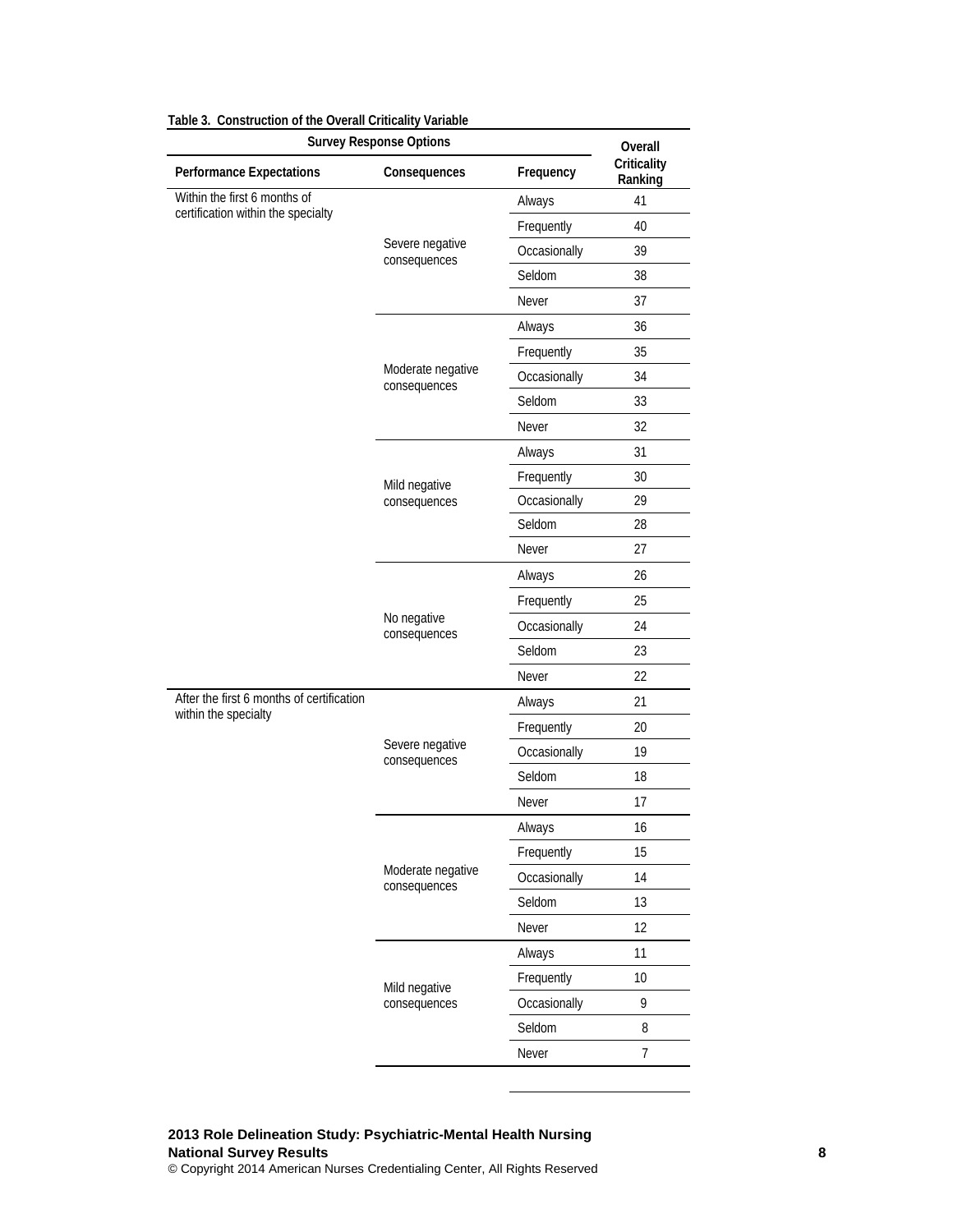#### **Table 3. Construction of the Overall Criticality Variable (Continued)**

<span id="page-9-0"></span>

| <b>Survey Response Options</b>                                                | Overall                     |              |   |
|-------------------------------------------------------------------------------|-----------------------------|--------------|---|
| <b>Performance Expectations</b>                                               | Criticality<br>Ranking      |              |   |
|                                                                               |                             | Always       | 6 |
|                                                                               | No negative<br>consequences | Frequently   | 5 |
| After the first 6 months of certification<br>within the specialty (Continued) |                             | Occasionally | 4 |
|                                                                               |                             | Seldom       | 3 |
|                                                                               |                             | <b>Never</b> | 2 |
| Never expected to perform this<br>activity within the specialty               |                             |              |   |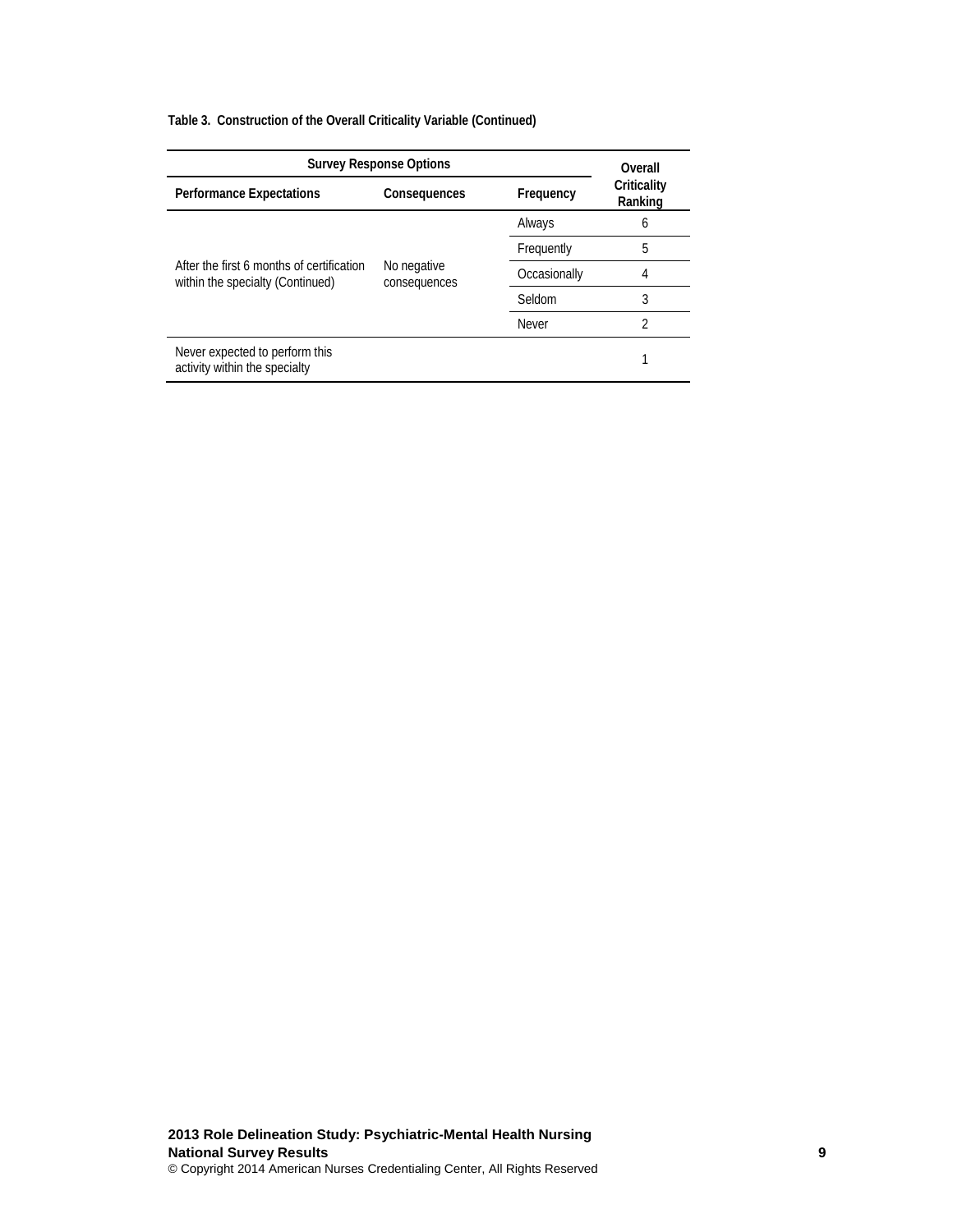## **Survey Results**

The total sample size of the national survey included 1,500 ANCC-certified Psychiatric-Mental Health nurses. A total of 484 completed surveys were returned. Forty (40) respondents indicated they were not currently practicing in Psychiatric-Mental Health nursing for an overall response rate of 32 percent and a usable response rate of 30 percent.

Table 4 shows the percent of surveys per population returned in each geographic region compared to the number of ANCC-certified Psychiatric-Mental Health nurses selected within the region.

**Table 4. Number of Surveys Returned per Geographic Region**

|                                                                               | Number Selected         | Number Returned         |
|-------------------------------------------------------------------------------|-------------------------|-------------------------|
| Geographic Region                                                             | (Percent of total pop.) | (percent of total pop.) |
| Northeast – NY, CT, MA, NJ, ME, PA, NH, VT, RI                                | 464 (30.93)             | 142 (31.98)             |
| South – TN, MS, TX, FL, LA, AL, GA, AR, OK, VA, MD, SC, DC, NC, WV,<br>DE, KY | 477 (31.80)             | 149 (33.56)             |
| Midwest – IA, NE, KS, OH, MO, MN, SD, ND, MI, IL, IN, WI                      | 326 (21.73)             | 95 (21.40)              |
| West – WA, AZ, CA, OR, CO, AK, ID, NM, UT, HI, NV, WY, MT                     | 232 (15.47)             | 58 (13.06)              |
| Other – AE, AP, APO                                                           | 1(.07)                  | 0(0)                    |
| Total                                                                         | 1,500 (100.00)          | 444 (100.00)            |

#### <span id="page-10-0"></span>**Demographic Information**

**Appendix B** details the Psychiatric-Mental Health nurses responses to 15 demographic questions which included inquiry on the respondent's background and practice setting.

#### *Demographic Background*

Approximately 89 percent of the respondents were female and 82 percent reported to be white. Approximately 78 percent of the overall sample fell into the age group of 45 to 64 years of age.

Approximately 45 percent of the Psychiatric-Mental Health nurses indicated that their entry-level (initial) education in Nursing was through an Associate Degree in Nursing program and 29 percent indicated it was through a Baccalaureate in Nursing program. Thirty five percent of the Psychiatric-Mental Health nurses indicated that they held a Baccalaureate in Nursing as their highest degree in nursing. Approximately 28 percent indicated that they held an Associate Degree in Nursing as their highest nursing degree and 17 percent of the respondents indicated that they held a Masters in Nursing.

The average number of years of experience the Psychiatric-Mental Health nurses had as an RN was 26 years. The respondents also reported on average 22 years of experience working within the specialty.

Thirty six percent of the respondents indicated working as a Staff Nurse (including community, clinic, in-patient/client, or other setting, 16 percent indicated working as a Charge Nurse, and almost 16 percent indicated working in management.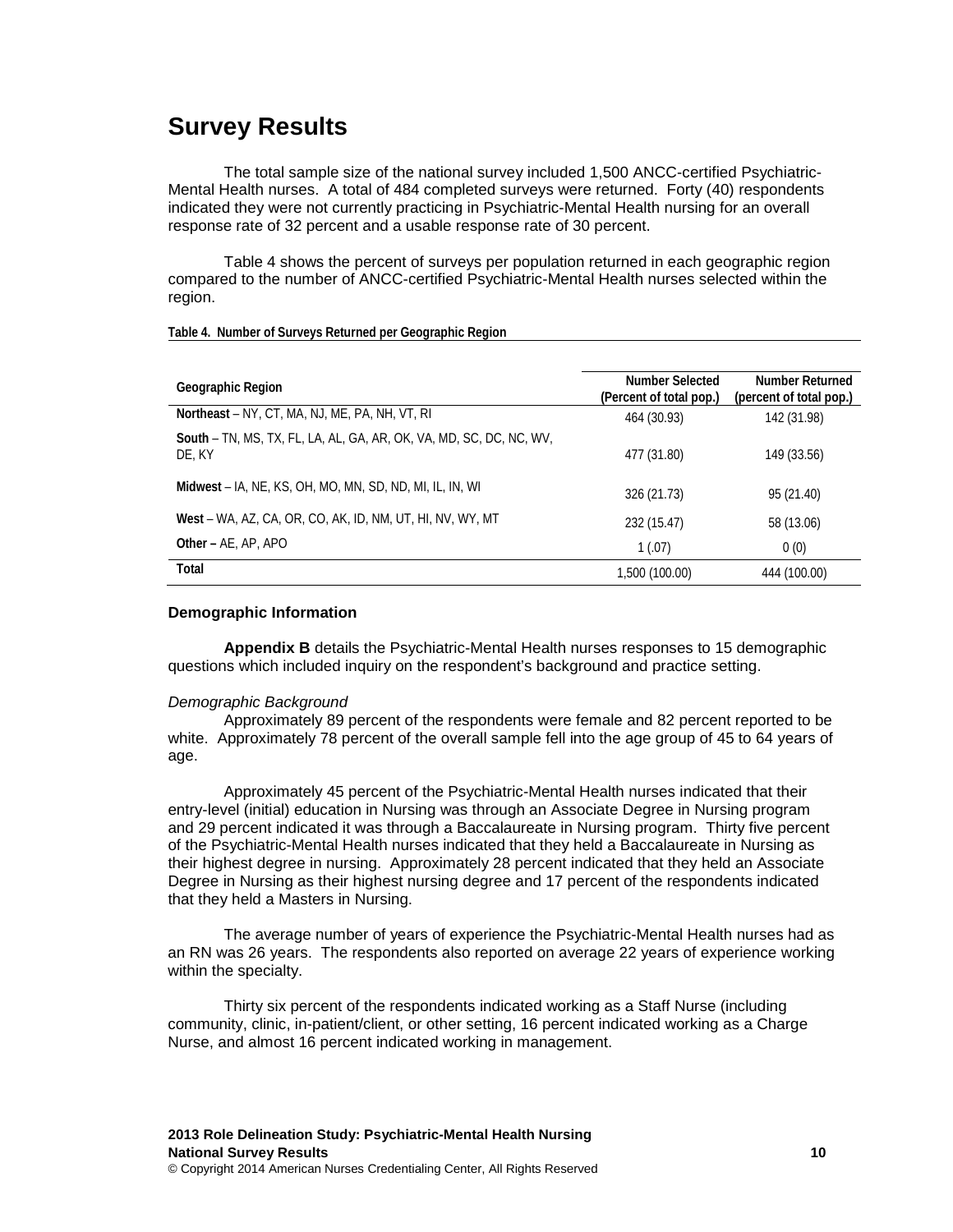#### *Practice Settings*

Approximately 45 percent of the Psychiatric-Mental Health nurses indicated that they practiced in cities with populations between 50,000 and 249,999. Towns with a population between 2,500-49,999 had the second highest percent of respondents (21 percent) and Metropolitan areas with a population between 250,000 and 999,999 had the third highest percent of respondents (15 percent).

In terms of practice setting, approximately 67 percent of the Psychiatric-Mental Health nurses indicated that they practice in a Psychiatric/Mental Health Facility. Seventy eight percent of the respondents indicated they care for patients with Psychiatric conditions while 8 percent indicated caring for patients with Acute conditions. The Psychiatric-Mental Health nurses reported spending a vast majority of their time treating Adult and Older Adult patients ages 18 years and older.

#### <span id="page-11-0"></span>**Practice Descriptions**

Descriptive statistics (means, standard deviations, and medians) for the three ratings of all 65 work activities—performance expectation, consequence, and frequency—and mean overall criticality are listed in **Appendix C**. The scales were highly reliable. Cronbach's coefficient alpha estimates for the performance expectation, consequence, and frequency scales when applied to all the data were 0.9443, 0.9858, and 0.9570, respectively. (Cronbach's coefficient alpha, a measure of internal stability, ranges in value between 0 and 1.)

In **Appendix D**, the overall criticality statistics are presented in rank order of criticality. As indicated in Table 5, 19 work activities were rated by the 444 respondents as highly critical (with a mean overall criticality rank of 32 or above).

|                                 |                   | <b>Mean Overall Criticality Score</b> |                                    |                                      |                                    |                                      |                                     |                    |                                  |
|---------------------------------|-------------------|---------------------------------------|------------------------------------|--------------------------------------|------------------------------------|--------------------------------------|-------------------------------------|--------------------|----------------------------------|
|                                 | 37.0 and<br>above | <b>Between</b><br>32.0 and<br>36.9    | <b>Between</b><br>27.0 and<br>31.9 | <b>Between</b><br>$22.0$ and<br>26.9 | <b>Between</b><br>17.0 and<br>21.9 | <b>Between</b><br>$12.0$ and<br>16.9 | <b>Between</b><br>$7.0$ and<br>11.9 | $6.9$ and<br>under | Total<br>number<br>above<br>32.0 |
| Number of<br>Work<br>Activities |                   | 17                                    | 24                                 |                                      | h                                  |                                      |                                     |                    | 19                               |

**Table 5. Number of Work Activities by Mean Overall Criticality Range and Population for Psychiatric-Mental Health Nursing**

Table 6 and 7 displays the 20 highest-ranking and the 20 lowest-ranking work activities by mean overall criticality respectively. The grey shading in Table 6 highlights the only work activity that received a criticality rating of 37 and above. Activity *21. Administer medications and other treatments that are appropriate to the patient situation*, received the highest ranking of 38.59. However, in Table 7, activity *Participate in the development of new approaches for care delivery that promote population health* received the lowest ranking of 12.92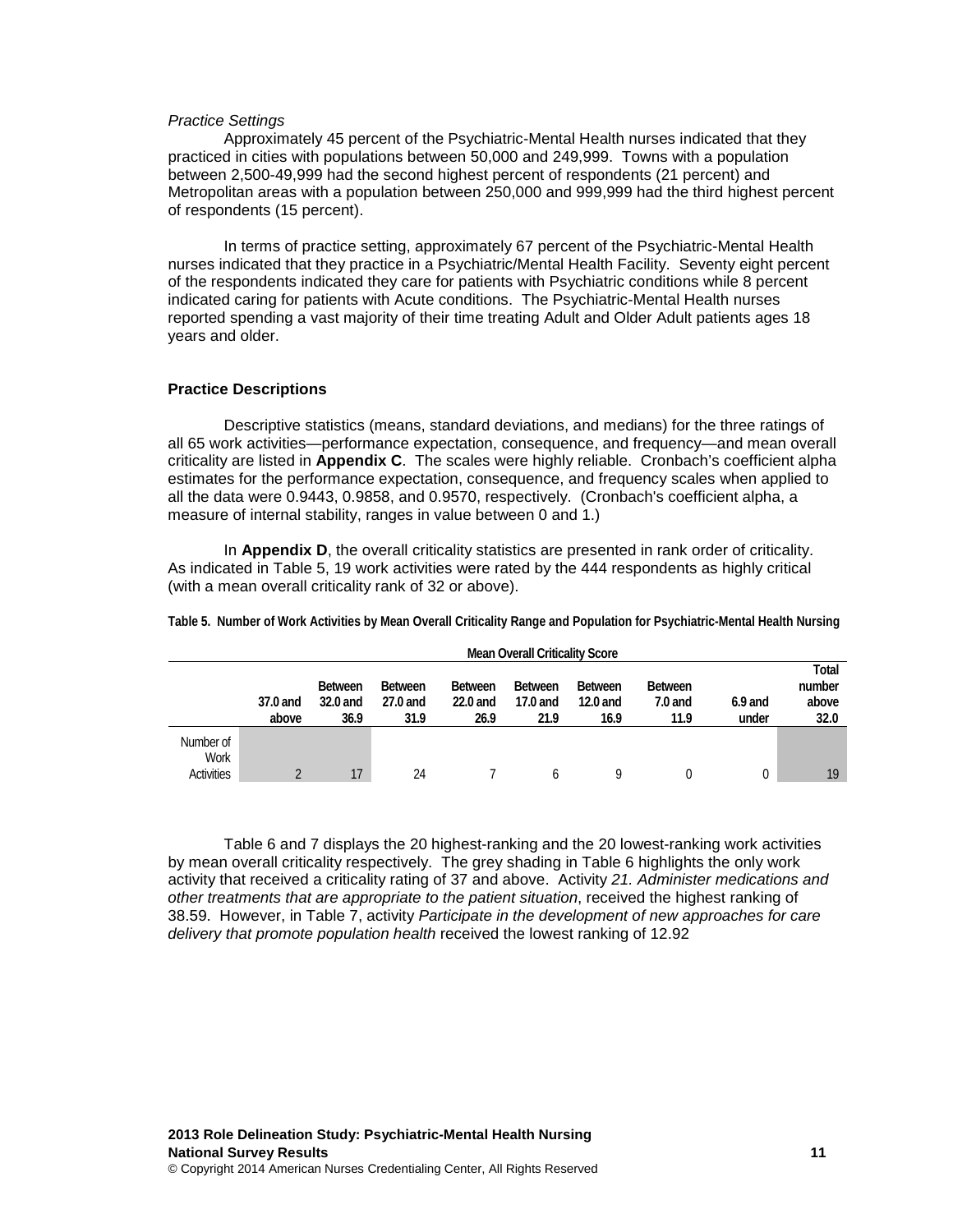| Table 6. Top 20 Work Activities Ranked by Mean Overall Criticality |  |  |
|--------------------------------------------------------------------|--|--|
|                                                                    |  |  |

|                |                                                                                                                                       |       | <b>Overall Criticality</b>   |
|----------------|---------------------------------------------------------------------------------------------------------------------------------------|-------|------------------------------|
|                | Work Activity Number and Name                                                                                                         | Mean  | Standard<br><b>Deviation</b> |
| 21             | Administer medications and other treatments that are appropriate to the<br>patient situation.                                         | 38.59 | 5                            |
| 31             | Maintain appropriate physical and emotional boundaries.                                                                               | 38.20 | 5                            |
| $\overline{2}$ | Obtain a current medication and treatment list.                                                                                       | 36.77 | 5                            |
| 12             | Document assessment findings.                                                                                                         | 36.49 | 5                            |
| 22             | Respond proactively to changes in patient condition to prevent or minimize<br>adverse patient outcomes.                               | 36.45 | 6                            |
| 17             | Create a safe, therapeutic, developmentally appropriate environment<br>conducive to care.                                             | 36.33 | $\overline{7}$               |
| 20             | Reconcile medications and treatments across transitions of care.                                                                      | 35.94 | 8                            |
| 23             | Document nursing interventions.                                                                                                       | 35.93 | 5                            |
| 32             | Advocate for patient.                                                                                                                 | 34.89 | 6                            |
| 11             | Identify actual or potential risks to health and safety (e.g., interpersonal,<br>environmental, lack of external resources).          | 34.82 | 8                            |
| 24             | Evaluate patient's response to interventions.                                                                                         | 34.30 | 6                            |
| 33             | Document pertinent aspects of nurse-patient interactions.                                                                             | 34.11 | 6                            |
| 29             | Develop a therapeutic relationship specific to the patient condition.                                                                 | 33.91 | $\overline{7}$               |
| $\mathbf{1}$   | Obtain patient history using age-appropriate, system-specific,<br>standardized/evidence-based tools.                                  | 33.24 | 6                            |
| 28             | Document patient's response to interventions and changes to the plan of care.                                                         | 33.20 | $\overline{7}$               |
| 16             | Document plan of care and expected outcomes.                                                                                          | 32.98 | $\overline{7}$               |
| 6              | Obtain diagnostic test results.                                                                                                       | 32.48 | 10                           |
| 10             | Identify barriers to effective communication (e.g., psychosocial, literacy,<br>financial, cultural) and make appropriate adaptations. | 32.40 | 8                            |
| 18             | Implement age and developmentally appropriate evidence-based nursing<br>interventions specific to the plan of care.                   | 32.20 | 8                            |
| 30             | Support patient's identified support-systems consistent with patient/guardian's<br>preferences.                                       | 31.68 | 7                            |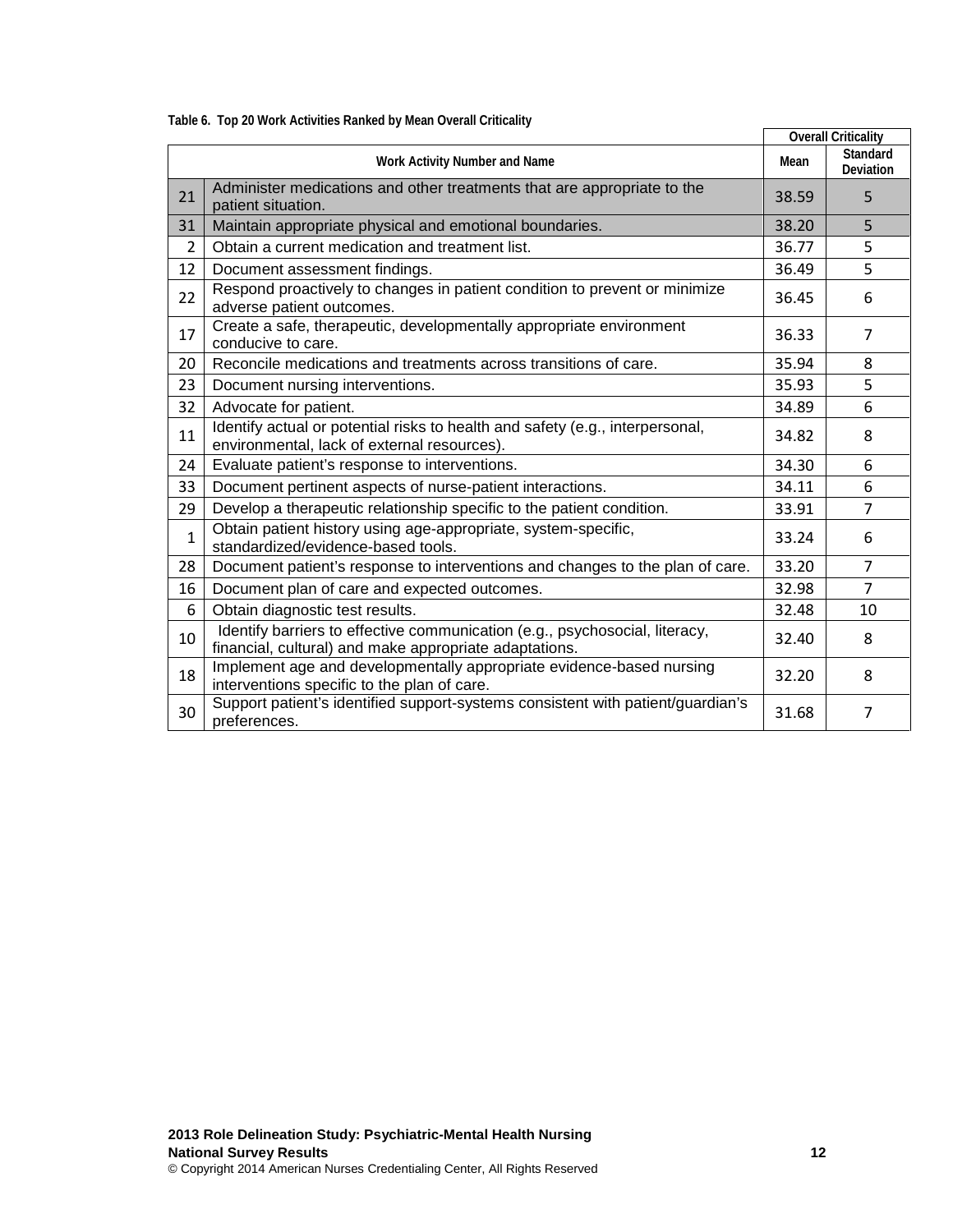|                |                                                                                                                                                                 |       | <b>Overall Criticality</b> |
|----------------|-----------------------------------------------------------------------------------------------------------------------------------------------------------------|-------|----------------------------|
|                | Work Activity Number and Name                                                                                                                                   |       | Standard                   |
|                |                                                                                                                                                                 | Mean  | Deviation                  |
| 57             | Identify and address legal, ethical, and regulatory situations and issues.                                                                                      | 26.01 | 14                         |
| 55             | Coordinate patient safety initiatives.                                                                                                                          | 25.51 | 13                         |
| 51             | Use technologies to enhance nursing practice                                                                                                                    | 23.70 | 12                         |
| 38             | Incorporate information technology resources into the education plan.                                                                                           | 23.44 | 12                         |
| $\overline{3}$ | Assess for use of complementary and alternative healthcare practices (e.g.,<br>therapeutic touch, herbal preparations, acupuncture).                            | 22.46 | 14                         |
| 63             | Collaborate with interdisciplinary team to identify community resources to<br>assist and support patients in self-management.                                   | 21.98 | 12                         |
| 8              | Synthesize available data and knowledge to identify patterns and variances.                                                                                     | 21.92 | 13                         |
| 48             | Serve as a clinical resource.                                                                                                                                   | 19.89 | 12                         |
| 53             | Participate in key roles of quality improvement activities                                                                                                      | 19.20 | 12 <sup>2</sup>            |
| 56             | Seek opportunities to advance professional nursing practice.                                                                                                    | 18.10 | 12                         |
| 59             | Incorporate evidence on population-specific risk behaviors or factors when<br>providing health information and consumer education.                              | 17.59 | 13                         |
| 49             | Mentor colleagues for the advancement of nursing practice, the profession,<br>and quality health care.                                                          | 16.20 | 11                         |
| 60             | Participate in activities that promote partnerships between or among health<br>care providers, employers and communities.                                       | 16.13 | 12                         |
| 61             | Develop educational programs for individuals.                                                                                                                   | 15.83 | 13                         |
| 64             | Coordinate with community resources to provide strategies for health<br>promotion and disease management.                                                       | 15.25 | 13                         |
| 54             | Participate in key roles related to change management activities.                                                                                               | 14.28 | 12                         |
| 58             | Influence healthcare policy involving health care consumers and the<br>profession.                                                                              | 14.27 | 12                         |
| 62             | Develop educational programs for groups.                                                                                                                        | 14.02 | 11                         |
| 50             | Serve as a clinical content expert for the design and enhancement of<br>competencies, policies, procedures, processes, and systems that affect<br>nursing care. | 13.22 | 10                         |
| 65             | Participate in the development of new approaches for care delivery that<br>promote population health.                                                           | 12.92 | 11                         |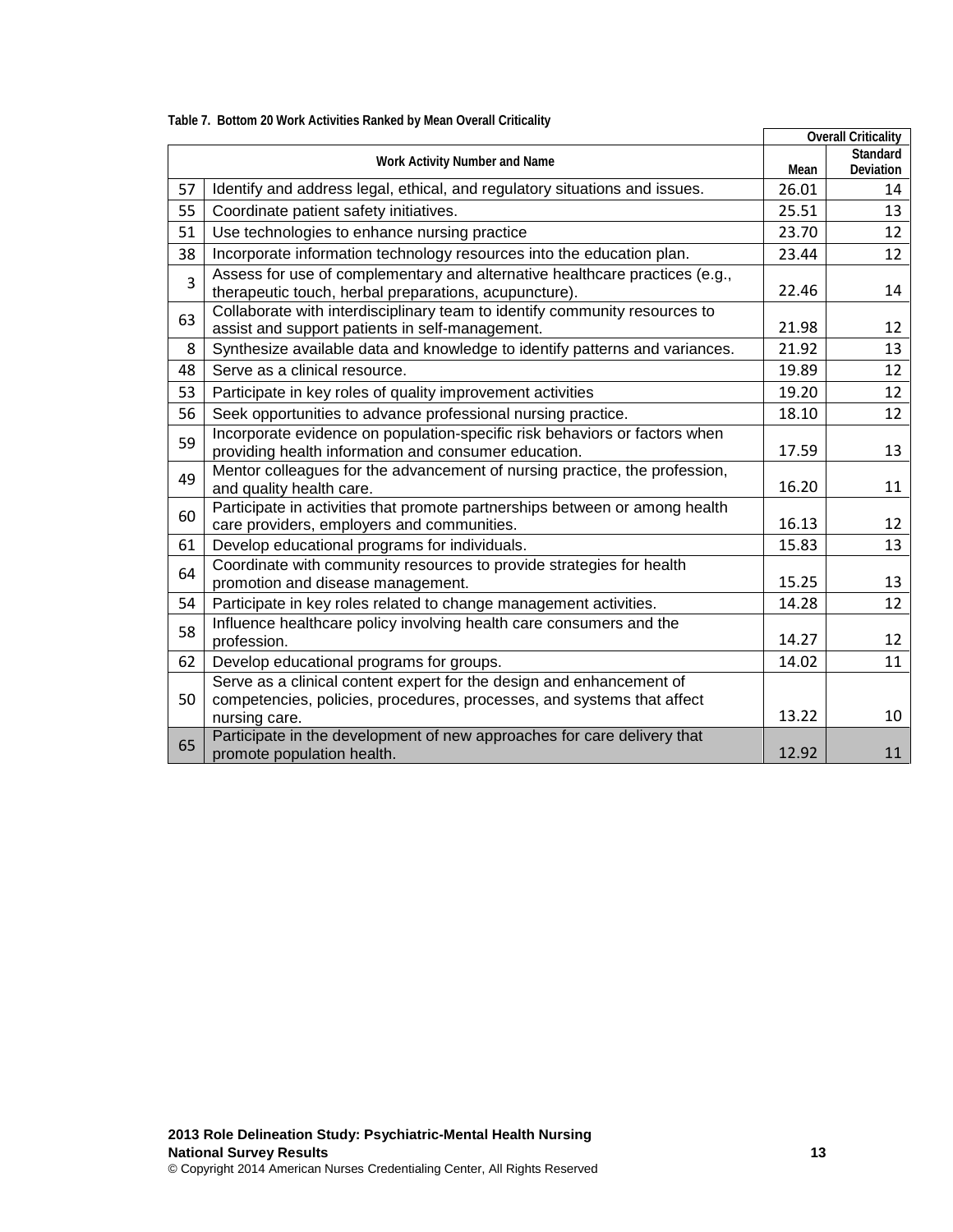**Appendix A Work Activities Statements**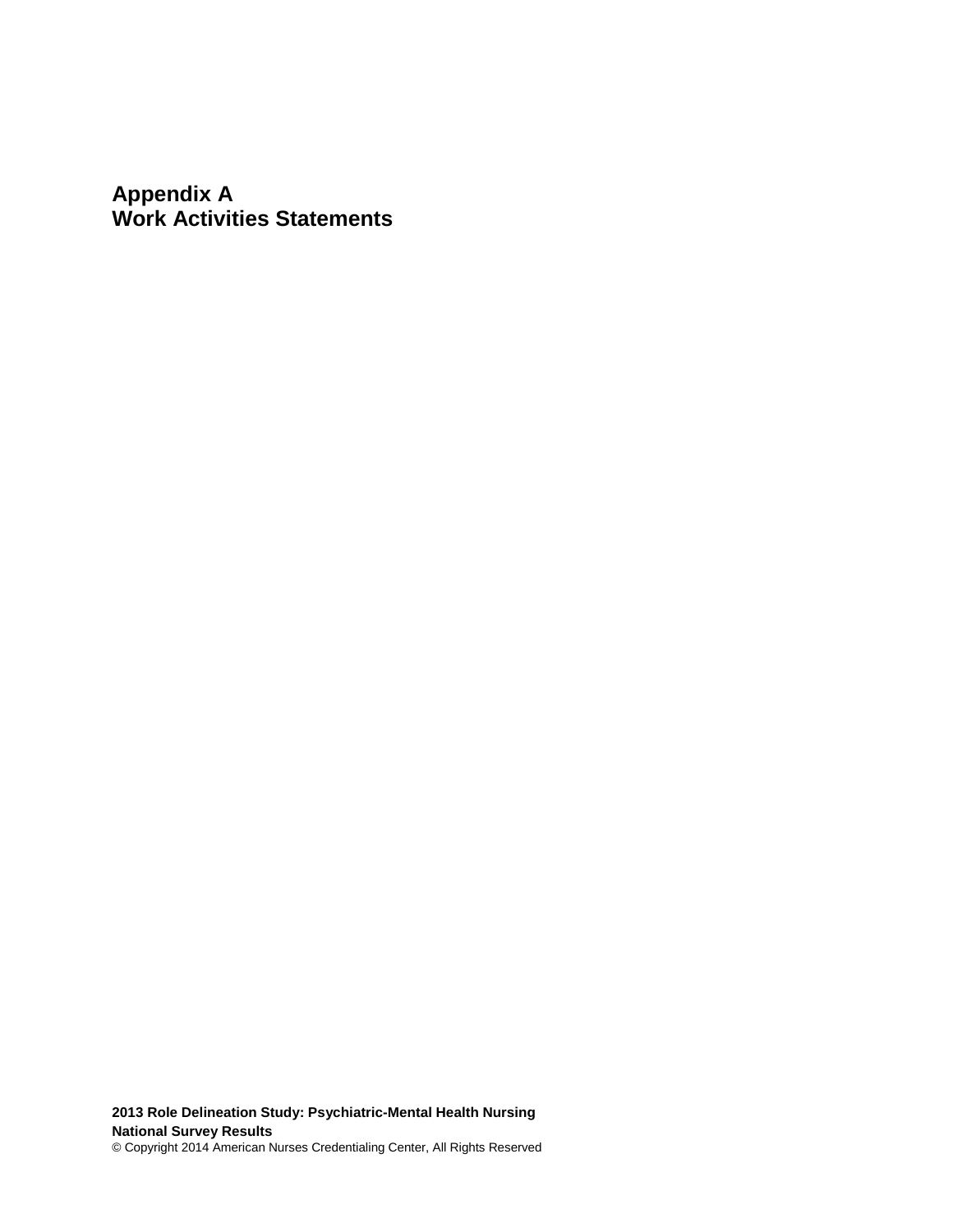#### **Domain 1: Assessment and Diagnosis**

- 1. Obtain patient history using age-appropriate, system-specific, standardized/evidence-based tools.
- 2. Obtain a current medication and treatment list.
- 3. Assess for use of complementary and alternative healthcare practices (e.g., therapeutic touch, herbal preparations, acupuncture).
- 4. Perform a physical assessment using age-appropriate, system-specific, evidence-based tools and techniques.
- 5. Perform a psychosocial assessment using age-appropriate, system-specific, evidence-based tools and techniques.
- 6. Obtain diagnostic test results.
- 7. Review findings provided by interdisciplinary team and external resources.
- 8. Synthesize available data and knowledge to identify patterns and variances.
- 9. Identify nursing diagnoses using a standardized classification system.
- 10. Identify barriers to effective communication (e.g., psychosocial, literacy, financial, cultural) and make appropriate adaptations.
- 11. Identify actual or potential risks to health and safety (e.g., interpersonal, environmental, lack of external resources).
- 12. Document assessment findings.

#### **Domain 2: Planning and Outcomes Identification**

- 13. Prioritize nursing diagnoses and/or problems.
- 14. Formulate expected outcomes with the patient, family, significant other, and interdisciplinary team to facilitate continuity across the continuum of care.
- 15. Develop an individualized, patient-centered age and developmentally appropriate plan of care.
- 16. Document plan of care and expected outcomes.

#### **Domain 3: Implementation**

- 17. Create a safe, therapeutic, developmentally appropriate environment conducive to care.
- 18. Implement age and developmentally appropriate evidence-based nursing interventions specific to the plan of care.
- 19. Collaborate with the interdisciplinary team and external resources to coordinate the plan of care across the continuum.
- 20. Reconcile medications and treatments across transitions of care.
- 21. Administer medications and other treatments that are appropriate to the patient situation.
- 22. Respond proactively to changes in patient condition to prevent or minimize adverse patient outcomes.
- 23. Document nursing interventions.

#### **Domain 4: Evaluation**

- 24. Evaluate patient's response to interventions.
- 25. Evaluate the effectiveness of the interdisciplinary plan of care.
- 26. Modify the plan of care in collaboration with patient, family, significant other, and interdisciplinary team based on ongoing assessment data.
- 27. Disseminate results/changes in the plan of care to patient, family, significant other, and interdisciplinary team consistent with patient preferences.
- 28. Document patient's response to interventions and changes to the plan of care.

#### **Domain 5: Nurse-Patient Relationship**

- 29. Develop a therapeutic relationship specific to the patient condition.
- 30. Support patient's identified support-systems consistent with patient/guardian's preferences.
- 31. Maintain appropriate physical and emotional boundaries.
- 32. Advocate for patient.
- 33. Document pertinent aspects of nurse-patient interactions.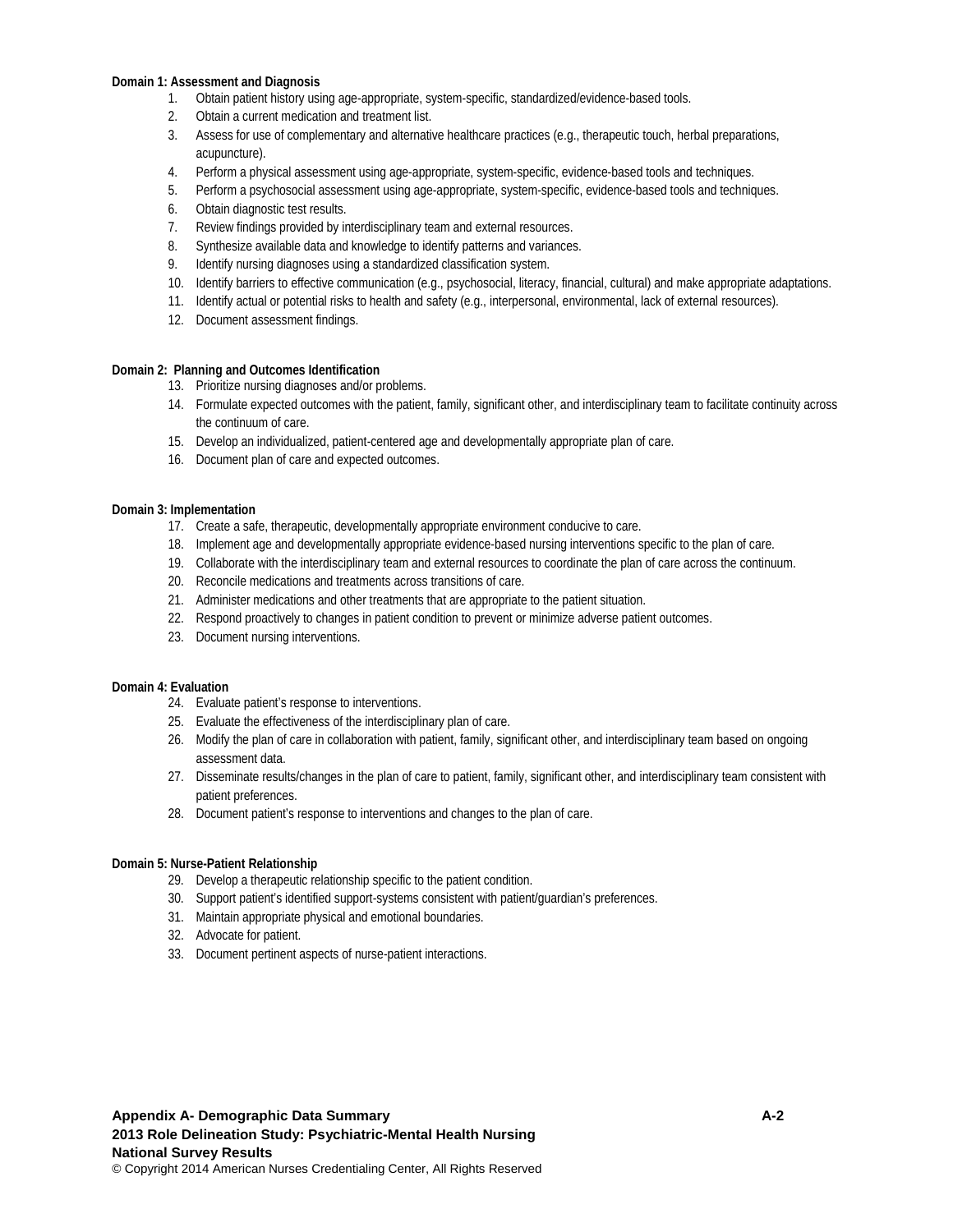#### **Domain 6: Patient Education**

- 34. Identify learning preferences and needs.
- 35. Identify motivating factors and barriers to learning.
- 36. Create an environment conducive to effective teaching/learning.
- 37. Incorporate health promotion and wellness into the education plan.
- 38. Incorporate information technology resources into the education plan.
- 39. Develop an individualized education plan with the involvement of the patient, family, significant other, and interdisciplinary team.
- 40. Implement the education plan.
- 41. Evaluate the education plan's effectiveness.
- 42. Modify the education plan based on evaluation of outcomes.
- 43. Document the education provided and its effectiveness.

#### **Domain 7: Leadership**

- 44. Model effective communication.
- 45. Model effective problem solving and conflict resolution.
- 46. Promote teamwork and engagement of healthcare providers to optimize patient care and support a healthy work environment
- 47. Identify and address personal attitudes, values and beliefs in self and others that may negatively impact delivery of care.
- 48. Serve as a clinical resource.
- 49. Mentor colleagues for the advancement of nursing practice, the profession and quality health care.
- 50. Serve as a clinical content expert for the design and enhancement of competencies, policies, procedures, processes, and systems that affect nursing care.
- 51. Use technologies to enhance nursing practice
- 52. Delegate elements of care to licensed and/or unlicensed personnel in accordance with applicable legal or policy parameters or principles.
- 53. Participate in key roles of quality improvement activities
- 54. Participate in key roles related to change management activities.
- 55. Coordinate patient safety initiatives.
- 56. Seek opportunities to advance professional nursing practice.
- 57. Identify and address legal, ethical, and regulatory situations and issues.
- 58. Influence healthcare policy involving health care consumers and the profession.

#### **Domain 8: Population Health**

- 59. Incorporate evidence on population-specific risk behaviors or factors when providing health information and consumer education.
- 60. Participate in activities that promote partnerships between or among health care providers, employers and communities.
- 61. Develop educational programs for individuals.
- 62. Develop educational programs for groups.
- 63. Collaborate with interdisciplinary team to identify community resources to assist and support patients in self-management.
- 64. Coordinate with community resources to provide strategies for health promotion and disease management.
- 65. Participate in the development of new approaches for care delivery that promote population health.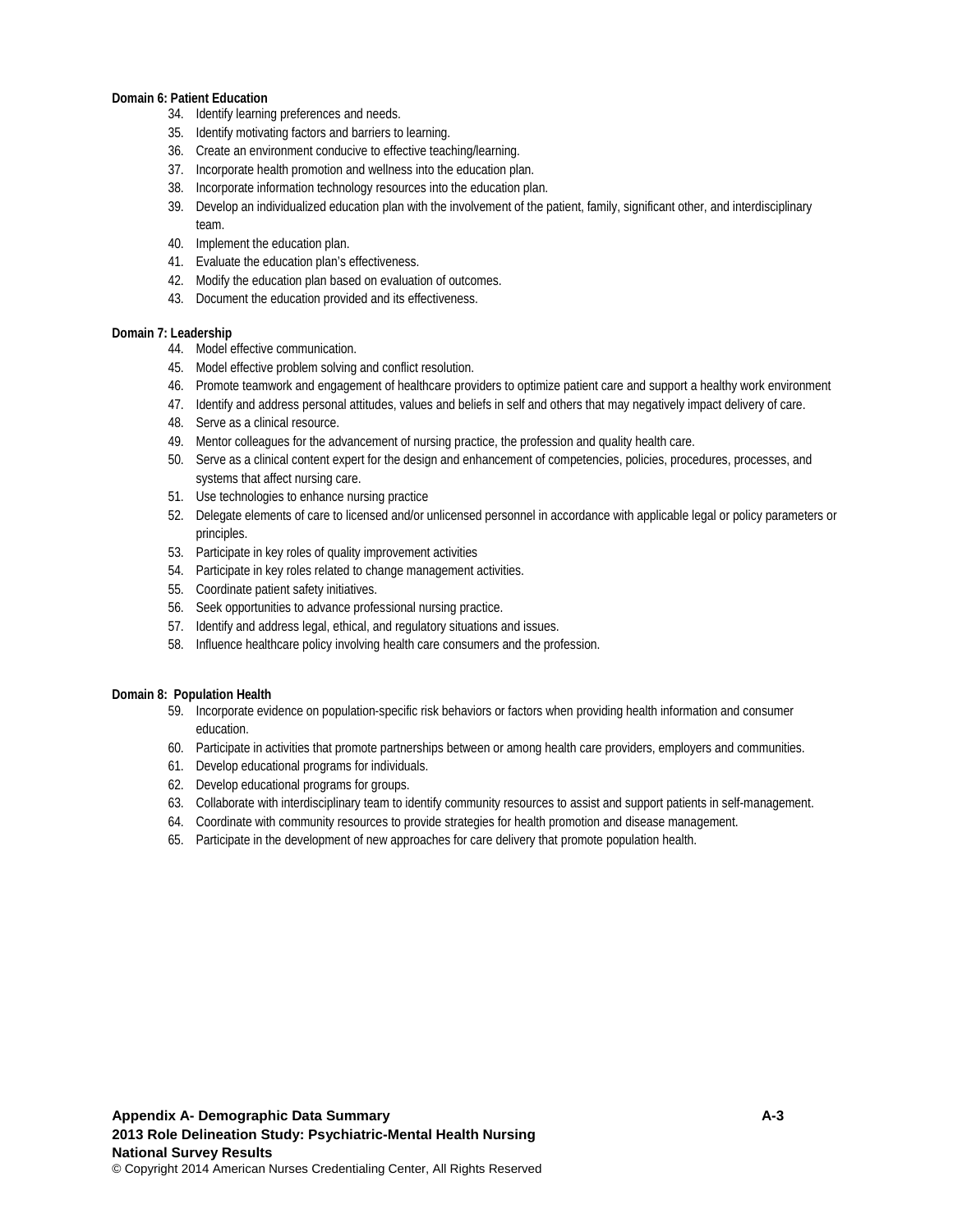**(This page is left intentionally blank)**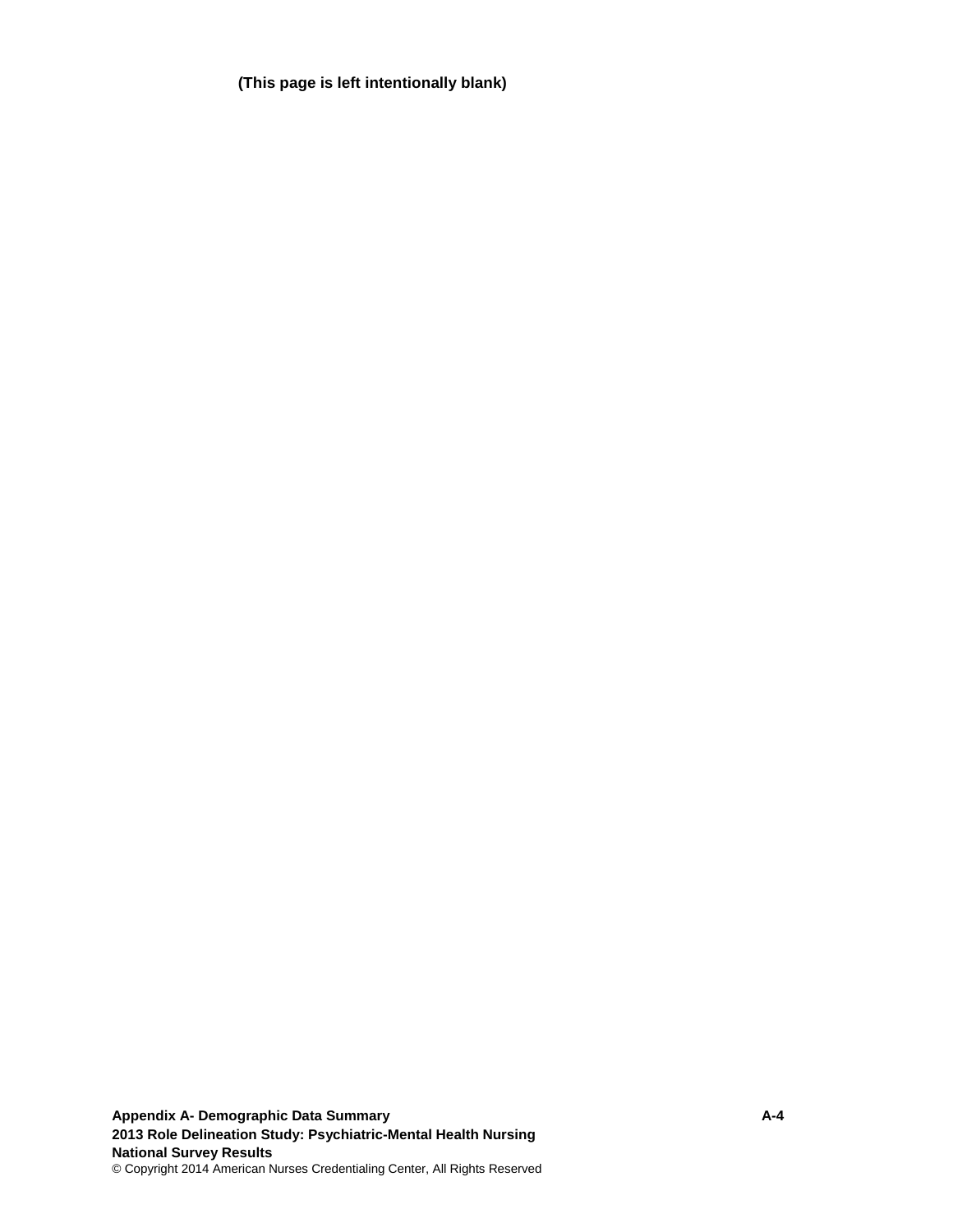**Appendix B Demographic Data Summary**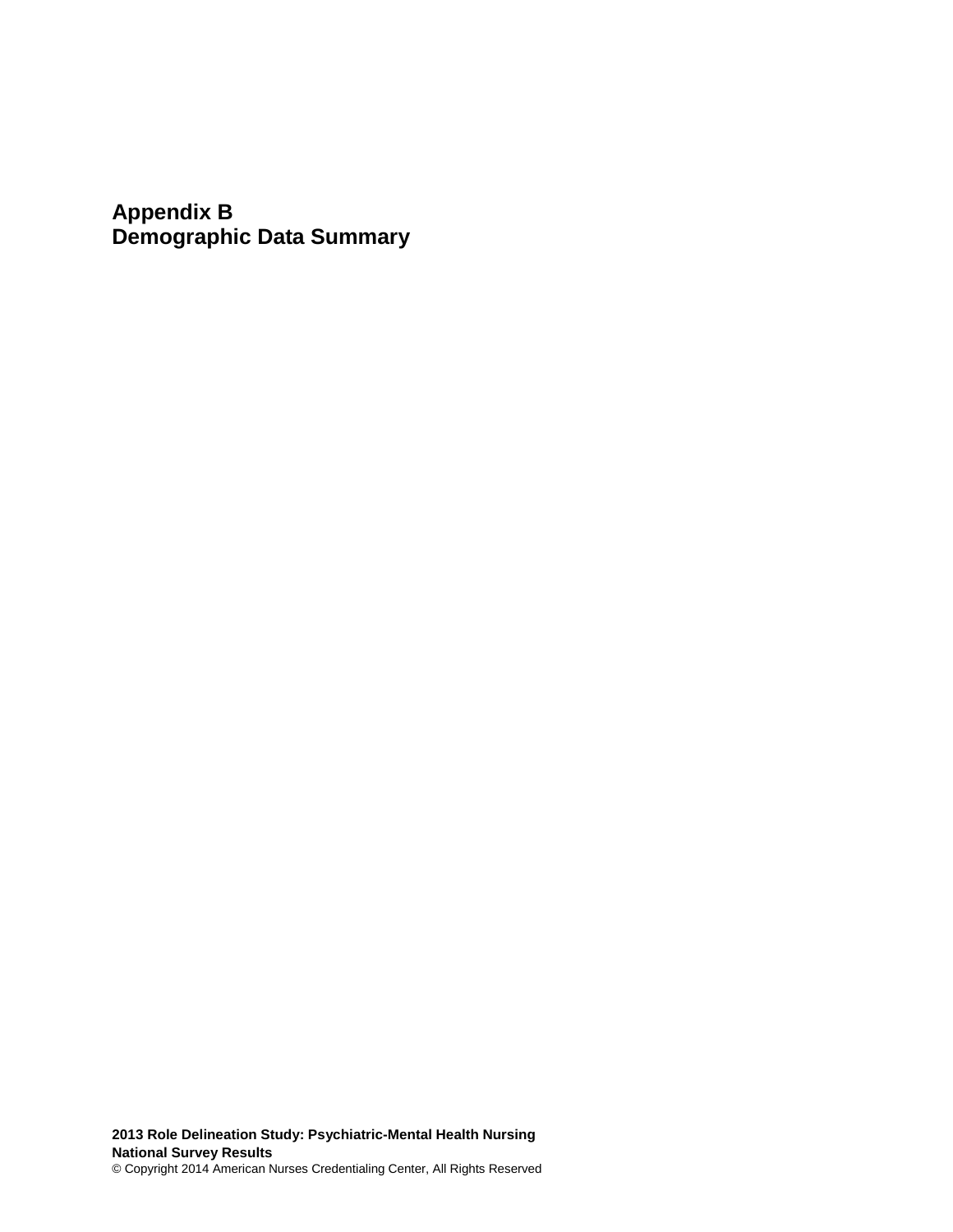| 1. Primary place of work |                         |                         |
|--------------------------|-------------------------|-------------------------|
|                          | Recruited               | Respondents             |
|                          | (Percent of total pop.) | (percent of total pop.) |
| Northeast                | 464 (31)                | 142 (31)                |
| South                    | 477(32)                 | 149 (34)                |
| <b>Midwest</b>           | 326 (22)                | 95 (21)                 |
| West                     | 232 (15)                | 58 (130                 |
| Other                    | 1(0)                    | 0(0)                    |
|                          |                         |                         |
| Total                    | 1,500                   | 444                     |

#### **2. What is your gender?**

|                      | Count     | Percent        |
|----------------------|-----------|----------------|
| Female<br>Male       | 395<br>48 | 89.16<br>10.84 |
| Total<br>No Response | 443       | 100.00         |

#### **3. What is your age?**

|                    | Count            | Percent |
|--------------------|------------------|---------|
| Under 25 years old | $\boldsymbol{0}$ | 0.00    |
| 25 - 34 years old  | 9                | 2.03    |
| 35 - 44 years old  | 40               | 9.03    |
| 45 - 54 years old  | 124              | 27.99   |
| 55 - 64 years old  | 220              | 49.66   |
| 65 and older       | 50               | 11.29   |
| Total              | 443              | 100.00  |
| No Response        |                  |         |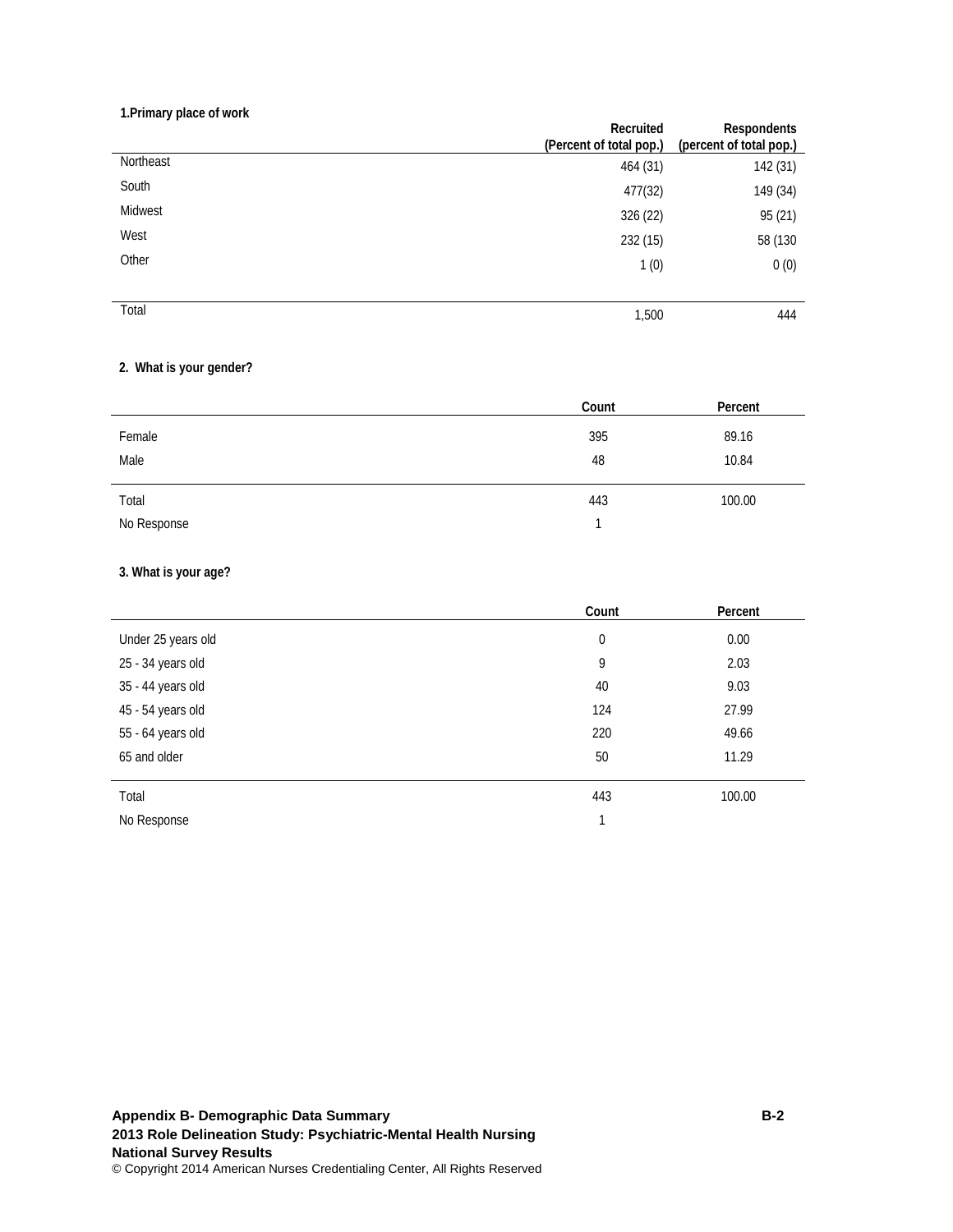#### **4. What is your racial/ethnic background?**

|                               | Count | Percent |
|-------------------------------|-------|---------|
| African-American              | 38    | 8.66    |
| White, non-Hispanic           | 360   | 82.00   |
| Asian/Pacific Islander        | 22    | 5.01    |
| American Indian/Alaska Native | 1     | 0.23    |
| Other                         | 18    | 4.10    |
|                               |       |         |
| Total                         | 439   | 100.00  |
| No Response                   | 5     |         |

#### **5. What describes your entry-level (initial) education in nursing?**

|                             | Count | Percent |
|-----------------------------|-------|---------|
|                             |       |         |
| Diploma in Nursing          | 90    | 20.55   |
| Associate Degree in Nursing | 196   | 44.75   |
| Bachelor's in Nursing       | 128   | 29.22   |
| Other                       | 24    | 5.48    |
|                             |       |         |
| Total                       | 438   | 100.00  |
| No Response                 | 6     |         |

#### **6. What is the highest degree you have earned in nursing?**

|                                                       | Count | Percent |
|-------------------------------------------------------|-------|---------|
|                                                       |       |         |
| Diploma in Nursing                                    | 48    | 10.81   |
| Associate Degree in Nursing                           | 126   | 28.38   |
| Bachelor's in Nursing                                 | 155   | 34.91   |
| Master's in Nursing                                   | 74    | 16.67   |
| Doctorate in Nursing Practice (DNP)                   |       | 0.23    |
| Doctorate in Nursing Research (e.g., Ph.D., DNS, DSN) | 3     | 0.68    |
| Other                                                 | 37    | 8.33    |

Total Responses 444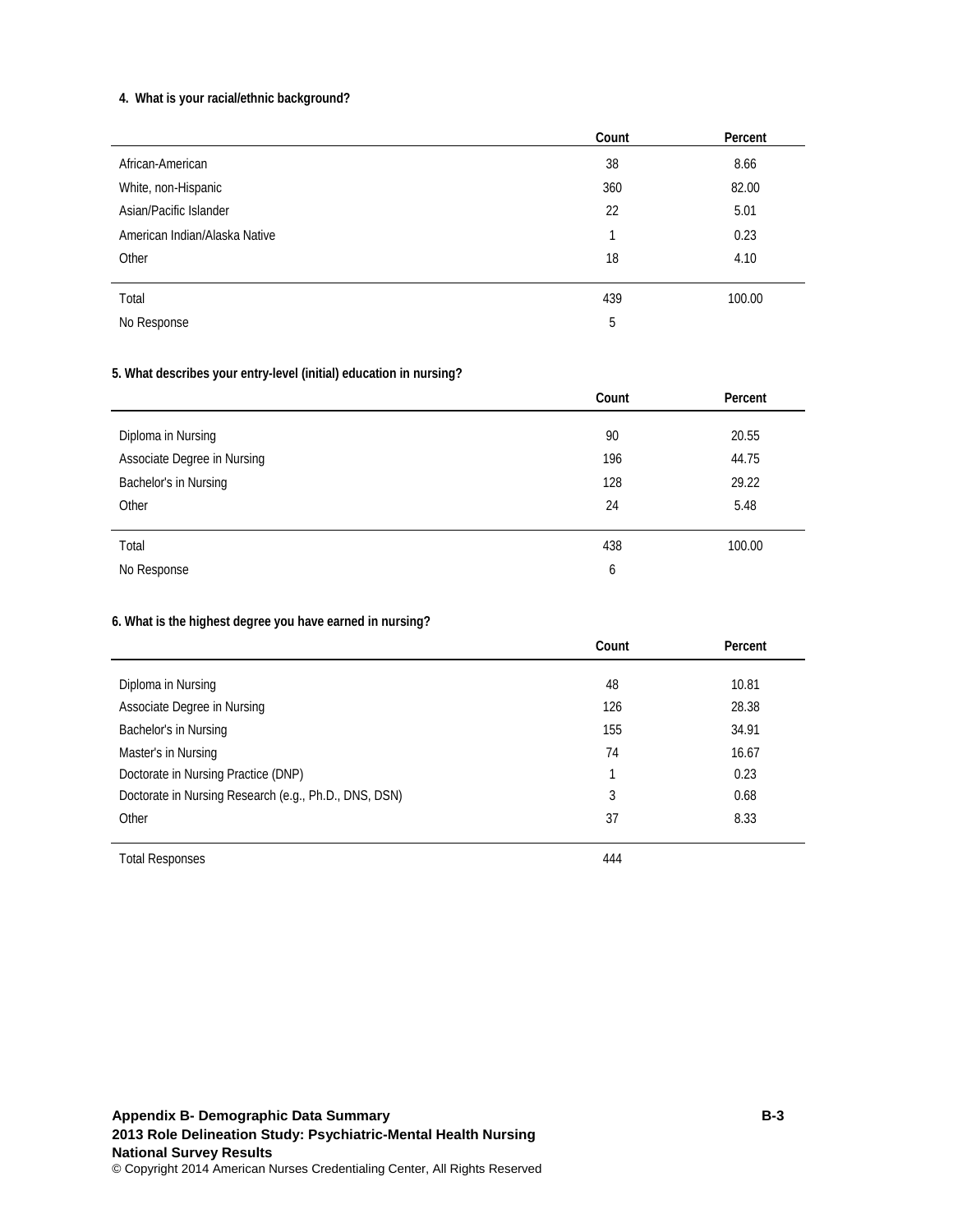#### **7. Do you hold any degrees outside of nursing?**

|             | Count  | Percent |
|-------------|--------|---------|
| Yes         | 166    | 37.64   |
| No          | 275    | 62.36   |
| Total       | 441    | 100.00  |
| No Response | 2<br>J |         |

#### **8. Do you hold other nursing certifications?**

|             | Count | Percent |
|-------------|-------|---------|
| Yes         | 84    | 19.18   |
| <b>No</b>   | 354   | 80.82   |
| Total       | 438   | 100.00  |
| No Response | b     |         |

#### **9. How many years have you been:**

|             | a registered nurse (RN) |         | working within Psychiatric-Mental Health<br>Nursing? |         | certified in Psychiatric-Mental<br><b>Health Nursing</b> |         |
|-------------|-------------------------|---------|------------------------------------------------------|---------|----------------------------------------------------------|---------|
|             | Count                   | Percent | Count                                                | Percent | Count                                                    | Percent |
| Less than 1 | 1                       | 0.23    | 1                                                    | 0.23    | $\overline{2}$                                           | 0.46    |
| 1 to 9      | 32                      | 7.29    | 60                                                   | 13.67   | 160                                                      | 36.53   |
| 10 to 19    | 89                      | 20.27   | 111                                                  | 25.28   | 158                                                      | 36.07   |
| 20 to 29    | 134                     | 30.52   | 164                                                  | 37.36   | 109                                                      | 24.89   |
| 30 to 39    | 138                     | 31.44   | 88                                                   | 20.05   | 9                                                        | 2.05    |
| 40 to 49    | 41                      | 9.34    | 13                                                   | 2.96    | $\overline{0}$                                           | 0.00    |
| 50 to 59    | 3                       | 0.68    | 1                                                    | 0.23    | $\overline{0}$                                           | 0.00    |
| 60 or over  | 1                       | 0.23    | 1                                                    | 0.23    | $\boldsymbol{0}$                                         | 0.00    |
| Total       | 439                     | 100.00  | 439                                                  | 100.00  | 438                                                      | 100.00  |
| Invalid     | 3                       |         | $\overline{2}$                                       |         | $\mathfrak{Z}$                                           |         |
| No Response | $\overline{2}$          |         | $\mathfrak{Z}$                                       |         | 3                                                        |         |
| Mean        | 26.21                   |         | 22.18                                                |         | 13.01                                                    |         |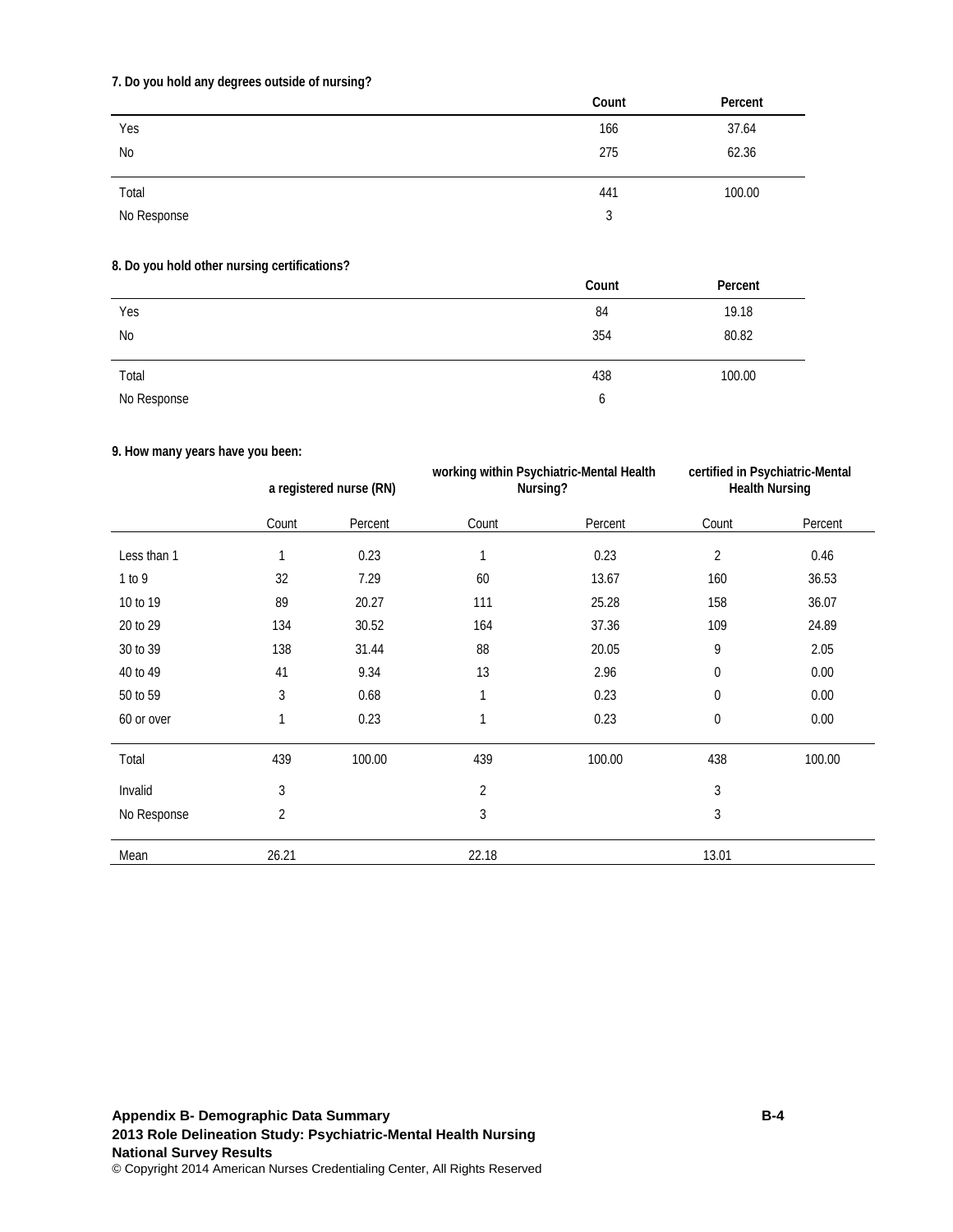#### **10. How many hours per week do you work as a Psychiatric-Mental Health nurse?**

|                  | Count          | Percent |
|------------------|----------------|---------|
| $\boldsymbol{0}$ | 5              | 1.17    |
| 1 to 10          | 16             | 3.75    |
| 11 to 20         | 32             | 7.49    |
| 21 to 30         | 25             | 5.85    |
| 31 to 40         | 310            | 72.60   |
| 41 to 50         | 28             | 6.56    |
| 51 to 60         | 6              | 1.41    |
| 61 to 70         | 3              | 0.70    |
| Over 71          | $\overline{2}$ | 0.47    |
| Total            | 427            | 100.00  |
| Invalid          | $\sqrt{5}$     |         |
| No Response      | 12             |         |

#### **11. What percent of time do you spend with each type of patient?**

|           | Infant<br>(birth to 23 months) |         | Pre-schooler<br>(2 to 4 years) |         | School-Age<br>(5 to 12 years) |         |
|-----------|--------------------------------|---------|--------------------------------|---------|-------------------------------|---------|
|           | Count                          | Percent | Count                          | Percent | Count                         | Percent |
| 0         | 439                            | 98.87   | 415                            | 93.47   | 356                           | 80.36   |
| 1 to 19   | 4                              | 0.90    | 21                             | 4.73    | 43                            | 9.71    |
| 20 to 39  |                                | 0.23    | 6                              | 1.35    | 24                            | 5.42    |
| 40 to 59  | $\boldsymbol{0}$               | 0.00    | $\boldsymbol{0}$               | 0.00    | 11                            | 2.48    |
| 60 to 79  | $\boldsymbol{0}$               | 0.00    | $\mathbf 0$                    | 0.00    | 4                             | 0.90    |
| 80 to 100 | $\boldsymbol{0}$               | 0.00    | 2                              | 0.45    | 5                             | 1.13    |
| Total     | 444                            | 100.00  | 444                            | 100.00  | 443                           | 100.00  |
| Invalid   | 0                              |         | $\overline{0}$                 |         |                               |         |
| Mean      | 0.15                           |         | 0.90                           |         | 4.92                          |         |

|           |       | <b>Adolescents</b><br>(13 to 17 years) |       | <b>Adults</b><br>(18 to 64 years) |                | Young-Old<br>(65 to 74 years) |
|-----------|-------|----------------------------------------|-------|-----------------------------------|----------------|-------------------------------|
|           | Count | Percent                                | Count | Percent                           | Count          | Percent                       |
| 0         | 303   | 68.40                                  | 45    | 10.16                             | 98             | 22.12                         |
| 1 to 19   | 73    | 16.48                                  | 24    | 5.42                              | 202            | 45.60                         |
| 20 to 39  | 34    | 7.67                                   | 53    | 11.96                             | 88             | 19.86                         |
| 40 to 59  | 13    | 2.93                                   | 40    | 9.03                              | 23             | 5.19                          |
| 60 to 79  | 4     | 0.90                                   | 63    | 14.22                             | $\overline{7}$ | 1.58                          |
| 80 to 100 | 16    | 3.61                                   | 218   | 49.21                             | 25             | 5.64                          |
| Total     | 443   | 100.00                                 | 443   | 100.00                            | 443            | 100.00                        |
| Invalid   |       |                                        |       |                                   |                |                               |
| Mean      | 8.40  |                                        | 62.81 |                                   | 17.15          |                               |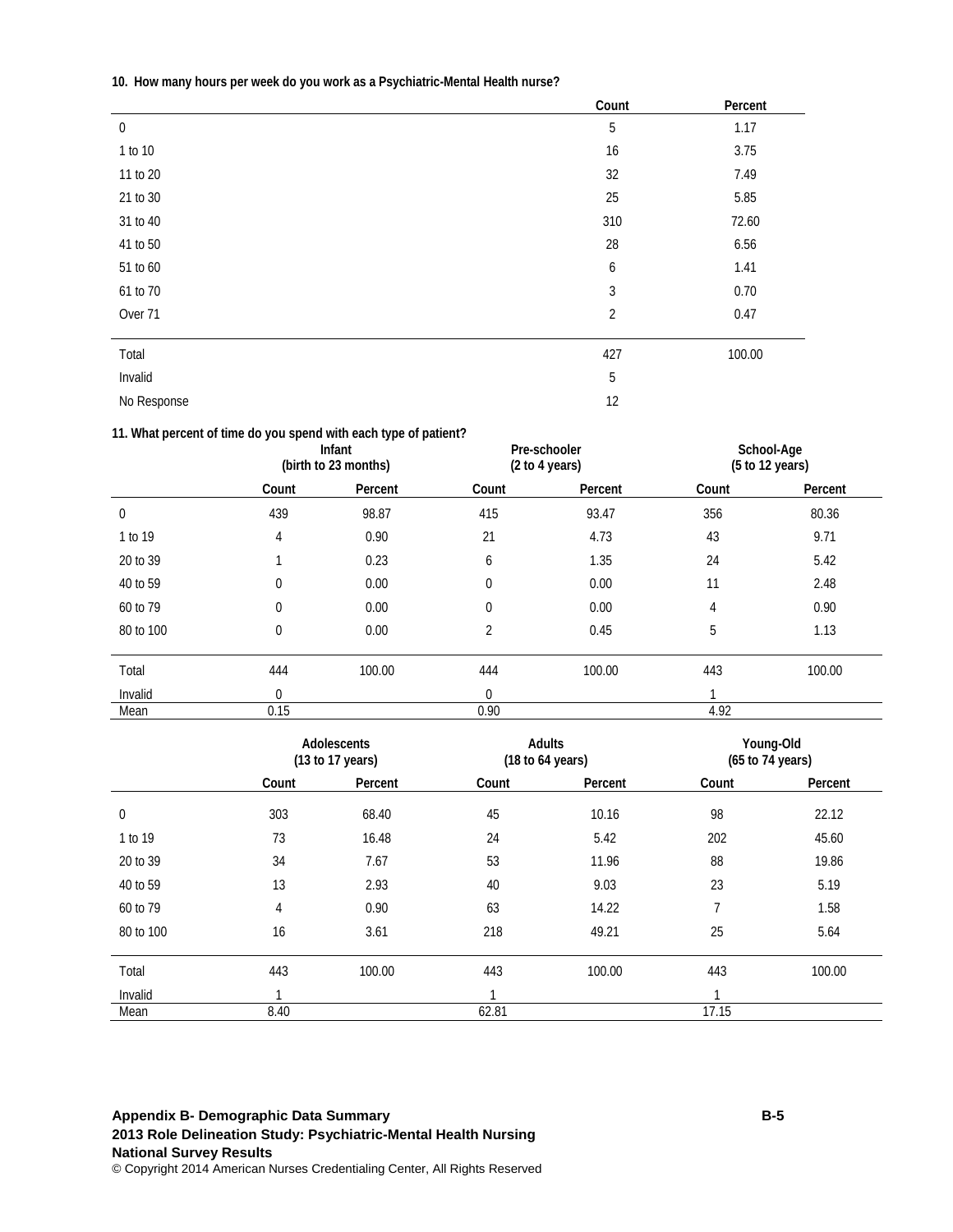|             | Middle-Old<br>$(75 \text{ to } 84 \text{ years})$ |         |       | Oldest-old<br>(85 years and older) |
|-------------|---------------------------------------------------|---------|-------|------------------------------------|
|             | Count                                             | Percent | Count | Percent                            |
| $\mathbf 0$ | 174                                               | 39.28   | 277   | 62.53                              |
| 1 to 19     | 188                                               | 42.44   | 126   | 28.44                              |
| 20 to 39    | 52                                                | 11.74   | 25    | 5.64                               |
| 40 to 59    | 11                                                | 2.48    | 4     | 0.90                               |
| 60 to 79    | 3                                                 | 0.68    | 1     | 0.23                               |
| 80 to 100   | 15                                                | 3.39    | 10    | 2.26                               |
| Total       | 443                                               | 100.00  | 443   | 100.00                             |
| Invalid     |                                                   |         |       |                                    |
| Mean        | 10.24                                             |         | 5.75  |                                    |

#### **12. Which best describes your work?**

|                                                                                | Count          | Percent |
|--------------------------------------------------------------------------------|----------------|---------|
| Staff Nurse (including community, clinic, in-patient/client, or other setting) | 162            | 36.49   |
| <b>Clinical Nurse Specialist</b>                                               | 10             | 2.25    |
| <b>Nurse Practitioner</b>                                                      | 11             | 2.48    |
| Case Manager                                                                   | 23             | 5.18    |
| Education                                                                      | 22             | 4.95    |
| Management                                                                     | 70             | 15.77   |
| Research                                                                       | $\overline{2}$ | 0.45    |
| Charge Nurse                                                                   | 73             | 16.44   |
| <b>Clinical Nurse</b>                                                          | 12             | 2.70    |
| Other                                                                          | 59             | 13.29   |
| Total                                                                          | 444            | 100.00  |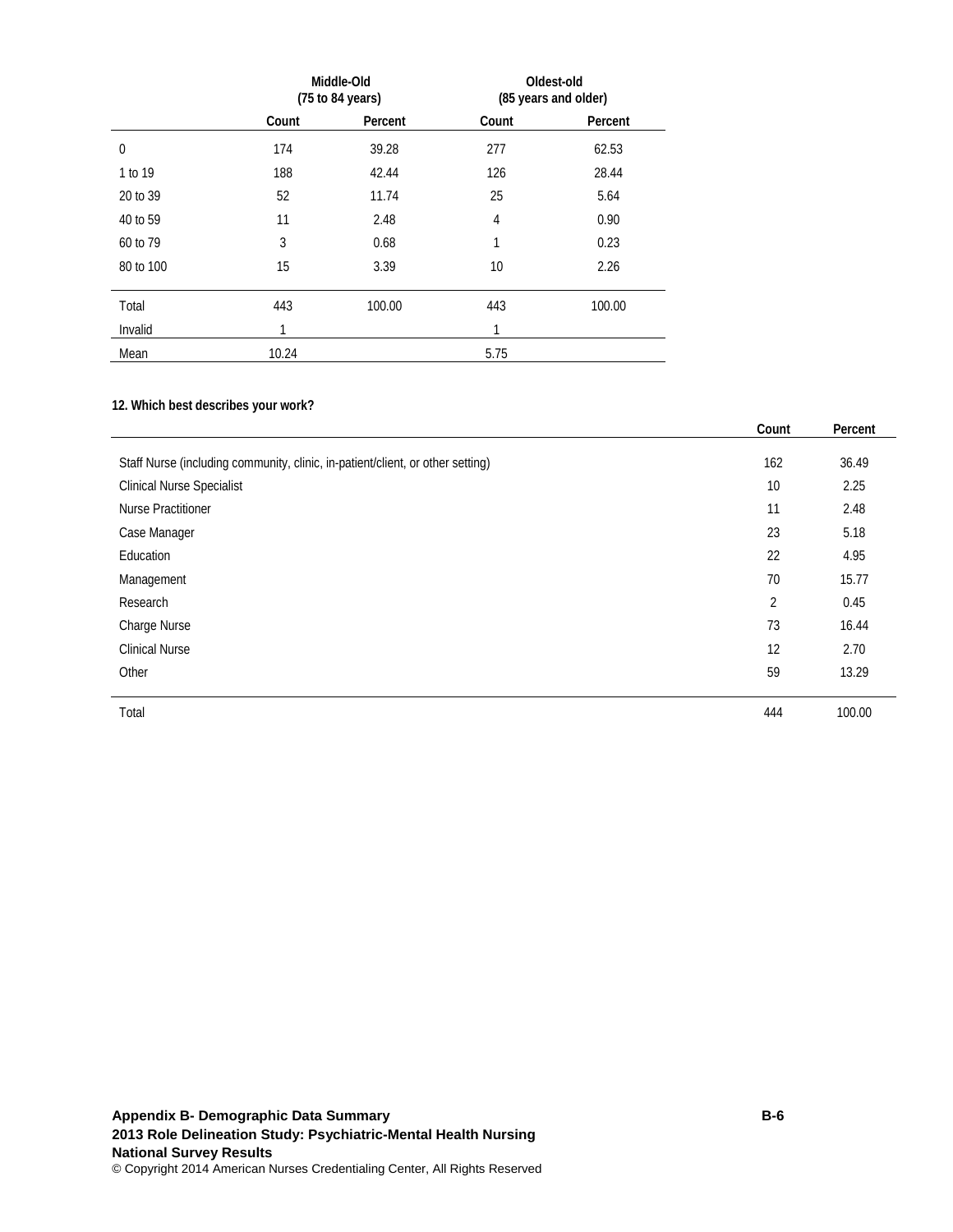#### **13. Which best describes your primary practice setting?**

|                                            | Count          | Percent |
|--------------------------------------------|----------------|---------|
| <b>Medical Unit</b>                        | 1              | 0.23    |
| Surgical Unit                              | $\overline{0}$ | 0.00    |
| Medical/Surgical                           | 1              | 0.23    |
| Intensive Care Unit                        | 0              | 0.00    |
| Cardiac Surgery Intensive Care Unit        | 0              | 0.00    |
| Correctional Care Unit                     | 4              | 0.90    |
| Same Day Surgery                           | 0              | 0.00    |
| Same Day Medical                           | $\mathbf 0$    | 0.00    |
| Recovery Room                              | $\mathbf 0$    | 0.00    |
| Labor and Delivery/Post Partum             | 1              | 0.23    |
| <b>Emergency Department</b>                | 10             | 2.26    |
| <b>Outpatient Clinic</b>                   | 30             | 6.79    |
| Home Care or Home Health                   | 12             | 2.71    |
| Hospice                                    | $\mathbf 0$    | 0.00    |
| Long Term Care                             | 4              | 0.90    |
| Psychiatric/Mental Health Facility         | 294            | 66.52   |
| Pediatrics                                 | 1              | 0.23    |
| Rehabilitation                             | 1              | 0.23    |
| School (e.g., Elementary, Middle, or High) | 4              | 0.90    |
| College or Post-Secondary Education        | 5              | 1.13    |
| Facility                                   | $\pmb{0}$      | 0.00    |
| Pediatric Intensive Care Unit              | 1              | 0.23    |
| Neonatal Intensive Care Unit               | $\mathbf 0$    | 0.00    |
| Physician's Office                         | 5              | 1.13    |
| Other                                      | 68             | 15.38   |
| Total                                      | 442            | 100.00  |
| No Response                                | 2              |         |

#### **14. Which describes your patients?**

|                      | Count            | Percent |
|----------------------|------------------|---------|
| Well (minor illness) | 8                | 1.81    |
| Maternity            | 0                | 0.00    |
| Acute                | 38               | 8.60    |
| Chronic              | 21               | 4.75    |
| Terminally III       | $\boldsymbol{0}$ | 0.00    |
| Psychiatric          | 346              | 78.28   |
| Other                | 29               | 6.56    |
| ___                  |                  | .       |

Total 442 100.00 No Response 22

### **Appendix B- Demographic Data Summary B-7 2013 Role Delineation Study: Psychiatric-Mental Health Nursing National Survey Results** © Copyright 2014 American Nurses Credentialing Center, All Rights Reserved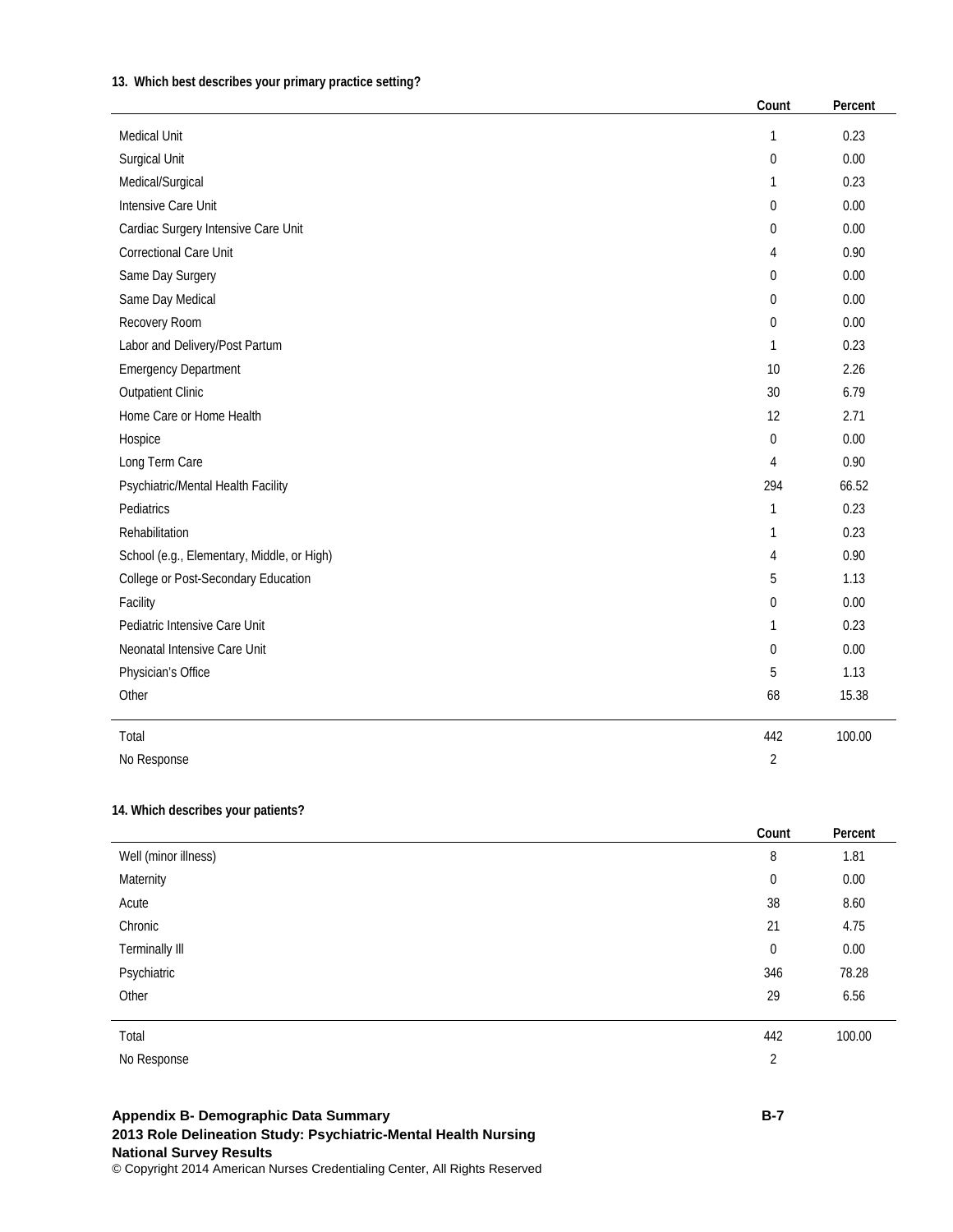#### **15. What is the geographical location of your practice setting?**

|                                                                         | Count | Percent |
|-------------------------------------------------------------------------|-------|---------|
|                                                                         |       |         |
| Rural (population less than 2,500)                                      | 18    | 4.07    |
| Town (population 2,500 - 49,999)                                        | 91    | 20.59   |
| City (population 50,000 - 249,999)                                      | 198   | 44.80   |
| Metropolitan (population 250,000 - 999,999)                             | 68    | 15.38   |
| Greater Metropolitan (population greater than 999,999)                  | 52    | 11.76   |
| Regionally (population across a designated area such as several states) | 8     | 1.81    |
| Nationally (population across the United States)                        |       | 1.58    |
| Internationally (population across multiple nations)                    | 0     | 0.00    |
|                                                                         |       |         |
| Total                                                                   | 442   | 100.00  |
| No Response                                                             | 2     |         |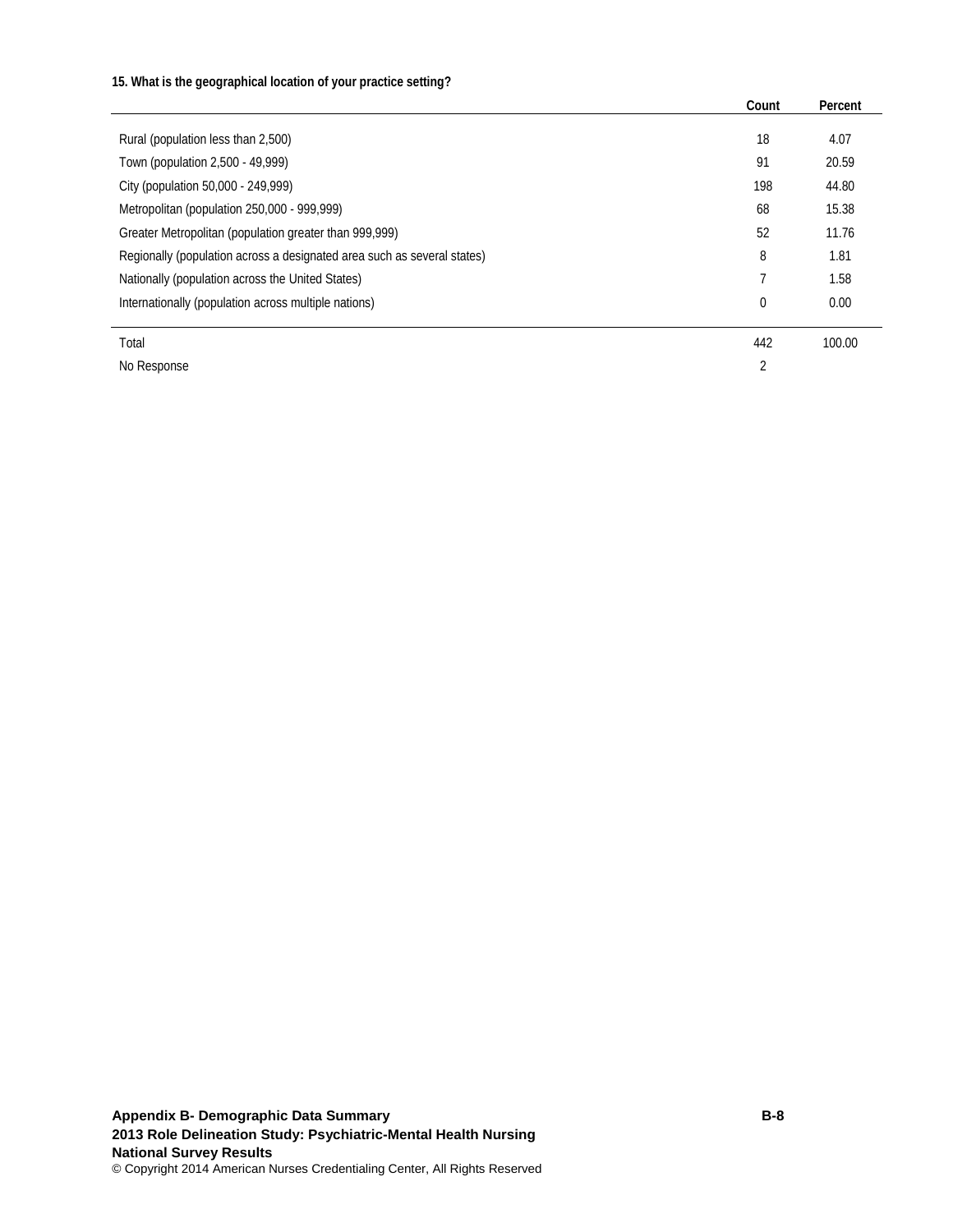**Appendix C Work Activities Descriptive Statistics**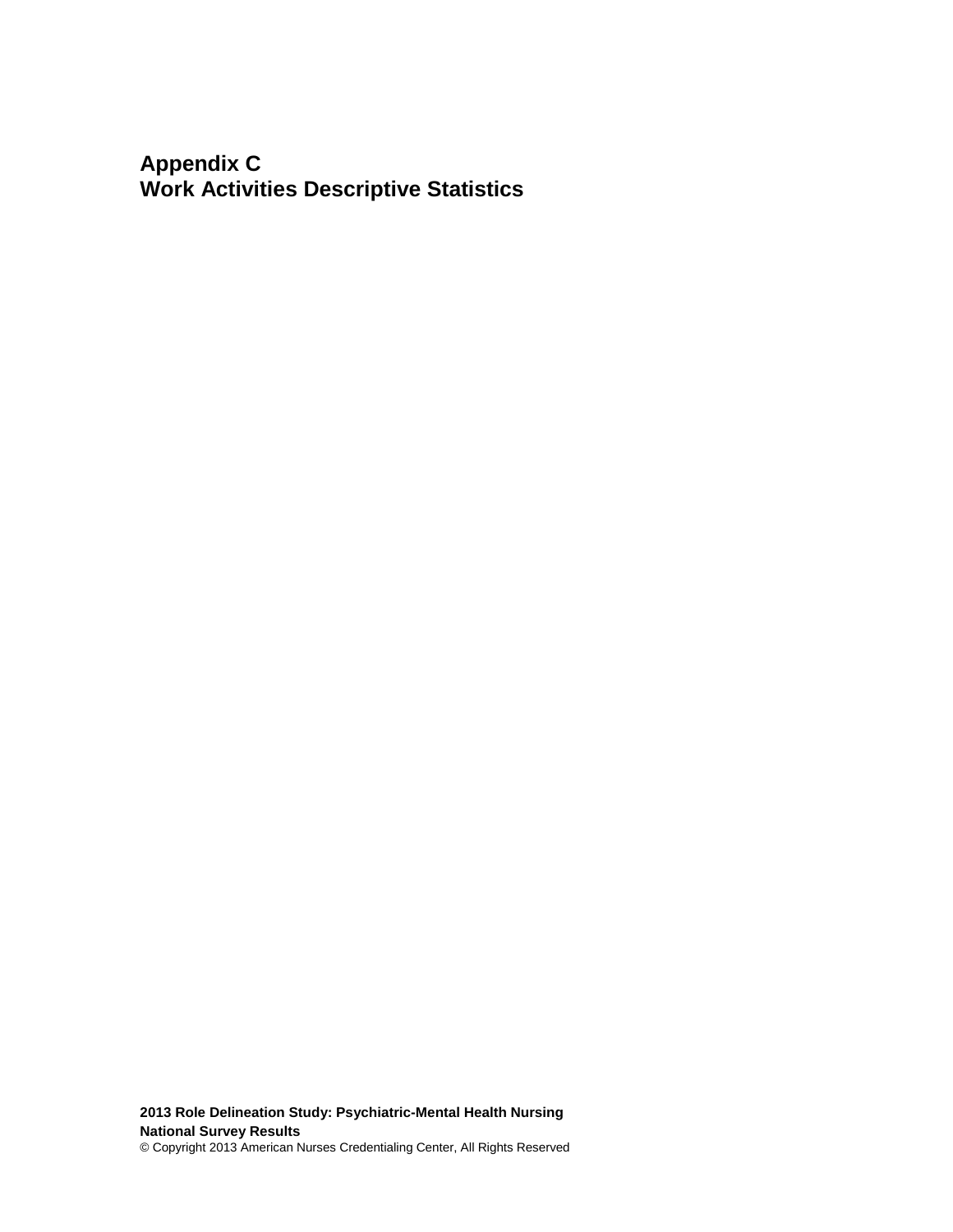|                                                             |                                    | Psychiatric-Mental Health Nursing                                                                                                                                |     |                            |           |                |             |           |                |      |           |        |                     |           |
|-------------------------------------------------------------|------------------------------------|------------------------------------------------------------------------------------------------------------------------------------------------------------------|-----|----------------------------|-----------|----------------|-------------|-----------|----------------|------|-----------|--------|---------------------|-----------|
|                                                             |                                    | <b>Survey Order</b>                                                                                                                                              |     |                            |           |                |             |           |                |      |           |        |                     |           |
| Appendix C- Work Activities<br>2013 Role Delineation Study: | Work Activity Number and Statement |                                                                                                                                                                  | N   | Performance<br>Expectation |           |                | Consequence |           |                |      | Frequency |        | <b>Overall Rank</b> |           |
|                                                             |                                    |                                                                                                                                                                  |     | Mean                       | <b>SD</b> | Median         | Mean        | <b>SD</b> | Median         | Mean | <b>SD</b> | Median | Mean                | <b>SD</b> |
|                                                             |                                    | Obtain patient history using age-appropriate, system-specific,<br>standardized/evidence-based tools.                                                             | 443 | 1.96                       | 0.22      | $\overline{2}$ | 1.67        | 0.87      | $\overline{2}$ | 3.69 | 0.55      | 4      | 33.24               | 6         |
|                                                             | $\overline{2}$                     | Obtain a current medication and treatment list.                                                                                                                  | 443 | 1.98                       | 0.16      | $\overline{2}$ | 2.25        | 0.85      | $\overline{2}$ | 3.81 | 0.49      | 4      | 36.77               | 5         |
| Medical-Surgical Nursing<br>Descriptive                     | 3                                  | Assess for use of complementary and alternative healthcare<br>practices (e.g., therapeutic touch, herbal preparations,<br>acupuncture)                           | 443 | 1.51                       | 0.75      | $\overline{2}$ | 1.00        | 0.93      | $\mathbf{1}$   | 2.55 | 1.38      | 3      | 22.46               | 14        |
|                                                             |                                    | Perform a physical assessment using age-appropriate, system-<br>specific, evidence-based tools and techniques.                                                   | 443 | 1.82                       | 0.48      | $\overline{2}$ | 1.85        | 0.89      | $\overline{2}$ | 3.35 | 0.99      | 4      | 31.54               | 10        |
| <b>Statistics</b>                                           | 5                                  | Perform a psychosocial assessment using age-appropriate,<br>system-specific, evidence-based tools and techniques.                                                | 443 | 1.85                       | 0.41      | $\overline{2}$ | 1.62        | 0.89      | $\overline{2}$ | 3.49 | 0.81      | 4      | 30.98               | 9         |
|                                                             | 6                                  | Obtain diagnostic test results.                                                                                                                                  | 443 | 1.86                       | 0.45      | $\overline{2}$ | 1.86        | 0.95      | $\overline{2}$ | 3.29 | 0.94      | 4      | 32.48               | 10        |
|                                                             | $\overline{1}$                     | Review findings provided by interdisciplinary team and external<br>resources.                                                                                    | 443 | 1.85                       | 0.37      | $\overline{2}$ | 1.52        | 0.85      | $\overline{2}$ | 3.36 | 0.72      | 3      | 30.13               | 9         |
|                                                             | 8                                  | Synthesize available data and knowledge to identify patterns and<br>variances.                                                                                   | 443 | 1.50                       | 0.58      | $\overline{2}$ | 1.26        | 0.85      | $\mathbf{1}$   | 2.85 | 1.07      | 3      | 21.92               | 13        |
|                                                             | 9                                  | Identify nursing diagnoses using a standardized classification<br>system.                                                                                        | 443 | 1.85                       | 0.45      | $\overline{2}$ | 1.43        | 0.90      | $\mathbf{1}$   | 3.36 | 1.01      | 4      | 30.19               | 9         |
|                                                             | 10                                 | Identify barriers to effective communication (e.g., psychosocial,<br>literacy, financial, cultural) and make appropriate adaptations.                            | 443 | 1.91                       | 0.29      | $\overline{2}$ | 1.69        | 0.93      | $\overline{2}$ | 3.65 | 0.60      | 4      | 32.40               | 8         |
|                                                             | 11                                 | Identify actual or potential risks to health and safety (e.g.,<br>interpersonal, environmental, lack of external resources).                                     | 443 | 1.93                       | 0.28      | $\overline{2}$ | 2.11        | 0.90      | $\overline{2}$ | 3.70 | 0.59      | 4      | 34.82               | 8         |
|                                                             | 12                                 | Document assessment findings.                                                                                                                                    | 443 | 1.98                       | 0.17      | $\overline{2}$ | 2.21        | 0.83      | $\overline{2}$ | 3.90 | 0.38      | 4      | 36.49               | 5         |
|                                                             | 13                                 | Prioritize nursing diagnoses and/or problems.                                                                                                                    | 444 | 1.83                       | 0.43      | $\overline{2}$ | 1.53        | 0.88      | $\overline{2}$ | 3.50 | 0.81      | 4      | 30.07               | 10        |
|                                                             | 14                                 | Formulate expected outcomes with the patient, family, significant<br>other, and interdisciplinary team to facilitate continuity across the<br>continuum of care. | 444 | 1.73                       | 0.46      | $\overline{2}$ | 1.53        | 0.83      | $\overline{2}$ | 3.32 | 0.75      | 3      | 27.71               | 10        |
|                                                             | 15                                 | Develop an individualized, patient-centered age and<br>developmentally appropriate plan of care.                                                                 | 444 | 1.86                       | 0.36      | $\overline{2}$ | 1.67        | 0.83      | $\overline{2}$ | 3.59 | 0.64      | 4      | 31.31               | 9         |

Performance expectation response options: 0 = never, 1 = after first 6 months, 2 = within the first 6 months; Consequences response option: 0 = no negative consequences, 1 = mild negative consequences, 2 = moderate negative consequences, 3=severe negative consequences; Frequency response options: 0 = never,  $1 =$  seldom,  $2 =$  occasionally,  $3 =$  frequently,  $4 =$  always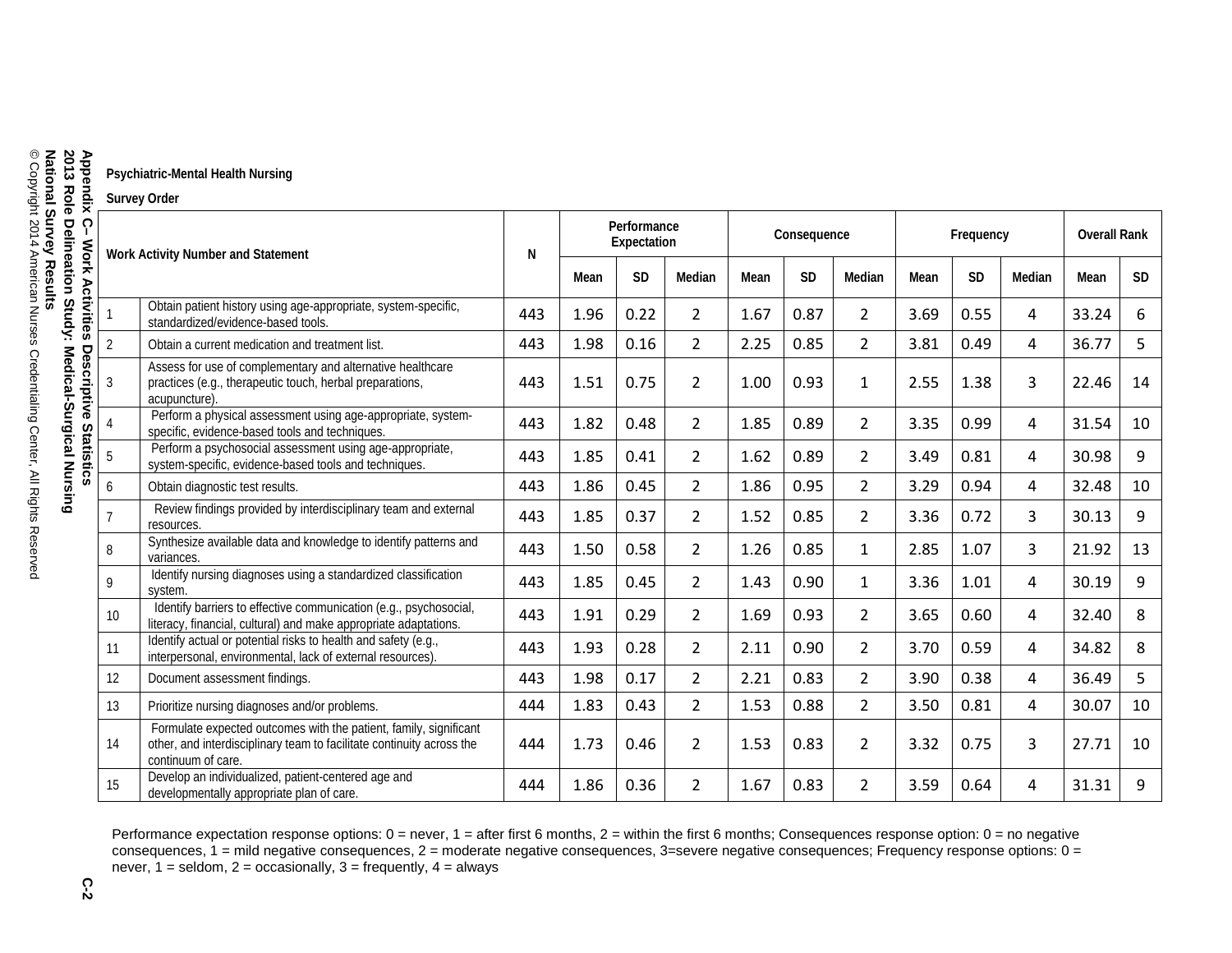|                 |                     | PSychiatric-Mental Health Nursing                                                                                                                            |     |                            |           |                |             |           |                |           |           |                |                     |                |
|-----------------|---------------------|--------------------------------------------------------------------------------------------------------------------------------------------------------------|-----|----------------------------|-----------|----------------|-------------|-----------|----------------|-----------|-----------|----------------|---------------------|----------------|
| ಕ್ಷ             | <b>Survey Order</b> |                                                                                                                                                              |     |                            |           |                |             |           |                |           |           |                |                     |                |
| -C xipus        |                     | Work Activity Number and Statement                                                                                                                           | N   | Performance<br>Expectation |           |                | Consequence |           |                | Frequency |           |                | <b>Overall Rank</b> |                |
| Work Activities |                     |                                                                                                                                                              |     | Mean                       | <b>SD</b> | Median         | Mean        | <b>SD</b> | Median         | Mean      | <b>SD</b> | Median         | Mean                | <b>SD</b>      |
|                 | 16                  | Document plan of care and expected outcomes.                                                                                                                 | 444 | 1.93                       | 0.26      | $\overline{2}$ | 1.73        | 0.82      | $\overline{2}$ | 3.71      | 0.53      | 4              | 32.98               | $\overline{7}$ |
|                 | 17                  | Create a safe, therapeutic, developmentally appropriate<br>environment conducive to care.                                                                    | 444 | 1.93                       | 0.27      | $\overline{2}$ | 2.38        | 0.84      | 3              | 3.87      | 0.42      | 4              | 36.33               | $\overline{7}$ |
|                 | 18                  | Implement age and developmentally appropriate evidence-based<br>nursing interventions specific to the plan of care.                                          | 444 | 1.89                       | 0.33      | $\overline{2}$ | 1.74        | 0.78      | $\overline{2}$ | 3.64      | 0.60      | 4              | 32.20               | 8              |
| Descriptive     | 19                  | Collaborate with the interdisciplinary team and external resources to<br>coordinate the plan of care across the continuum.                                   | 444 | 1.77                       | 0.44      | $\overline{2}$ | 1.58        | 0.78      | $\overline{2}$ | 3.43      | 0.70      | 4              | 28.78               | 10             |
|                 | $20\,$              | Reconcile medications and treatments across transitions of care.                                                                                             | 444 | 1.91                       | 0.36      | $\overline{2}$ | 2.32        | 0.90      | 3              | 3.67      | 0.77      | 4              | 35.94               | 8              |
| Statistics      | 21                  | Administer medications and other treatments that are appropriate to<br>the patient situation.                                                                | 444 | 1.98                       | 0.18      | $\overline{2}$ | 2.61        | 0.73      | 3              | 3.84      | 0.50      | 4              | 38.59               | 5              |
|                 | 22                  | Respond proactively to changes in patient condition to prevent or<br>minimize adverse patient outcomes.                                                      | 444 | 1.94                       | 0.24      | $\overline{2}$ | 2.38        | 0.81      | 3              | 3.78      | 0.45      | 4              | 36.45               | 6              |
|                 | 23                  | Document nursing interventions.                                                                                                                              | 444 | 2.00                       | 0.07      | $\overline{2}$ | 2.03        | 0.88      | $\overline{2}$ | 3.88      | 0.37      | 4              | 35.93               | 5              |
|                 | 24                  | Evaluate patient's response to interventions.                                                                                                                | 444 | 1.96                       | 0.21      | $\overline{2}$ | 1.88        | 0.82      | $\overline{2}$ | 3.76      | 0.46      | 4              | 34.30               | 6              |
|                 | 25                  | Evaluate the effectiveness of the interdisciplinary plan of care.                                                                                            | 444 | 1.77                       | 0.47      | $\overline{2}$ | 1.56        | 0.80      | $\overline{2}$ | 3.33      | 0.79      | $\overline{3}$ | 28.82               | 10             |
|                 | 26                  | Modify the plan of care in collaboration with patient, family,<br>significant other, and interdisciplinary team based on ongoing<br>assessment data.         | 444 | 1.75                       | 0.47      | $\overline{2}$ | 1.56        | 0.78      | $\overline{2}$ | 3.21      | 0.81      | 3              | 28.27               | 10             |
|                 | 27                  | Disseminate results/changes in the plan of care to patient, family,<br>significant other, and interdisciplinary team consistent with patient<br>preferences. | 444 | 1.78                       | 0.44      | $\overline{2}$ | 1.59        | 0.80      | $\overline{2}$ | 3.23      | 0.80      | 3              | 28.86               | 10             |
|                 | 28                  | Document patient's response to interventions and changes to the<br>plan of care.                                                                             | 444 | 1.93                       | 0.27      | $\overline{2}$ | 1.81        | 0.85      | $\overline{2}$ | 3.63      | 0.61      | 4              | 33.20               | $\overline{7}$ |
|                 | 29                  | Develop a therapeutic relationship specific to the patient condition.                                                                                        | 444 | 1.94                       | 0.25      | $\overline{2}$ | 1.86        | 0.88      | $\overline{2}$ | 3.79      | 0.47      | 4              | 33.91               | $\overline{7}$ |
|                 | 30                  | Support patient's identified support-systems consistent with<br>patient/guardian's preferences.                                                              | 444 | 1.92                       | 0.27      | $\overline{2}$ | 1.55        | 0.84      | $\overline{2}$ | 3.45      | 0.68      | 4              | 31.68               | $\overline{7}$ |
|                 | 31                  | Maintain appropriate physical and emotional boundaries.                                                                                                      | 444 | 1.98                       | 0.13      | $\overline{2}$ | 2.52        | 0.77      | 3              | 3.95      | 0.30      | 4              | 38.20               | 5              |

Performance expectation response options: 0 = never, 1 = after first 6 months, 2 = within the first 6 months; Consequences response option: 0 = no negative consequences, 1 = mild negative consequences, 2 = moderate negative consequences, 3=severe negative consequences; Frequency response options: 0 = never,  $1 =$  seldom,  $2 =$  occasionally,  $3 =$  frequently,  $4 =$  always

**Role Delineation Study: Medical-Surgical Nursing**

**2013**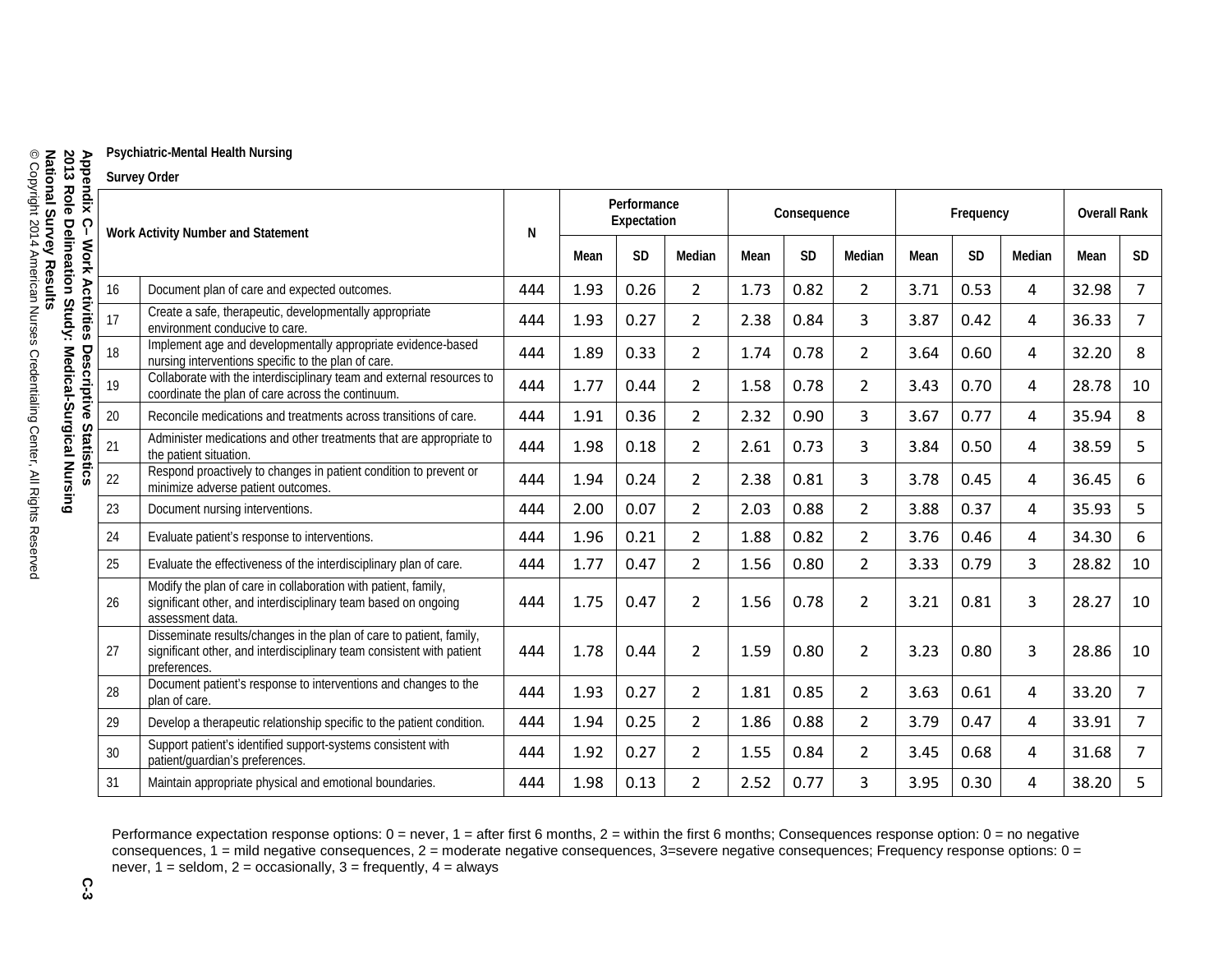## **Appendix Psychiatric-Mental Health Nursing**

**Survey Order**

| ndix<br>ႁ              |    | Work Activity Number and Statement                                                                                                      | N   | Performance<br>Expectation |           |                | Consequence |           |                | Frequency |           |                | <b>Overall Rank</b> |           |
|------------------------|----|-----------------------------------------------------------------------------------------------------------------------------------------|-----|----------------------------|-----------|----------------|-------------|-----------|----------------|-----------|-----------|----------------|---------------------|-----------|
| <b>Work Activities</b> |    |                                                                                                                                         |     | Mean                       | <b>SD</b> | Median         | Mean        | <b>SD</b> | Median         | Mean      | <b>SD</b> | Median         | Mean                | <b>SD</b> |
|                        | 32 | Advocate for patient.                                                                                                                   | 444 | 1.97                       | 0.19      | $\overline{2}$ | 1.93        | 0.91      | $\overline{2}$ | 3.80      | 0.51      | 4              | 34.89               | 6         |
|                        | 33 | Document pertinent aspects of nurse-patient interactions.                                                                               | 444 | 1.97                       | 0.20      | $\overline{2}$ | 1.80        | 0.88      | $\overline{2}$ | 3.72      | 0.57      | 4              | 34.11               | 6         |
|                        | 34 | Identify learning preferences and needs.                                                                                                | 444 | 1.84                       | 0.38      | $\overline{2}$ | 1.48        | 0.82      | $\mathbf{1}$   | 3.47      | 0.68      | 4              | 29.75               | 9         |
| Descriptive            | 35 | Identify motivating factors and barriers to learning.                                                                                   | 444 | 1.85                       | 0.37      | $\overline{2}$ | 1.52        | 0.82      | $\overline{2}$ | 3.48      | 0.69      | 4              | 30.18               | 9         |
|                        | 36 | Create an environment conducive to effective teaching/learning.                                                                         | 444 | 1.85                       | 0.38      | $\overline{2}$ | 1.49        | 0.83      | $\overline{2}$ | 3.50      | 0.68      | 4              | 30.04               | 9         |
|                        | 37 | Incorporate health promotion and wellness into the education plan.                                                                      | 444 | 1.84                       | 0.38      | $\overline{2}$ | 1.40        | 0.82      | $\mathbf{1}$   | 3.41      | 0.69      | 4              | 29.25               | 9         |
| Statistics             | 38 | Incorporate information technology resources into the education<br>plan.                                                                | 444 | 1.64                       | 0.59      | $\overline{2}$ | 1.01        | 0.85      | $\mathbf{1}$   | 2.62      | 1.04      | 3              | 23.44               | 12        |
|                        | 39 | Develop an individualized education plan with the involvement of the<br>patient, family, significant other, and interdisciplinary team. | 444 | 1.70                       | 0.52      | $\overline{2}$ | 1.45        | 0.83      | $\mathbf 1$    | 3.14      | 0.96      | 3              | 26.77               | 11        |
|                        | 40 | Implement the education plan.                                                                                                           | 444 | 1.80                       | 0.46      | $\overline{2}$ | 1.48        | 0.84      | $\overline{2}$ | 3.27      | 0.90      | $\overline{3}$ | 28.93               | 10        |
|                        | 41 | Evaluate the education plan's effectiveness.                                                                                            | 444 | 1.75                       | 0.47      | $\overline{2}$ | 1.41        | 0.85      | $\mathbf{1}$   | 3.23      | 0.90      | 3              | 27.60               | 11        |
|                        | 42 | Modify the education plan based on evaluation of outcomes.                                                                              | 444 | 1.71                       | 0.50      | $\overline{2}$ | 1.37        | 0.85      | $\mathbf 1$    | 3.11      | 0.92      | $\overline{3}$ | 26.42               | 11        |
|                        | 43 | Document the education provided and its effectiveness.                                                                                  | 444 | 1.86                       | 0.37      | $\overline{2}$ | 1.49        | 0.85      | 1.5            | 3.49      | 0.77      | 4              | 30.18               | 9         |
|                        | 44 | Model effective communication.                                                                                                          | 444 | 1.83                       | 0.38      | $\overline{2}$ | 1.76        | 0.88      | $\overline{2}$ | 3.77      | 0.47      | 4              | 31.13               | 9         |
|                        | 45 | Model effective problem solving and conflict resolution.                                                                                | 444 | 1.75                       | 0.44      | $\overline{2}$ | 1.74        | 0.86      | $\overline{2}$ | 3.60      | 0.60      | 4              | 29.20               | 10        |
|                        | 46 | Promote teamwork and engagement of healthcare providers to<br>optimize patient care and support a healthy work environment              | 444 | 1.77                       | 0.43      | $\overline{2}$ | 1.72        | 0.87      | $\overline{2}$ | 3.67      | 0.56      | 4              | 29.65               | 10        |
|                        | 47 | Identify and address personal attitudes, values and beliefs in self<br>and others that may negatively impact delivery of care.          | 444 | 1.75                       | 0.46      | $\overline{2}$ | 1.82        | 0.92      | $\overline{2}$ | 3.43      | 0.80      | 4              | 29.74               | 11        |
|                        | 48 | Serve as a clinical resource.                                                                                                           | 444 | 1.42                       | 0.52      | $\mathbf{1}$   | 1.25        | 0.88      | $\mathbf{1}$   | 3.04      | 0.86      | $\overline{3}$ | 19.89               | 12        |
|                        | 49 | Mentor colleagues for the advancement of nursing practice, the<br>profession and quality health care.                                   | 444 | 1.25                       | 0.49      | 1              | 1.20        | 0.91      | $\mathbf{1}$   | 2.81      | 0.94      | 3              | 16.20               | 11        |

Performance expectation response options: 0 = never, 1 = after first 6 months, 2 = within the first 6 months; Consequences response option: 0 = no negative consequences, 1 = mild negative consequences, 2 = moderate negative consequences, 3=severe negative consequences; Frequency response options: 0 = never,  $1 =$  seldom,  $2 =$  occasionally,  $3 =$  frequently,  $4 =$  always

© Copyright 2014 **National Survey Results** American Nurses Credentialing Center, All Rights Reserved

**Role Delineation Study: Medical-Surgical Nursing**

**2013**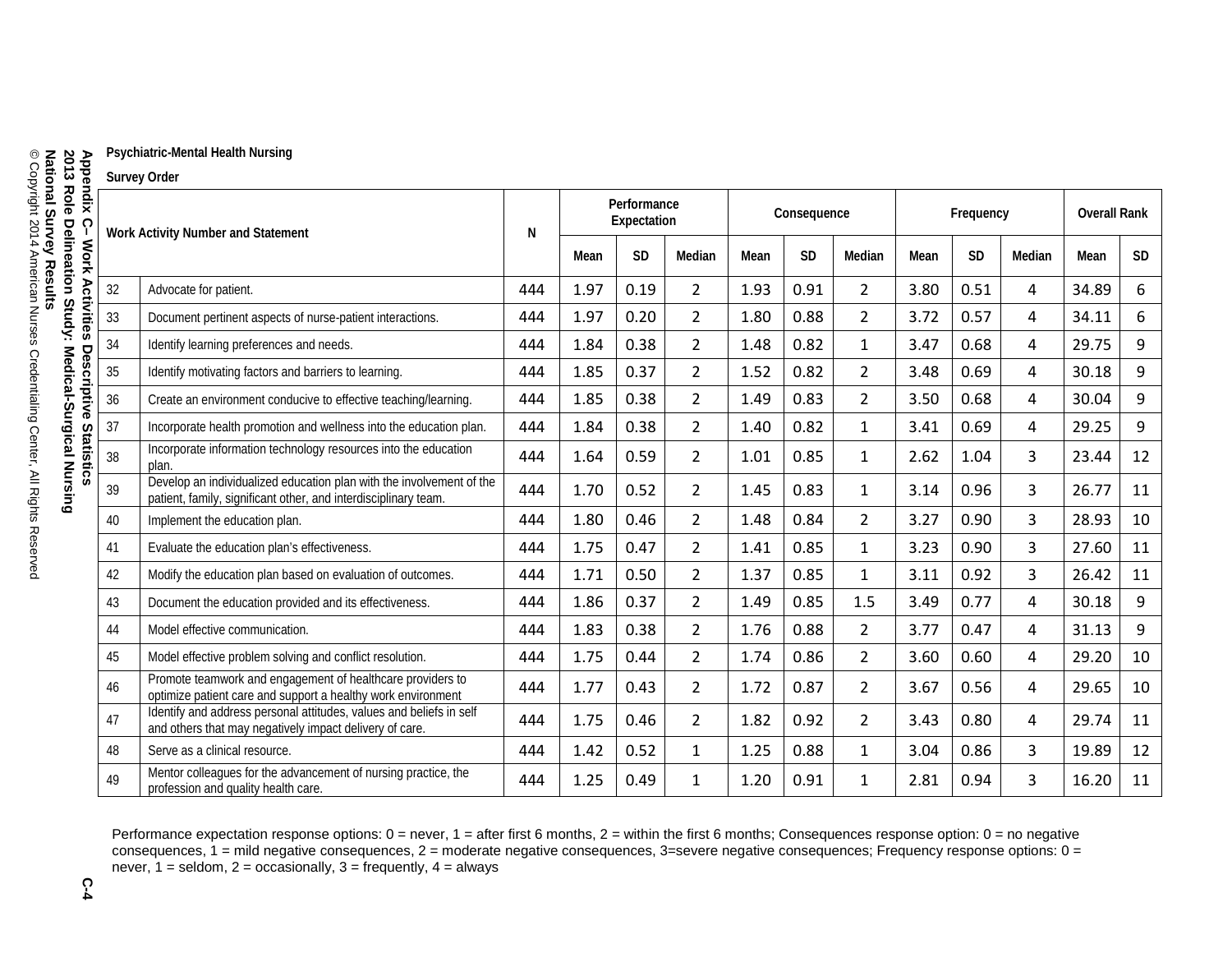| PSychiatric-Mental Health Nursing |    |                                                                                                                                                                 |     |      |                            |                |             |           |                |           |           |                |                     |           |
|-----------------------------------|----|-----------------------------------------------------------------------------------------------------------------------------------------------------------------|-----|------|----------------------------|----------------|-------------|-----------|----------------|-----------|-----------|----------------|---------------------|-----------|
| ಕ್ಷ                               |    | <b>Survey Order</b>                                                                                                                                             |     |      |                            |                |             |           |                |           |           |                |                     |           |
| -C xipus                          |    | Work Activity Number and Statement                                                                                                                              | N   |      | Performance<br>Expectation |                | Consequence |           |                | Frequency |           |                | <b>Overall Rank</b> |           |
|                                   |    |                                                                                                                                                                 |     | Mean | <b>SD</b>                  | Median         | Mean        | <b>SD</b> | Median         | Mean      | <b>SD</b> | Median         | Mean                | <b>SD</b> |
| <b>Work Activities</b>            | 50 | Serve as a clinical content expert for the design and enhancement<br>of competencies, policies, procedures, processes, and systems that<br>affect nursing care. | 444 | 1.08 | 0.54                       | $\mathbf 1$    | 1.08        | 0.91      | 1              | 2.29      | 1.14      | $\overline{2}$ | 13.22               | 10        |
|                                   | 51 | Use technologies to enhance nursing practice                                                                                                                    | 444 | 1.63 | 0.53                       | $\overline{2}$ | 1.15        | 0.87      | $\mathbf{1}$   | 2.88      | 0.96      | $\overline{3}$ | 23.70               | 12        |
| Descriptive                       | 52 | Delegate elements of care to licensed and/or unlicensed personnel<br>in accordance with applicable legal or policy parameters or<br>principles.                 | 444 | 1.70 | 0.49                       | $\overline{2}$ | 1.79        | 0.97      | $\overline{2}$ | 3.23      | 0.84      | 3              | 28.49               | 12        |
|                                   | 53 | Participate in key roles of quality improvement activities                                                                                                      | 444 | 1.43 | 0.53                       | $\mathbf{1}$   | 1.14        | 0.88      | $\mathbf 1$    | 2.69      | 0.90      | 3              | 19.20               | 12        |
|                                   | 54 | Participate in key roles related to change management activities.                                                                                               | 444 | 1.14 | 0.63                       | $\mathbf{1}$   | 1.02        | 0.89      | $\mathbf{1}$   | 2.14      | 1.14      | $\overline{2}$ | 14.28               | 12        |
| Statistics                        | 55 | Coordinate patient safety initiatives.                                                                                                                          | 444 | 1.55 | 0.55                       | $\overline{2}$ | 1.82        | 1.05      | $\overline{2}$ | 3.01      | 0.99      | 3              | 25.51               | 13        |
|                                   | 56 | Seek opportunities to advance professional nursing practice.                                                                                                    | 444 | 1.39 | 0.54                       | $\mathbf{1}$   | 1.02        | 0.89      | $\mathbf 1$    | 2.79      | 0.97      | $\overline{3}$ | 18.10               | 12        |
|                                   | 57 | Identify and address legal, ethical, and regulatory situations and<br>issues.                                                                                   | 444 | 1.57 | 0.57                       | $\overline{2}$ | 1.80        | 1.04      | $\overline{2}$ | 2.96      | 1.13      | $\overline{3}$ | 26.01               | 14        |
|                                   | 58 | Influence healthcare policy involving health care consumers and the<br>profession.                                                                              | 444 | 1.15 | 0.60                       | $\mathbf{1}$   | 1.04        | 0.93      | $\mathbf 1$    | 2.07      | 1.17      | $2^{\circ}$    | 14.27               | 12        |
|                                   | 59 | Incorporate evidence on population-specific risk behaviors or factors<br>when providing health information and consumer education.                              | 444 | 1.29 | 0.64                       | $\mathbf{1}$   | 1.14        | 0.90      | $\mathbf 1$    | 2.42      | 1.17      | 3              | 17.59               | 13        |
|                                   | 60 | Participate in activities that promote partnerships between or among<br>health care providers, employers and communities.                                       | 444 | 1.27 | 0.61                       | $\mathbf{1}$   | 1.00        | 0.86      | $\mathbf 1$    | 2.23      | 1.08      | $\overline{2}$ | 16.13               | 12        |
|                                   | 61 | Develop educational programs for individuals.                                                                                                                   | 444 | 1.23 | 0.65                       | $\mathbf{1}$   | 0.99        | 0.87      | $\mathbf 1$    | 2.19      | 1.14      | $\overline{2}$ | 15.83               | 13        |
|                                   | 62 | Develop educational programs for groups.                                                                                                                        | 444 | 1.16 | 0.60                       | $\mathbf{1}$   | 0.97        | 0.81      | $\mathbf{1}$   | 2.04      | 1.05      | $\overline{2}$ | 14.02               | 11        |
|                                   | 63 | Collaborate with interdisciplinary team to identify community<br>resources to assist and support patients in self-management.                                   | 444 | 1.52 | 0.58                       | $\overline{2}$ | 1.24        | 0.91      | $\mathbf 1$    | 2.65      | 1.04      | 3              | 21.98               | 12        |
|                                   | 64 | Coordinate with community resources to provide strategies for<br>health promotion and disease management.                                                       | 444 | 1.17 | 0.66                       | $\mathbf{1}$   | 1.04        | 0.91      | $\mathbf{1}$   | 2.07      | 1.22      | $2^{\circ}$    | 15.25               | 13        |
|                                   | 65 | Participate in the development of new approaches for care delivery<br>that promote population health.                                                           | 444 | 1.11 | 0.61                       | $\mathbf{1}$   | 0.89        | 0.87      | $\mathbf 1$    | 1.86      | 1.13      | $\overline{2}$ | 12.92               | 11        |

Performance expectation response options: 0 = never, 1 = after first 6 months, 2 = within the first 6 months; Consequences response option: 0 = no negative consequences, 1 = mild negative consequences, 2 = moderate negative consequences, 3=severe negative consequences; Frequency response options: 0 = never,  $1 =$  seldom,  $2 =$  occasionally,  $3 =$  frequently,  $4 =$  always

**Role Delineation Study: Medical-Surgical Nursing**

**2013**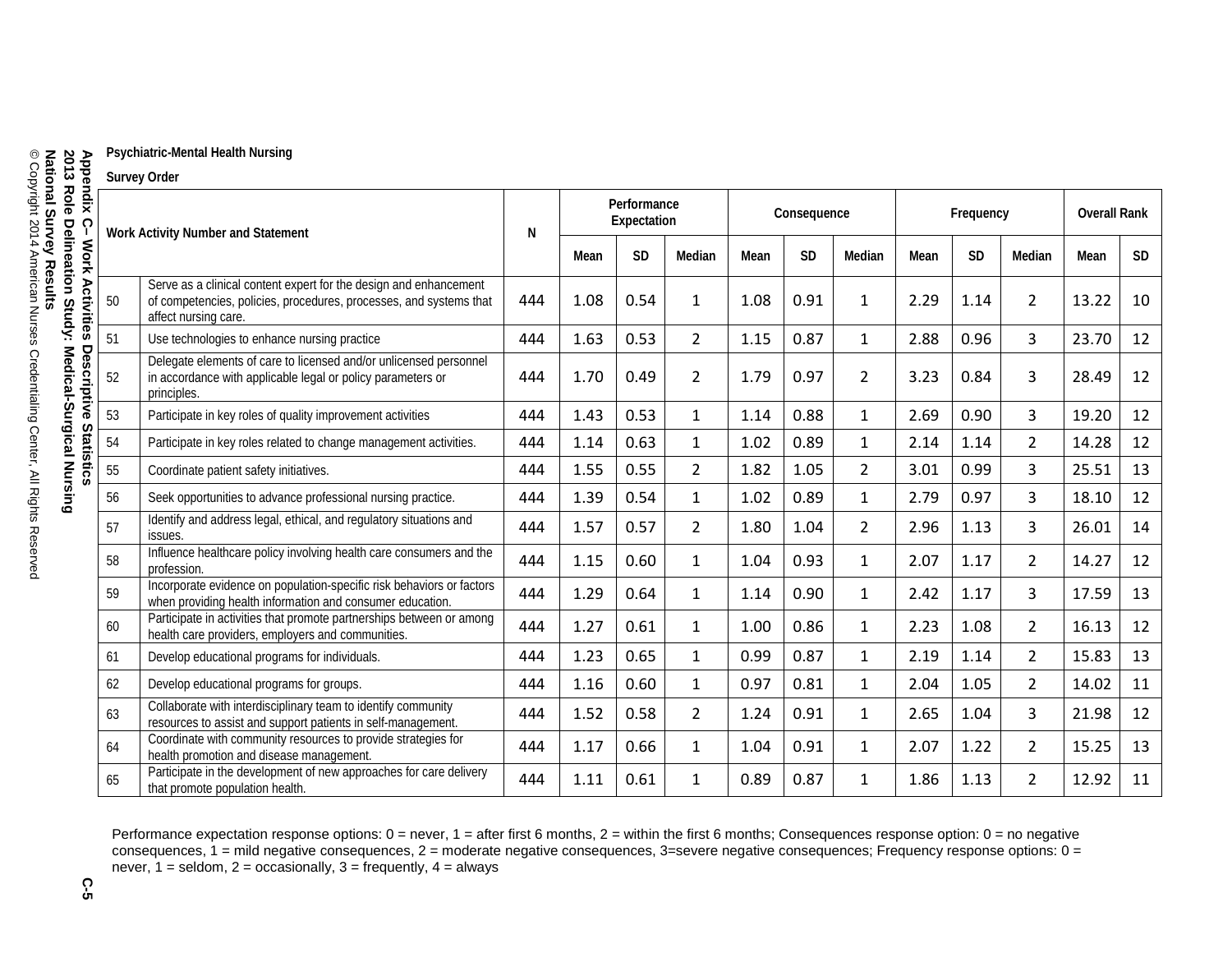**Appendix D Work Activities Mean Overall Criticality – Rank Order**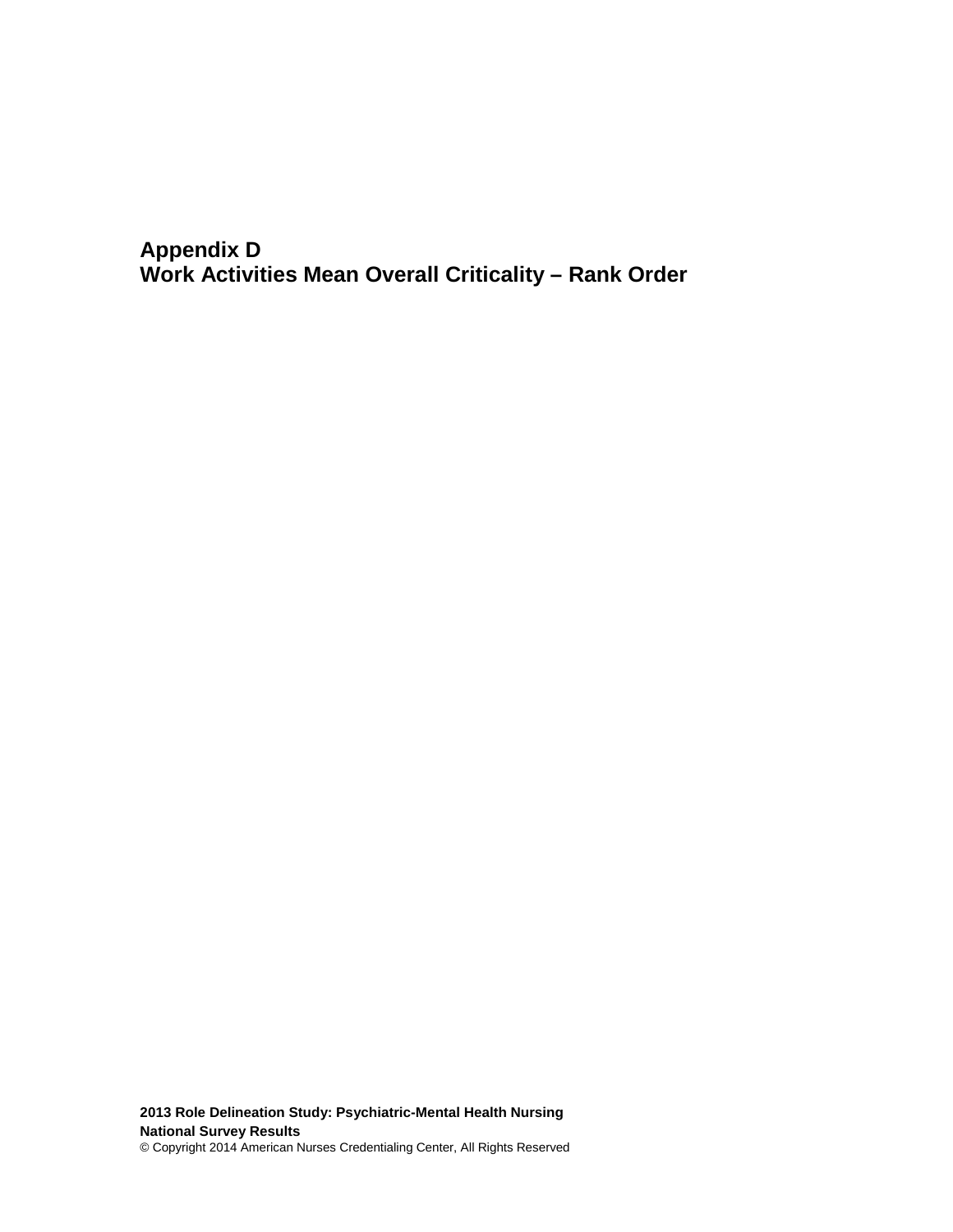**Rank Order**

| Work Activity Number and Statement |                                                                     |     | <b>Overall Rank</b> |                |
|------------------------------------|---------------------------------------------------------------------|-----|---------------------|----------------|
|                                    |                                                                     | N   | Mean                | <b>SD</b>      |
| 21                                 | Administer medications and other                                    |     |                     |                |
|                                    | treatments that are appropriate to the                              |     |                     |                |
|                                    | patient situation.                                                  | 444 | 38.59               | 5              |
| 31                                 | Maintain appropriate physical and<br>emotional boundaries.          | 444 | 38.20               | 5              |
| $\overline{2}$                     | Obtain a current medication and                                     |     |                     |                |
|                                    | treatment list.                                                     | 443 | 36.77               | 5              |
| 12                                 | Document assessment findings.                                       | 443 | 36.49               | 5              |
| 22                                 | Respond proactively to changes in                                   |     |                     |                |
|                                    | patient condition to prevent or minimize                            |     |                     |                |
|                                    | adverse patient outcomes.                                           | 444 | 36.45               | 6              |
| 17                                 | Create a safe, therapeutic,                                         |     |                     |                |
|                                    | developmentally appropriate                                         |     |                     |                |
|                                    | environment conducive to care.                                      | 444 | 36.33               | 7              |
| 20                                 | Reconcile medications and treatments<br>across transitions of care. | 444 | 35.94               | 8              |
| 23                                 | Document nursing interventions.                                     | 444 | 35.93               | 5              |
| 32                                 | Advocate for patient.                                               | 444 | 34.89               | 6              |
| 11                                 | Identify actual or potential risks to                               |     |                     |                |
|                                    | health and safety (e.g., interpersonal,                             |     |                     |                |
|                                    | environmental, lack of external                                     |     |                     |                |
|                                    | resources).                                                         | 443 | 34.82               | 8              |
| 24                                 | Evaluate patient's response to<br>interventions.                    | 444 | 34.30               | 6              |
| 33                                 | Document pertinent aspects of nurse-                                |     |                     |                |
|                                    | patient interactions.                                               | 444 | 34.11               | 6              |
| 29                                 | Develop a therapeutic relationship                                  |     |                     |                |
|                                    | specific to the patient condition.                                  | 444 | 33.91               | 7              |
| $\mathbf{1}$                       | Obtain patient history using age-                                   |     |                     |                |
|                                    | appropriate, system-specific,                                       |     |                     |                |
|                                    | standardized/evidence-based tools.                                  | 443 | 33.24               | 6              |
| 28                                 | Document patient's response to                                      |     |                     |                |
|                                    | interventions and changes to the plan<br>of care.                   | 444 | 33.20               | 7              |
| 16                                 | Document plan of care and expected                                  |     |                     |                |
|                                    | outcomes.                                                           | 444 | 32.98               | 7              |
| 6                                  | Obtain diagnostic test results.                                     | 443 | 32.48               | 10             |
| 10                                 | Identify barriers to effective                                      |     |                     |                |
|                                    | communication (e.g., psychosocial,                                  |     |                     |                |
|                                    | literacy, financial, cultural) and make                             | 443 |                     |                |
|                                    | appropriate adaptations.<br>Implement age and developmentally       |     | 32.40               | 8              |
| 18                                 | appropriate evidence-based nursing                                  |     |                     |                |
|                                    | interventions specific to the plan of                               |     |                     |                |
|                                    | care.                                                               | 444 | 32.20               | 8              |
| 30                                 | Support patient's identified support-                               | 444 | 31.68               | $\overline{7}$ |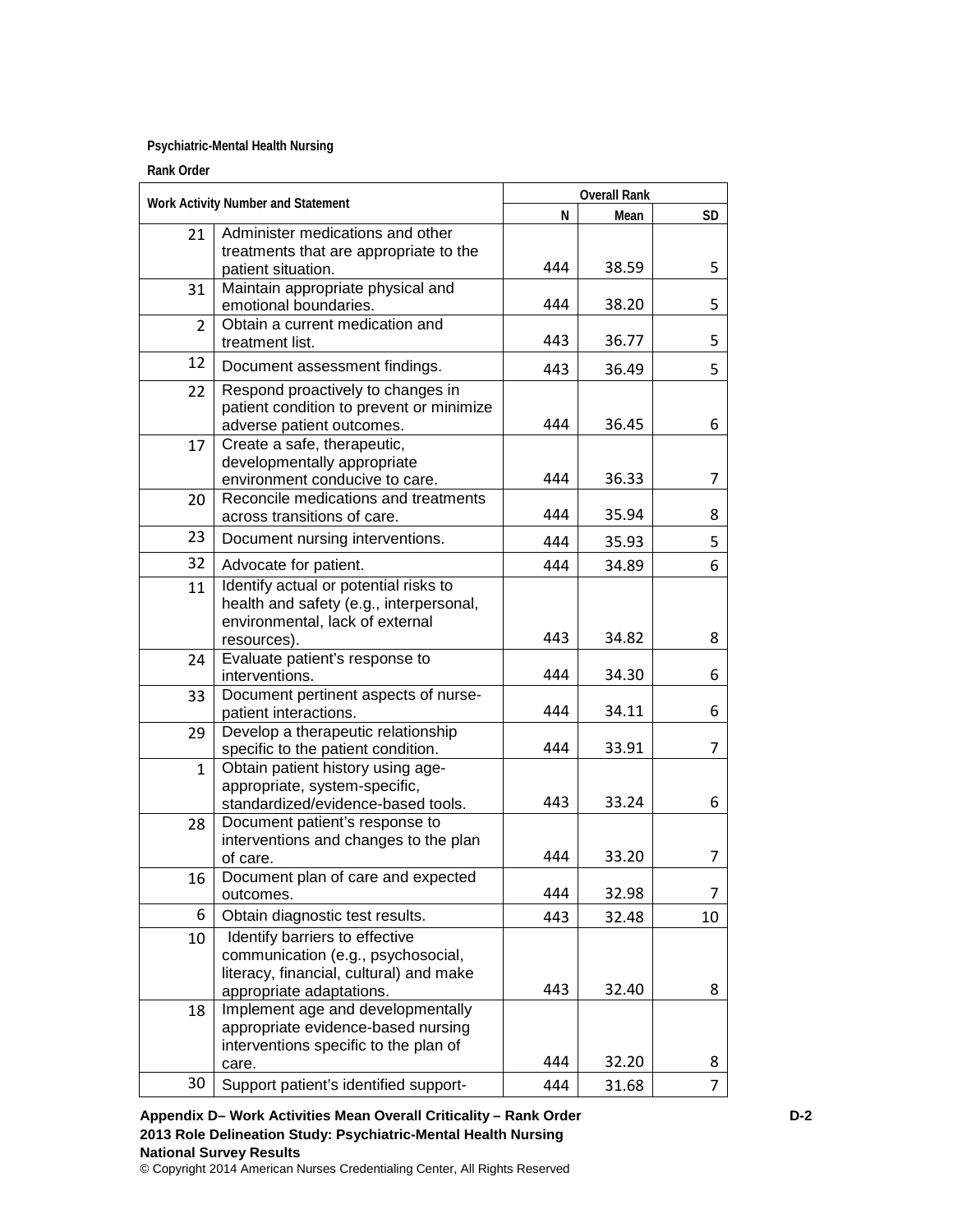**Rank Order**

|                | Work Activity Number and Statement                                                |     | <b>Overall Rank</b> |           |
|----------------|-----------------------------------------------------------------------------------|-----|---------------------|-----------|
|                |                                                                                   | N   | Mean                | <b>SD</b> |
|                | systems consistent with                                                           |     |                     |           |
|                | patient/guardian's preferences.                                                   |     |                     |           |
| 4              | Perform a physical assessment using                                               |     |                     |           |
|                | age-appropriate, system-specific,<br>evidence-based tools and techniques.         | 443 | 31.54               | 10        |
|                | Develop an individualized, patient-                                               |     |                     |           |
| 15             | centered age and developmentally                                                  |     |                     |           |
|                | appropriate plan of care.                                                         | 444 | 31.31               | 9         |
| 44             |                                                                                   |     |                     |           |
|                | Model effective communication.                                                    | 444 | 31.13               | 9         |
| 5              | Perform a psychosocial assessment                                                 |     |                     |           |
|                | using age-appropriate, system-specific,                                           |     |                     |           |
|                | evidence-based tools and techniques.                                              | 443 | 30.98               | 9         |
| 9              | Identify nursing diagnoses using a                                                |     |                     |           |
|                | standardized classification system.                                               | 443 | 30.19               | 9         |
| 35             | Identify motivating factors and barriers                                          |     |                     |           |
|                | to learning.                                                                      | 444 | 30.18               | 9         |
| 43             | Document the education provided and<br>its effectiveness.                         | 444 | 30.18               | 9         |
| $\overline{7}$ | Review findings provided by                                                       |     |                     |           |
|                | interdisciplinary team and external                                               |     |                     |           |
|                | resources.                                                                        | 443 | 30.13               | 9         |
| 13             | Prioritize nursing diagnoses and/or                                               |     |                     |           |
|                | problems.                                                                         | 444 | 30.07               | 10        |
| 36             | Create an environment conducive to                                                |     |                     |           |
|                | effective teaching/learning.                                                      | 444 | 30.04               | 9         |
| 34             | Identify learning preferences and                                                 | 444 |                     |           |
|                | needs.                                                                            |     | 29.75               | 9         |
| 47             | Identify and address personal attitudes,<br>values and beliefs in self and others |     |                     |           |
|                | that may negatively impact delivery of                                            |     |                     |           |
|                | care.                                                                             | 444 | 29.74               | 11        |
| 46             | Promote teamwork and engagement of                                                |     |                     |           |
|                | healthcare providers to optimize patient                                          |     |                     |           |
|                | care and support a healthy work                                                   |     |                     |           |
|                | environment                                                                       | 444 | 29.65               | 10        |
| 37             | Incorporate health promotion and                                                  |     |                     |           |
|                | wellness into the education plan.                                                 | 444 | 29.25               | 9         |
| 45             | Model effective problem solving and                                               |     |                     |           |
|                | conflict resolution.                                                              | 444 | 29.20               | 10        |
| 40             | Implement the education plan.                                                     | 444 | 28.93               | 10        |
| 27             | Disseminate results/changes in the                                                |     |                     |           |
|                | plan of care to patient, family,                                                  |     |                     |           |
|                | significant other, and interdisciplinary                                          |     |                     |           |
|                | team consistent with patient                                                      |     |                     |           |
|                | preferences.                                                                      | 444 | 28.86               | 10        |
| 25             | Evaluate the effectiveness of the                                                 |     |                     |           |
|                | interdisciplinary plan of care.                                                   | 444 | 28.82               | 10        |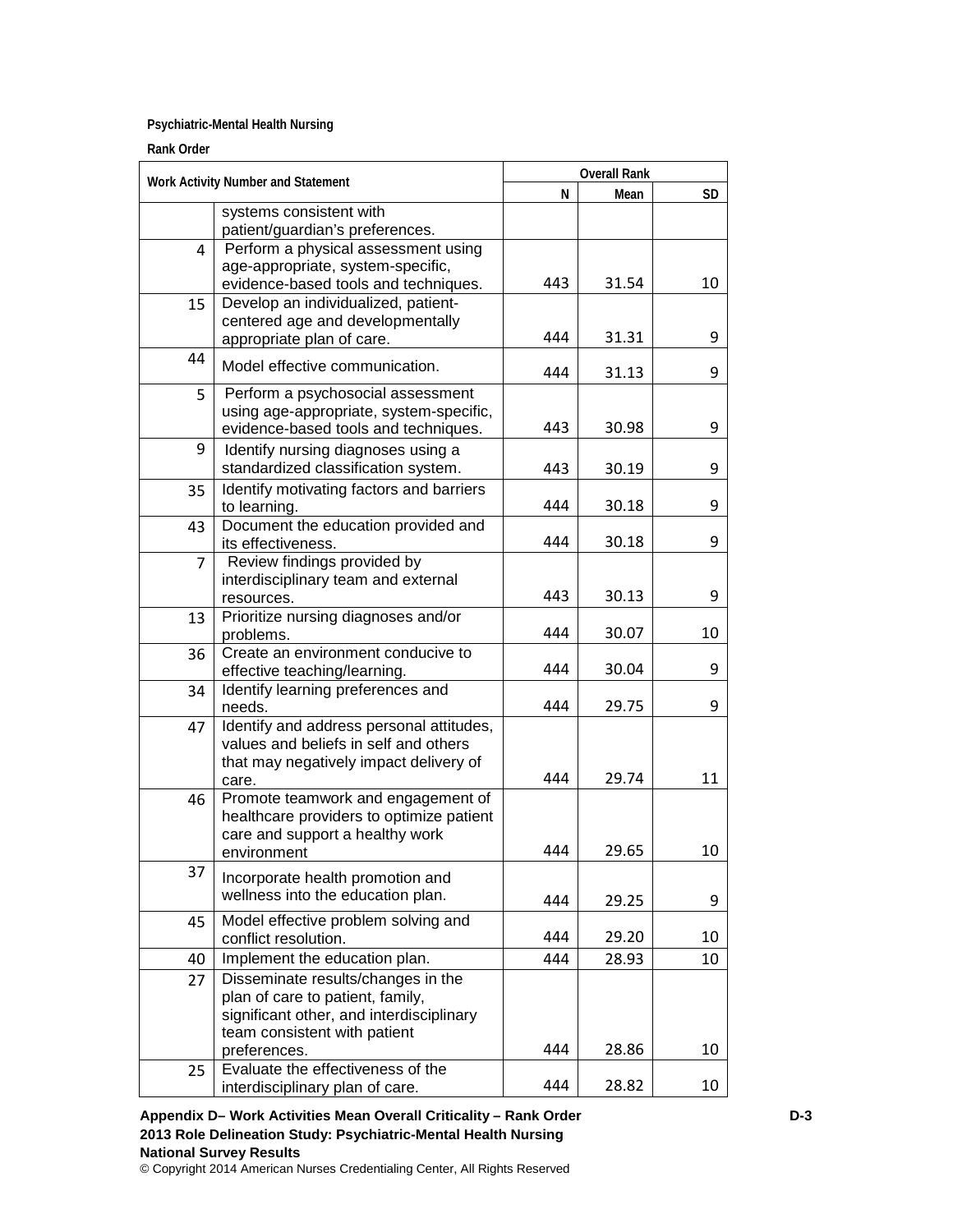**Rank Order**

|    |                                                                                                                                                                        |     | <b>Overall Rank</b> |          |  |  |  |  |  |
|----|------------------------------------------------------------------------------------------------------------------------------------------------------------------------|-----|---------------------|----------|--|--|--|--|--|
|    | Work Activity Number and Statement                                                                                                                                     | N   | Mean                | SD       |  |  |  |  |  |
| 19 | Collaborate with the interdisciplinary<br>team and external resources to<br>coordinate the plan of care across the                                                     |     |                     |          |  |  |  |  |  |
|    | continuum.                                                                                                                                                             | 444 | 28.78               | 10       |  |  |  |  |  |
| 52 | Delegate elements of care to licensed<br>and/or unlicensed personnel in<br>accordance with applicable legal or<br>policy parameters or principles.                     | 444 | 28.49               | 12       |  |  |  |  |  |
| 26 | Modify the plan of care in collaboration<br>with patient, family, significant other,<br>and interdisciplinary team based on<br>ongoing assessment data.                | 444 | 28.27               | 10       |  |  |  |  |  |
| 14 | Formulate expected outcomes with the<br>patient, family, significant other, and<br>interdisciplinary team to facilitate<br>continuity across the continuum of<br>care. | 444 | 27.71               | 10       |  |  |  |  |  |
| 41 | Evaluate the education plan's<br>effectiveness.                                                                                                                        | 444 | 27.60               | 11       |  |  |  |  |  |
| 39 | Develop an individualized education<br>plan with the involvement of the<br>patient, family, significant other, and<br>interdisciplinary team.                          | 444 | 26.77               | 11       |  |  |  |  |  |
| 42 | Modify the education plan based on<br>evaluation of outcomes.                                                                                                          | 444 | 26.42               | 11       |  |  |  |  |  |
| 57 | Identify and address legal, ethical, and<br>regulatory situations and issues.                                                                                          | 444 | 26.01               | 14       |  |  |  |  |  |
| 55 | Coordinate patient safety initiatives.                                                                                                                                 | 444 | 25.51               | 13       |  |  |  |  |  |
| 51 | Use technologies to enhance nursing<br>practice                                                                                                                        | 444 | 23.70               | 12       |  |  |  |  |  |
| 38 | Incorporate information technology<br>resources into the education plan.                                                                                               | 444 | 23.44               | 12       |  |  |  |  |  |
| 3  | Assess for use of complementary and<br>alternative healthcare practices (e.g.,<br>therapeutic touch, herbal preparations,<br>acupuncture).                             | 443 | 22.46               | 14       |  |  |  |  |  |
| 63 | Collaborate with interdisciplinary team<br>to identify community resources to<br>assist and support patients in self-<br>management.                                   | 444 | 21.98               | 12       |  |  |  |  |  |
| 8  | Synthesize available data and<br>knowledge to identify patterns and                                                                                                    | 443 |                     |          |  |  |  |  |  |
| 48 | variances.<br>Serve as a clinical resource.                                                                                                                            | 444 | 21.92<br>19.89      | 13<br>12 |  |  |  |  |  |
|    |                                                                                                                                                                        |     |                     |          |  |  |  |  |  |

## **Appendix D– Work Activities Mean Overall Criticality – Rank Order D-4 2013 Role Delineation Study: Psychiatric-Mental Health Nursing National Survey Results** © Copyright 2014 American Nurses Credentialing Center, All Rights Reserved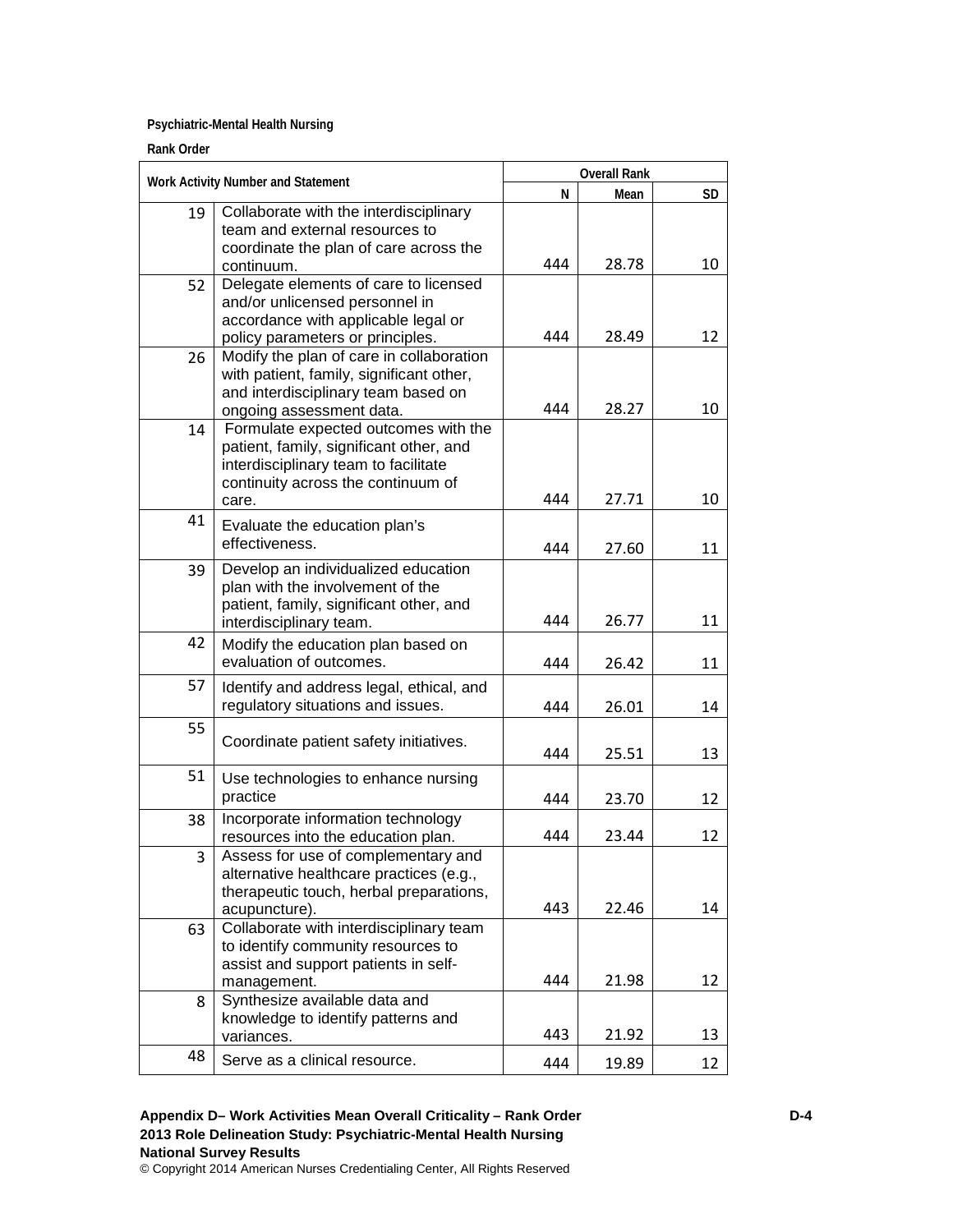**Rank Order**

|    | Work Activity Number and Statement                                                                                                                   |     | <b>Overall Rank</b> |    |
|----|------------------------------------------------------------------------------------------------------------------------------------------------------|-----|---------------------|----|
|    |                                                                                                                                                      | N   | Mean                | SD |
| 53 | Participate in key roles of quality<br>improvement activities                                                                                        |     |                     |    |
|    |                                                                                                                                                      | 444 | 19.20               | 12 |
| 56 | Seek opportunities to advance                                                                                                                        |     |                     |    |
|    | professional nursing practice.                                                                                                                       | 444 | 18.10               | 12 |
| 59 | Incorporate evidence on population-<br>specific risk behaviors or factors when<br>providing health information and                                   |     |                     |    |
|    | consumer education.                                                                                                                                  | 444 | 17.59               | 13 |
| 49 | Mentor colleagues for the<br>advancement of nursing practice, the<br>profession and quality health care.                                             | 444 | 16.20               | 11 |
| 60 | Participate in activities that promote<br>partnerships between or among health<br>care providers, employers and                                      |     |                     |    |
|    | communities.                                                                                                                                         | 444 | 16.13               | 12 |
| 61 | Develop educational programs for<br>individuals.                                                                                                     | 444 | 15.83               | 13 |
| 64 | Coordinate with community resources<br>to provide strategies for health                                                                              |     |                     |    |
|    | promotion and disease management.                                                                                                                    | 444 | 15.25               | 13 |
| 54 | Participate in key roles related to<br>change management activities.                                                                                 | 444 | 14.28               | 12 |
| 58 | Influence healthcare policy involving<br>health care consumers and the                                                                               |     |                     |    |
|    | profession.                                                                                                                                          | 444 | 14.27               | 12 |
| 62 | Develop educational programs for<br>groups.                                                                                                          | 444 | 14.02               | 11 |
| 50 | Serve as a clinical content expert for<br>the design and enhancement of<br>competencies, policies, procedures,<br>processes, and systems that affect |     |                     |    |
|    | nursing care.                                                                                                                                        | 444 | 13.22               | 10 |
| 65 | Participate in the development of new<br>approaches for care delivery that<br>promote population health.                                             | 444 | 12.92               | 11 |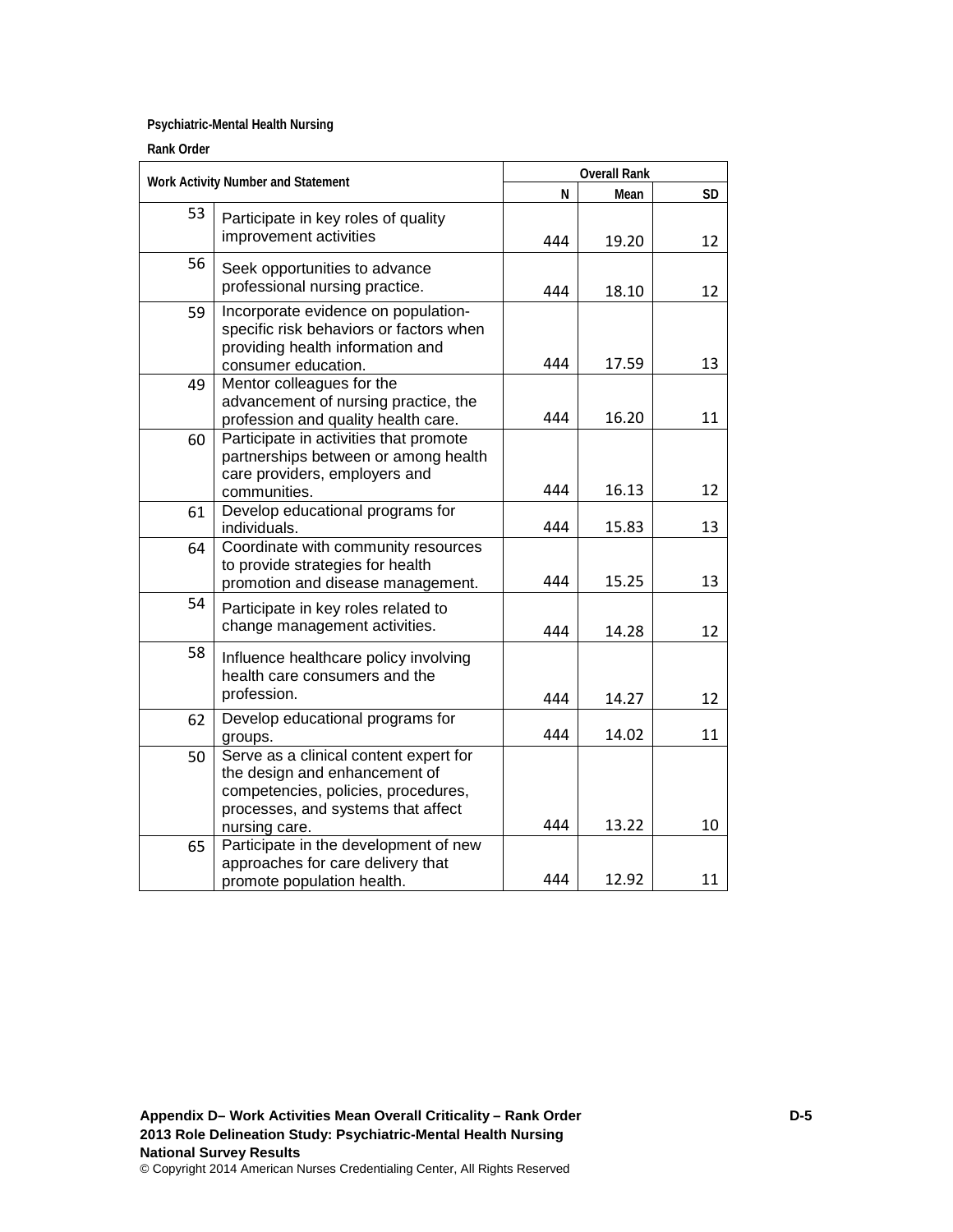**(This page is left intentionally blank)**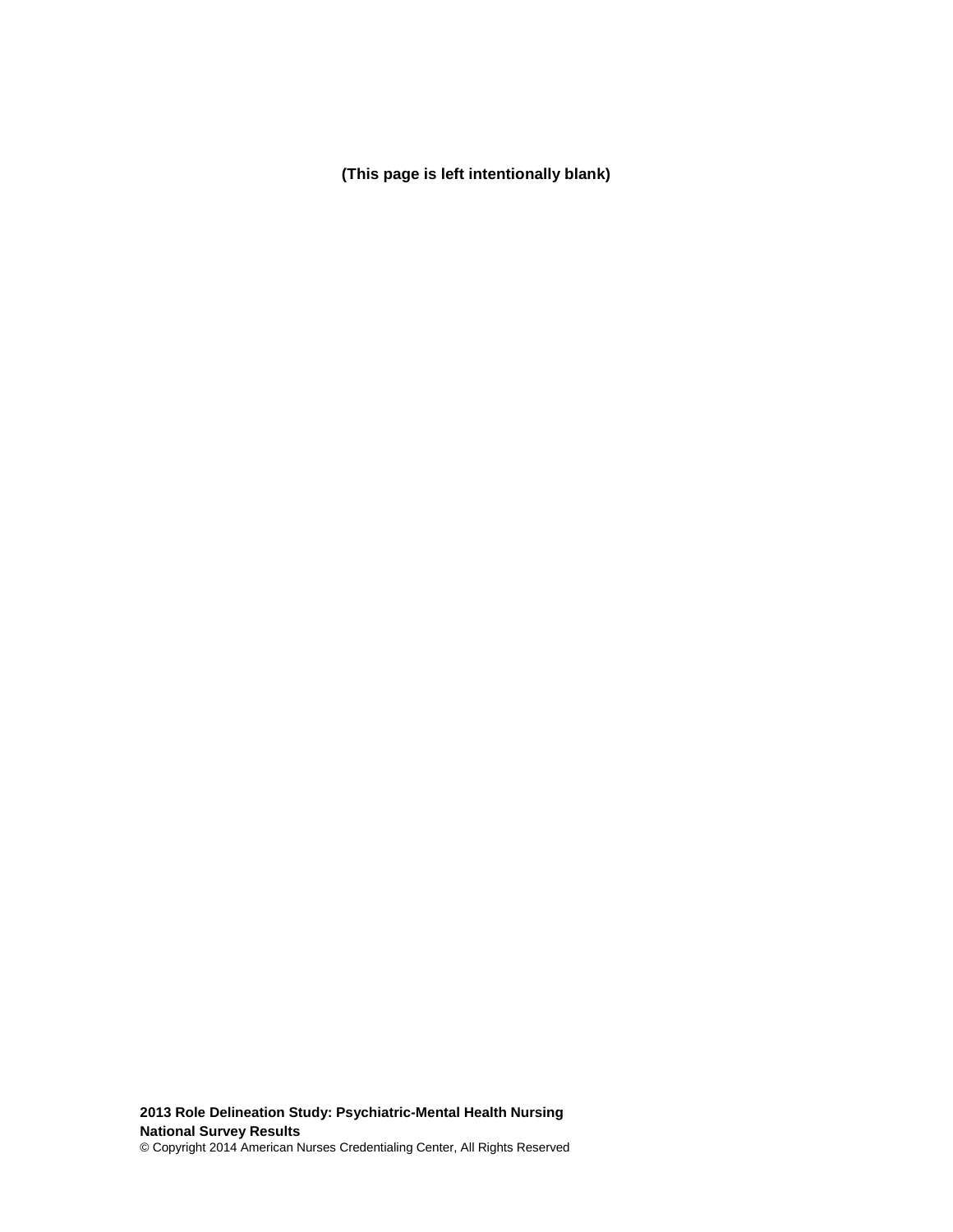**2013 Role Delineation Study: Psychiatric-Mental Health Nursing – National Survey Results**<br>
© Copyright 2014 American Nurses Credentialing Center, All Rights Reserved